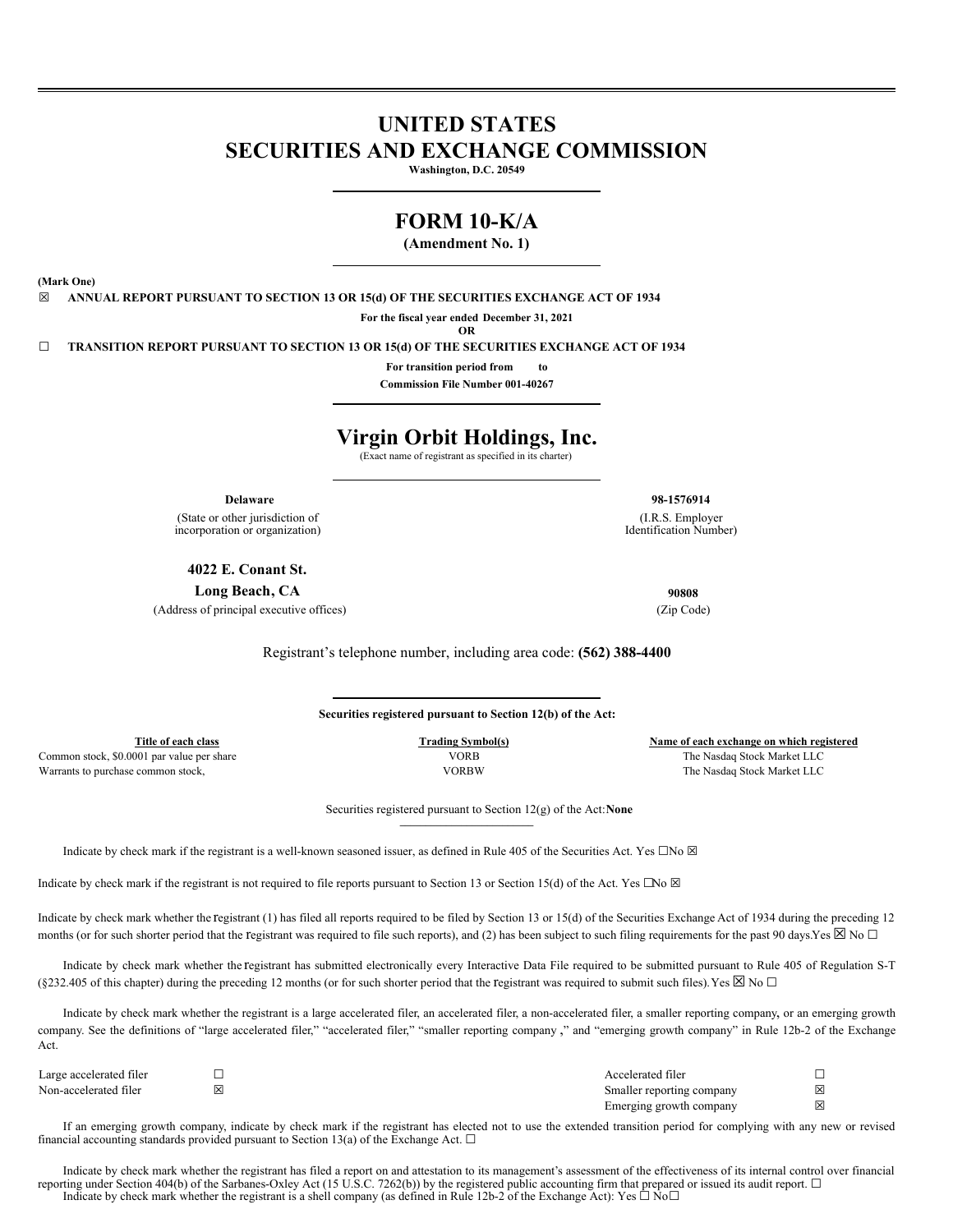As of June 30, 2021, the last business day of the registrant's most recently completed second fiscal quarter, the aggregate market value of the voting and non-voting common stock held by non-affiliates, computed by reference to the closing sales price of \$10.29 reported on The Nasdaq Stock Market LLC, was approximately \$393.7 million.

As of March 29,2022, there were approximately 334,919,914 shares of the registrant's common stock, \$0.0001 par value per share, issued and outstanding.

## **DOCUMENTS INCORPORATED BY REFERENCE**

None.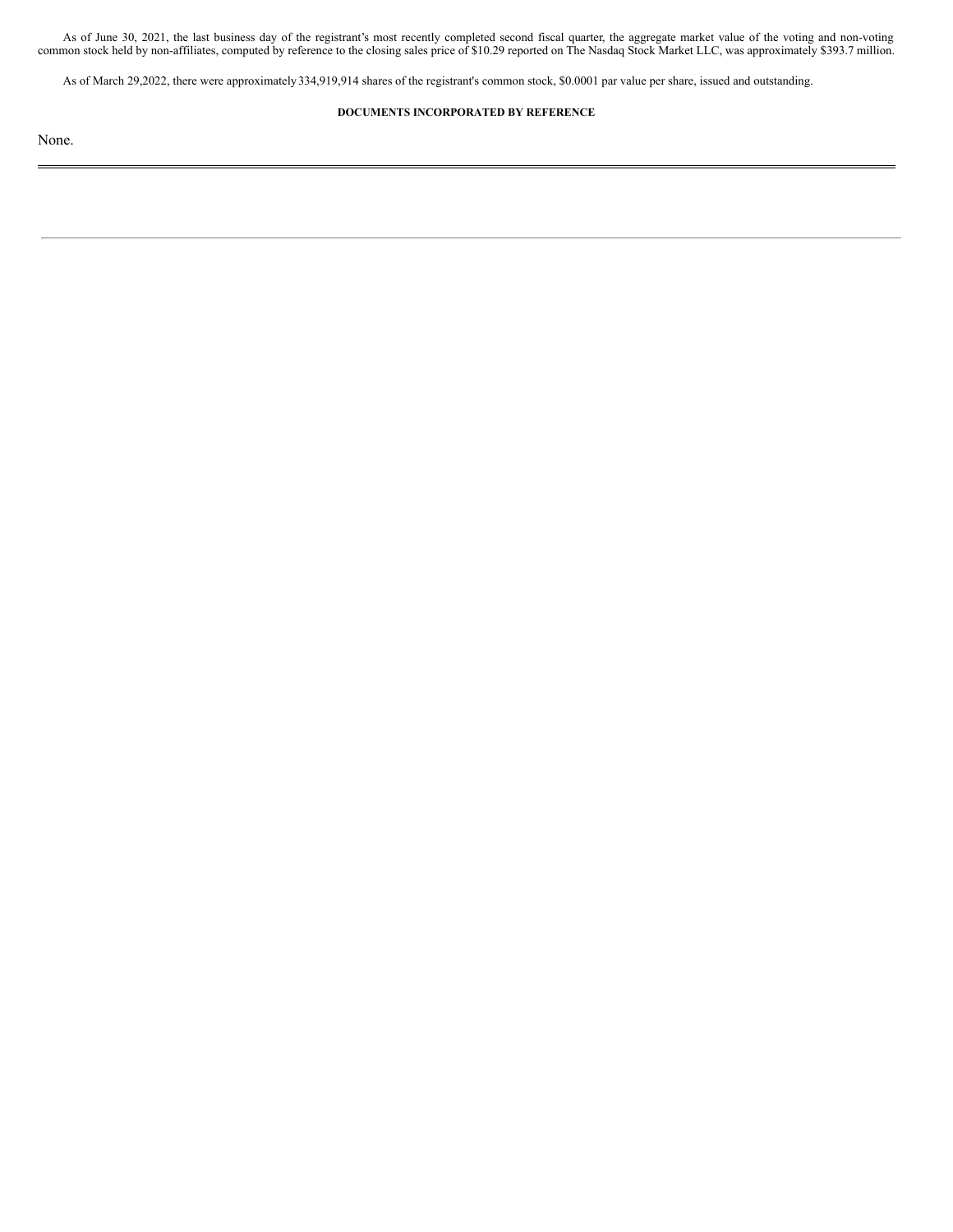#### **EXPLANATORY NOTE**

Virgin Orbit Holdings, Inc. (the "Company") is filing this Amendment No. 1 ("Amendment No. 1") to its Annual Report on Form 10-K for the fiscal year ended December 31, 2021 as filed with the Securities Exchange Commission on March 30, 2022 (the "Original Form 10-K") solely to include exhibits that were inadvertently omitted or incorrectly hyperlinked in the Original Form 10-K.

Except as otherwise expressly noted herein, this Amendment No. 1 does not modify or update in any way the financial position, results of operations, cash flows, or other information contained or incorporated in, including the exhibits thereto, the Original Form 10-K, nor does it reflect events occurring after the filing of the Original Form 10-K. Accordingly, this Amendment No. 1 should be read in conjunction with the Original Form 10-K.

Pursuant to Rule 12b-15 under the Securities Exchange Act of 1934, as amended (the 'Exchange Act''), this Amendment No. 1 also contains new certifications pursuant to Sections 302 of the Sarbanes-Oxley Act of 2002, which are attached hereto. Because no financial statements have been included in this Amendment No. 1 and this Amendment No. 1 does not contain or amend any disclosure with respect to Items 307 and 308 of Regulation S-K under the Exchange Act, paragraphs 3, 4 and 5 of the certifications have been omitted.

The Company's independent registered public accounting firm isKPMG LLP, Los Angeles, California, Auditor Firm ID:185.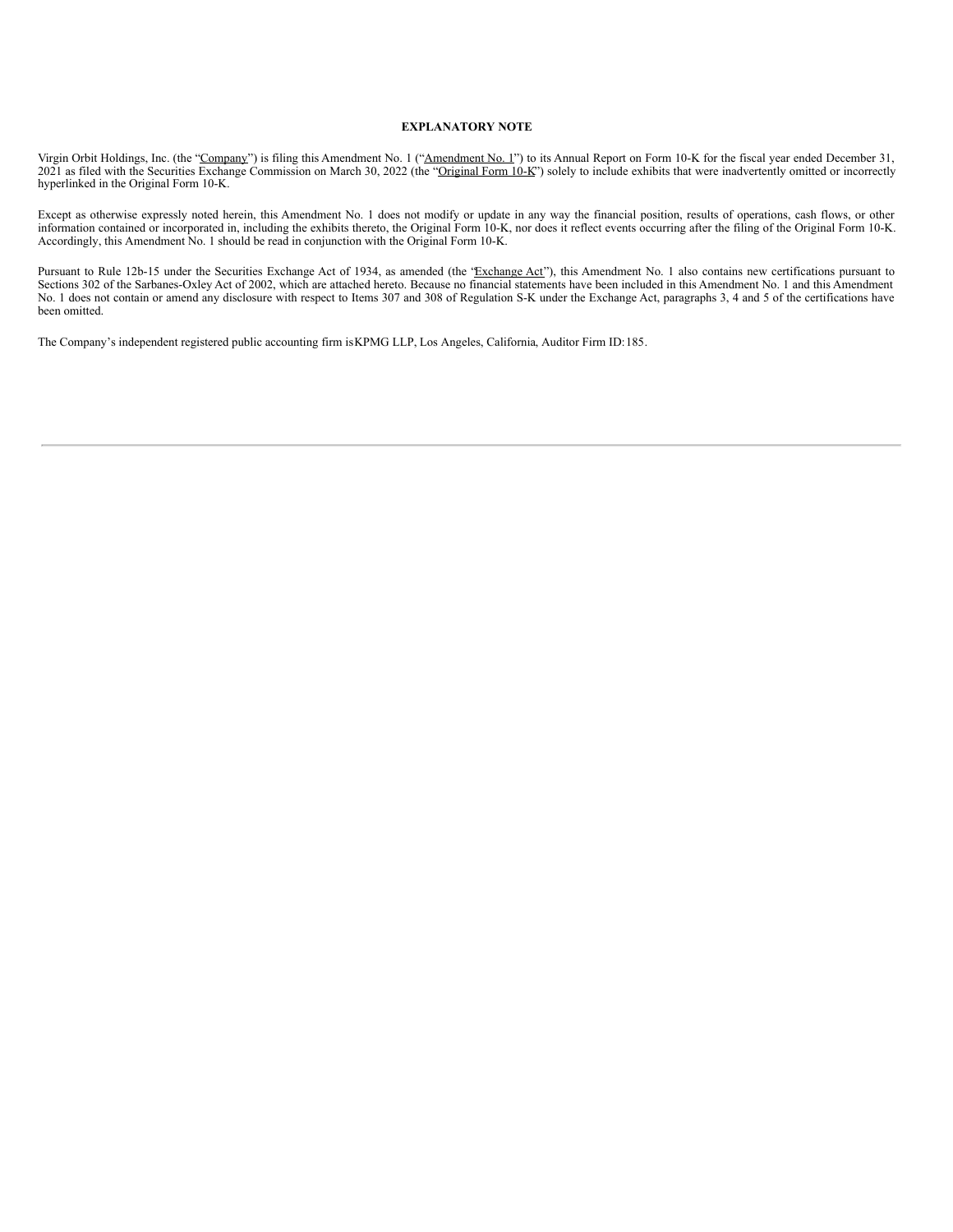## **Item 15. Exhibits and Financial Statement Schedules**

| Exhibit No.      | <b>Description</b>                                                                                                                                                                                                                                                                                                                           |  |  |
|------------------|----------------------------------------------------------------------------------------------------------------------------------------------------------------------------------------------------------------------------------------------------------------------------------------------------------------------------------------------|--|--|
| 2.1 <sup>†</sup> | Agreement and Plan of Merger, dated as of August 22, 2021, by and among the Registrant, Pulsar Merger Sub. Inc., and NextGen Acquisition Corp. II<br>(incorporated by reference to Exhibit 2.1 to the Registration Statement on Form S-4 (File No. 333-259574) filed on September 16, 2021).                                                 |  |  |
| 3.1              | Certificate of Incorporation of Virgin Orbit Holdings, Inc. (incorporated by reference to Exhibit 3.1 to the Registration Statement on Form S-1 (File<br>No. 333-262326) filed on January 25, 2022).                                                                                                                                         |  |  |
| 3.2              | Bylaws of Virgin Orbit Holdings, Inc. (incorporated by reference to Exhibit 3.3 of the Registrant's Current Report on Form 8-K, filed with the SEC on<br>January 5, 2022).                                                                                                                                                                   |  |  |
| 4.1              | Warrant Agreement, dated as of March 22, 2021, between NextGen Acquisition Corp. II and Continental Stock Transfer & Trust Company, as warrant<br>agent (incorporated by reference to Exhibit 4.1 to the Registrant's Current Report on Form 8-K, filed with the SEC on March 25, 2021)                                                      |  |  |
| 4.2              | Amendment to the Warrant Agreement, dated as of January 14, 2022, between Virgin Orbit Holdings, Inc. and American Stock Transfer & Trust<br>Company, as warrant agent (incorporated by reference to Exhibit 4.2 to the Registration Statement on Form S-1 (File No. 333-262326) filed on January<br>25, 2022).                              |  |  |
| 4.3              | Specimen Common Stock Certificate of Virgin Orbit Holdings. Inc. (incorporated by reference to Exhibit 4.2 of the Registrant's Current Report on<br>Form 8-K, filed with the SEC on January 5, 2022).                                                                                                                                        |  |  |
| 4.4              | Specimen Warrant Certificate (incorporated by reference to Exhibit 4.3 to the Registration Statement on Form S-4 (File No. 333-259574) filed on<br>September 16, 2021).                                                                                                                                                                      |  |  |
| 4.5              | Description of the Registrant's Securities Registered under Section 12 of the Exchange Act (incorporated by reference to Exhibit 4.5 to the Original<br>Form 10-K).                                                                                                                                                                          |  |  |
| 10.1             | Form of Indemnification Agreement (incorporated by reference to Exhibit 10.5 of the Registrant's Current Report on Form 8-K, filed with the SEC on<br>January 5, 2022).                                                                                                                                                                      |  |  |
| 10.2(a)          | Amended and Restated Registration Rights Agreement, dated December 29, 2021, by and among Virgin Orbit Holdings, Inc., NextGen Sponsor II<br>LLC and certain former stockholders of Vieco USA, Inc. (incorporated by reference to Exhibit 10.1(a) of the Registrant's Current Report on Form 8-K,<br>filed with the SEC on January 5, 2022). |  |  |
| 10.2(b)          | VIL and Fifteenth Joinder Agreement, dated December 29, 2021, to the Amended and Restated Registration Rights Agreement (incorporated by<br>reference to Exhibit 10.1(b) of the Registrant's Current Report on Form 8-K, filed with the SEC on January 5, 2022).                                                                             |  |  |
| 10.3             | Letter Agreement, dated March 22, 2021, among the Registrant, NextGen Sponsor II LLC and the Registrant's officers and directors (incorporated by<br>reference to Exhibit 10.1 to the Registrant's Current Report on Form 8-K, filed with the SEC on March 25, 2021).                                                                        |  |  |
| 10.4(a)          | Stockholders' Agreement, dated December 29, 2021, by and between Virgin Orbit Holdings, Inc. and Vieco 10 Limited (incorporated by reference to<br>Exhibit 10.2(a) of the Registrant's Current Report on Form 8-K, filed with the SEC on January 5, 2022).                                                                                   |  |  |
| 10.4(b)          | VIL and Fifteenth Joinder Agreement, dated December 29, 2021, to the Stockholders' Agreement (incorporated by reference to Exhibit 10.2(b) of the<br>Registrant's Current Report on Form 8-K, filed with the SEC on January 5, 2022).                                                                                                        |  |  |
| 10.5             | Stockholder Support Agreement, dated August 22, 2021, by and among the Registrant, Vieco USA, Inc. and Vieco 10 Limited (incorporated by<br>reference to Exhibit 10.4 to the Registration Statement on Form S-4 (File No. 333-259574) filed on September 16, 2021).                                                                          |  |  |
| 10.6             | VIL Joinder Agreement, dated December 29, 2021, to the Stockholder Support Agreement (incorporated by reference to Exhibit 10.15 of the<br>Registrant's Current Report on Form 8-K, filed with the SEC on January 5, 2022).                                                                                                                  |  |  |
| 10.7             | Fifteenth Joinder Agreement, dated December 29, 2021, to the Stockholder Support Agreement(incorporated by reference to Exhibit 10.16 of the<br>Registrant's Current Report on Form 8-K, filed with the SEC on January 5, 2022).                                                                                                             |  |  |
| 10.8             | Form of Subscription Agreement (incorporated by reference to Exhibit 10.1 to the Registrant's Current Report on Form 8-K filed on August 23, 2021).                                                                                                                                                                                          |  |  |
| $10.9$ †+        | Subscription Agreement, dated as of December 28, 2021, by and between the Registrant and Virgin Investments Limited (incorporated by reference to<br>Exhibit 10.9 to the Original Form 10-K).                                                                                                                                                |  |  |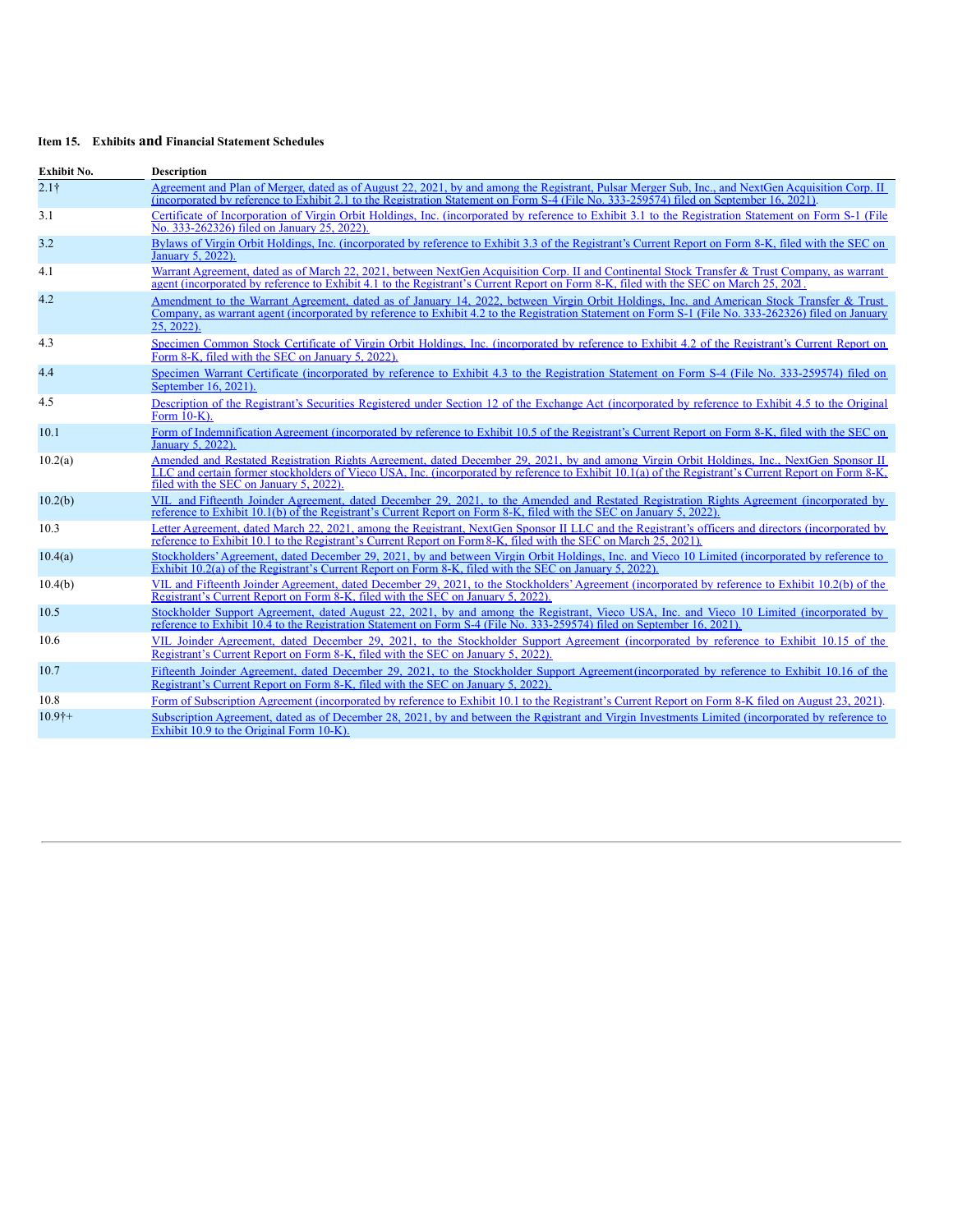| Exhibit No.     | <b>Description</b>                                                                                                                                                                                                                                                                                                                                                                                    |  |  |
|-----------------|-------------------------------------------------------------------------------------------------------------------------------------------------------------------------------------------------------------------------------------------------------------------------------------------------------------------------------------------------------------------------------------------------------|--|--|
| 10.10#          | Director Compensation Program (incorporated by reference to Exhibit 10.6 to the Registrant's Current Report on Form 8-K filed on January 5, 2022).                                                                                                                                                                                                                                                    |  |  |
| 10.11#          | Employment Agreement by and between Virgin Orbit, LLC (f/k/a LauncherOne, LLC) and Dan Hart, dated February 13, 2017, as amended, effective<br>June 1, 2021 (incorporated by reference to Exhibit 10.7 to the Registrant's Current Report on Form 8-K filed on January 5, 2022).                                                                                                                      |  |  |
| 10.12#          | Virgin Orbit Holdings, Inc. Amended and Restated 2017 Stock Incentive Plan (incorporated by reference to Exhibit 10.8 to the Registrant's Current<br>Report on Form 8-K filed on January 5, 2022).                                                                                                                                                                                                    |  |  |
| $10.12(a)$ #    | Form of Stock Option Agreement under the Virgin Orbit Holdings, Inc. Amended and Restated 2017 Stock Incentive Plan (incorporated by reference<br>to Exhibit 10.23 to the Registration Statement on Form S-4 (File No. 333-259574) filed on September 16, 2021).                                                                                                                                      |  |  |
| 10.13#          | Virgin Orbit Holdings, Inc. 2021 Incentive Award Plan (incorporated by reference to Exhibit 10.9 to the Registrant's Current Report on Form 8-K<br>filed on January 5, 2022).                                                                                                                                                                                                                         |  |  |
| $10.13(a)$ #    | Form of Stock Option Agreement under the Virgin Orbit Holdings, Inc. 2021 Incentive Award Plan (incorporated by reference to Exhibit 10.9(a) to<br>the Registrant's Current Report on Form 8-K filed on January 5, 2022).                                                                                                                                                                             |  |  |
| $10.13(b)$ #    | Stock Option Agreement, by and between the Company and Daniel Hart under the Virgin Orbit Holdings, Inc. 2021 Incentive Award Plan<br>(incorporated by reference to Exhibit 10.13(b) to the Original Form 10-K).                                                                                                                                                                                      |  |  |
| $10.13(c)$ #    | Form of Restricted Stock Unit Agreement under the Virgin Orbit Holdings. Inc. 2021 Incentive Award Plan (incorporated by reference to Exhibit<br>10.10(c) to the Registrant's Current Report on Form 8-K filed on January 5, 2022).                                                                                                                                                                   |  |  |
| 10.14#          | Virgin Orbit Holdings, Inc. 2021 Employee Stock Purchase Plan (incorporated by reference to Exhibit 10.11 to the Registrant's Current Report on<br>Form 8-K filed on January 5, 2022).                                                                                                                                                                                                                |  |  |
| $10.15^{\circ}$ | Deed of Novation, Amendment and Restatement, dated August 22, 2021, by and among Virgin Enterprises Limited, Virgin Orbit, LLC and NextGen<br>Acquisition Corp. II (incorporated by reference to Exhibit 10.2 to the Registration Statement on Form S-4 (File No. 333-259574) filed on September<br>$16.2021$ ).                                                                                      |  |  |
| $10.16^{\circ}$ | Amended and restated trademark license agreement in the form attached as an annex to the Deed of Novation, Amendment and Restatement entered<br>into by and among Virgin Enterprises Limited, Virgin Orbit, LLC and the Registrant, dated August 22, 2021 (incorporated by reference to Exhibit<br>10.3 to the Registration Statement on Form S-4 (File No. 333-259574) filed on September 16, 2021). |  |  |
| $10.17*+$       | Standby Equity Purchase Agreement, dated March 28, 2022 by and between the Registrant and YA II PN, Ltd.                                                                                                                                                                                                                                                                                              |  |  |
| 10.20           | Promissory Note, dated January 18, 2021, issued to NextGen Sponsor II LLC (incorporated by reference to Exhibit 10.1 of the Registrant's<br>Registration Statement on Form S-1 filed (File No. 333-253848) filed on March 12, 2021).                                                                                                                                                                  |  |  |
| 10.21           | Promissory Note, dated August 12, 2021, issued to NextGen Sponsor II LLC (incorporated by reference to Exhibit 10.1 of the Registrant's Quarterly<br>Report on Form 10-Q filed on August 20, 2021).                                                                                                                                                                                                   |  |  |
| 21.1            | List of Subsidiaries (incorporated by reference to Exhibit 21.1 of the Registrant's Current Report on Form 8-K, filed with the SEC on January 5,<br>$2022$ ).                                                                                                                                                                                                                                         |  |  |
| 23.1            | Consent of KPMG LLP (incorporated by reference to Exhibit 23.1 to the Original Form 10-K).                                                                                                                                                                                                                                                                                                            |  |  |
| 24.1            | Powers of Attorney (included on the signature page to the Original Form 10-K).                                                                                                                                                                                                                                                                                                                        |  |  |
| $31.1*$         | Certification of Principal Executive Officer Pursuant to Securities Exchange Act Rules 13a-14(a) and 15(d)-14(a), as adopted Pursuant to Section 302<br>of the Sarbanes-Oxley Act of 2002.                                                                                                                                                                                                            |  |  |
| $31.2*$         | Certification of Principal Financial Officer Pursuant to Securities Exchange Act Rules 13a-14(a) and 15(d)-14(a), as adopted Pursuant to Section 302<br>of the Sarbanes-Oxley Act of 2002.                                                                                                                                                                                                            |  |  |
| $32.1**$        | Certification of Principal Executive Officer Pursuant to 18 U.S.C. Section 1350, as adopted Pursuant to Section 906 of the Sarbanes-Oxley Act of<br>2002 (incorporated by reference to Exhibit 32.1 to the Original Form 10-K).                                                                                                                                                                       |  |  |
| $32.2**$        | Certification of Principal Financial Officer Pursuant to 18 U.S.C. Section 1350, as adopted Pursuant to Section 906 of the Sarbanes-Oxley Act of<br>2002 (incorporated by reference to Exhibit 32.2 to the Original Form 10-K).                                                                                                                                                                       |  |  |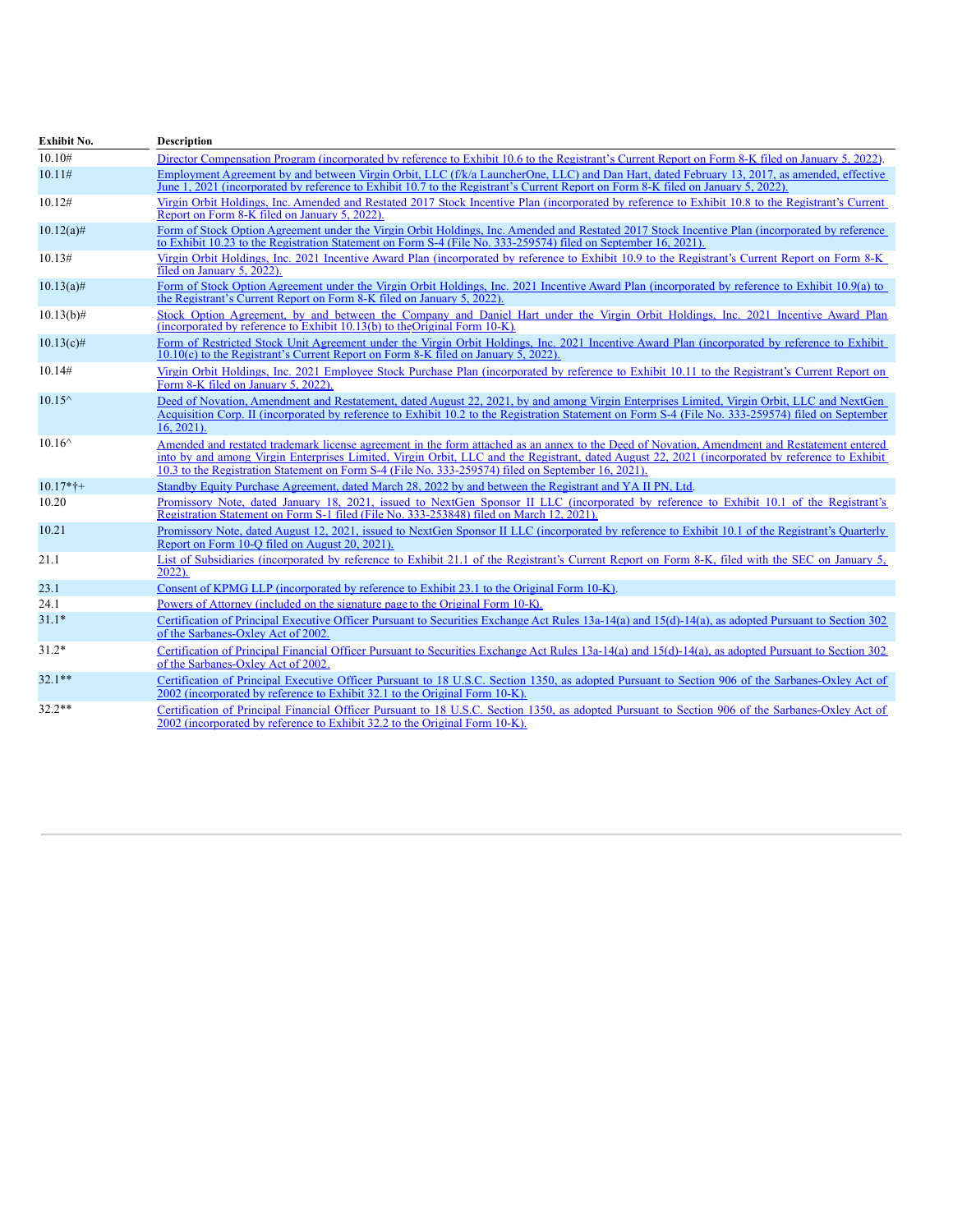| <b>Exhibit No.</b> | <b>Description</b>                                                                                                                                                                                                                                  |  |
|--------------------|-----------------------------------------------------------------------------------------------------------------------------------------------------------------------------------------------------------------------------------------------------|--|
| 101.INS            | Inline XBRL Instance Document – the instance document does not appear in the Interactive Data File because its XBRL tags are embedded within the<br>Inline XBRL document (incorporated by reference to Exhibit 101. INS to the Original Form 10-K). |  |
| 101.SCH            | Inline XBRL Taxonomy Extension Schema Document (incorporated by reference to Exhibit 101.SCH to the Original Form 10-K).                                                                                                                            |  |
| 101.CAL            | Inline XBRL Taxonomy Extension Calculation Linkbase Document (incorporated by reference to Exhibit 101.CAL to the Original Form 10-K).                                                                                                              |  |
| 101.DEF            | Inline XBRL Taxonomy Extension Definition Linkbase Document (incorporated by reference to Exhibit 101.DEF to the Original Form 10-K).                                                                                                               |  |
| 101.LAB            | Inline XBRL Taxonomy Extension Label Linkbase Document (incorporated by reference to Exhibit 101.LAB to the Original Form 10-K).                                                                                                                    |  |
| 101.PRE            | Inline XBRL Taxonomy Extension Presentation Linkbase Document (incorporated by reference to Exhibit 101.PRE to the Original Form 10-K).                                                                                                             |  |
| $104*$             | Cover Page Interactive Data File (formatted as Inline XBRL and contained in Exhibit 101).                                                                                                                                                           |  |

 $\frac{1}{2}$ \* Filed herewith.

\*\* Furnished herewith.<br>
† Certain of the exhibi † Certain of the exhibits and schedules to this Exhibit have been omitted in accordance with Regulation S-K Item 601(a)(5). The Registrant agrees to furnish a copy of all omitted exhibits and schedules to the SEC upon its

+ Certain portions of this exhibit (indicated by "[\*\*\*]") have been omitted pursuant to Regulation S-K, Item (601)(a)(6).

^ Portions of this exhibit (indicated by asterisks) have been omitted under rules of the SEC permitting the confidential treatment of select information. # Indicates a management contract or compensatory plan.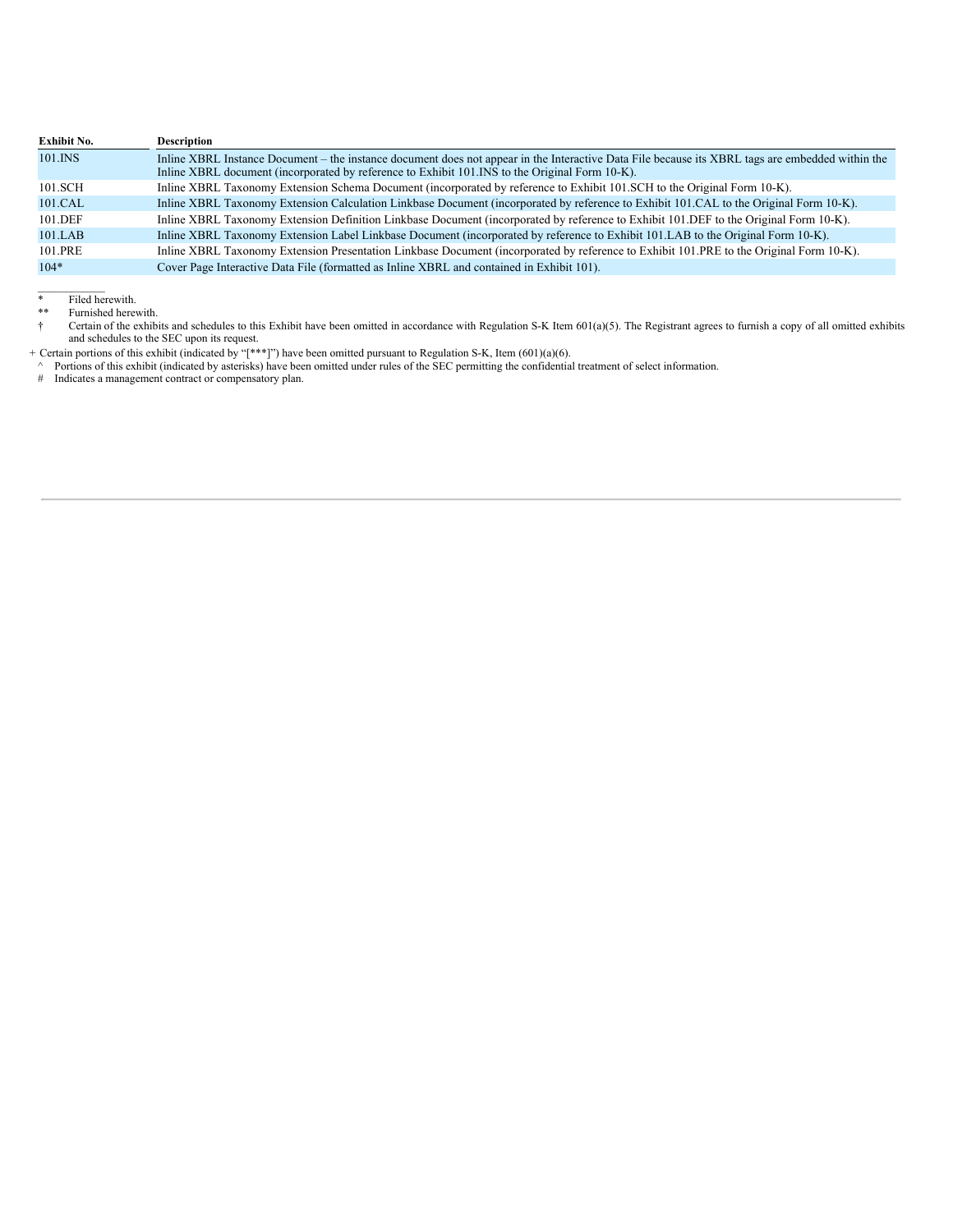#### **SIGNATURES**

Pursuant to the requirements of Section 13 or 15(d) of the Securities Exchange Act of 1934, the registrant has duly caused this report to be signed on its behalf by the undersigned, thereunto duly authorized.

## **VIRGIN ORBIT HOLDINGS, INC.**

| Date: | April 4, 2022 | By:    | /s/ Daniel Hart                              |
|-------|---------------|--------|----------------------------------------------|
|       |               | Name:  | Daniel Hart                                  |
|       |               | Title: | Chief Executive Officer                      |
|       |               |        | (Principal Executive Officer)                |
| Date: | April 4, 2022 | By:    | /s/ Brita O'Rear                             |
|       |               | Name:  | Brita O'Rear                                 |
|       |               | Title: | Chief Financial Officer                      |
|       |               |        | (Principal Financial and Accounting Officer) |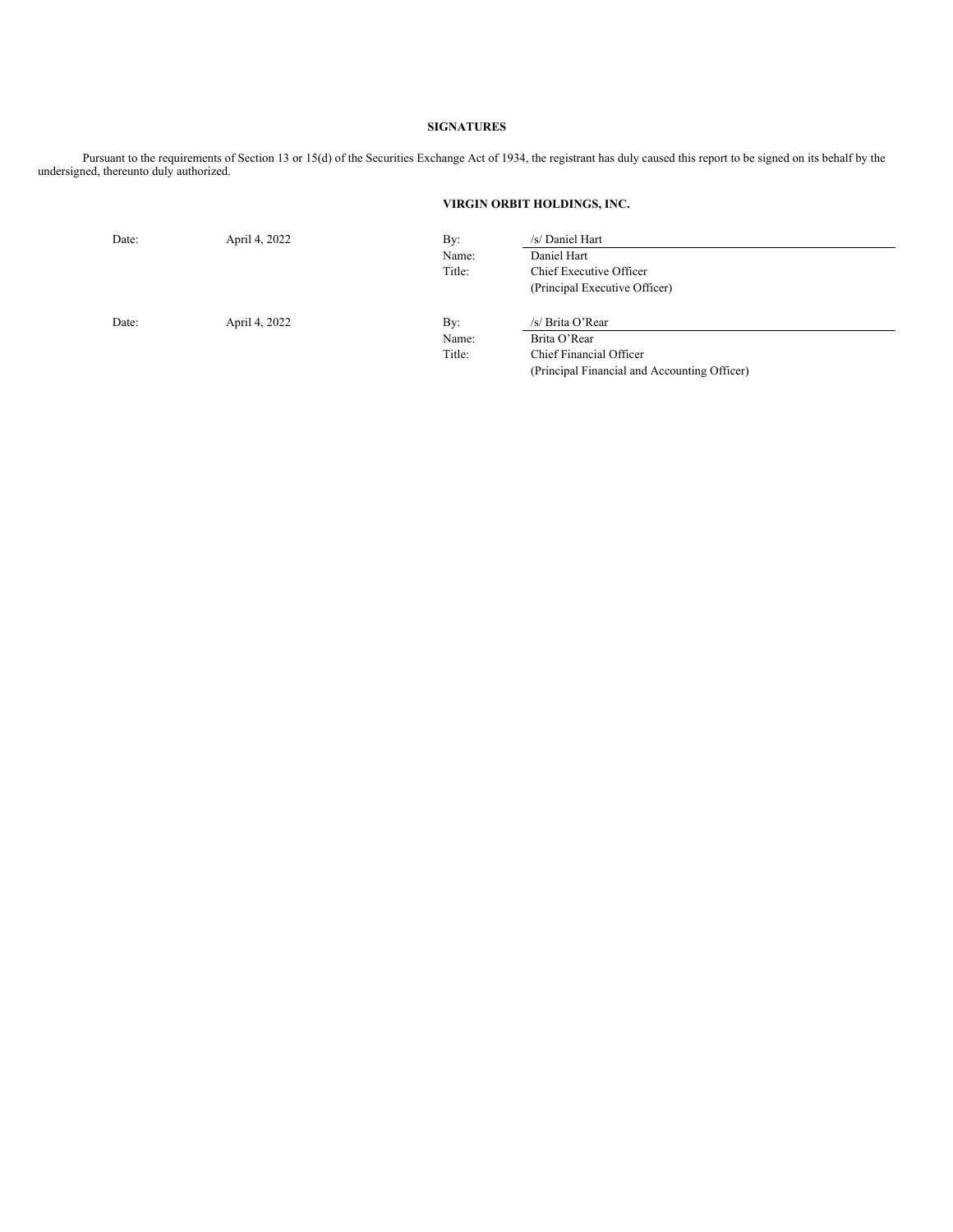[\*\*\*] Certain information in this document has been excluded pursuant to Regulation S-K, Item (601)(a)(6).

#### **STANDBY EQUITY PURCHASE AGREEMENT**

**THIS STANDBY EQUITY PURCHASE AGREEMENT** (this "Agreement") dated as of March 28, 2022 is made by and between **YA II PN, LTD.** , a Cayman Islands exempt limited partnership (the "Investor"), and **VIRGIN ORBIT HOLDINGS, INC.**, a company incorporated under the laws of the State of Delaware (the "Company").

**WHEREAS**, the parties desire that, upon the terms and subject to the conditions contained herein, the Company shall have the right to issue and sell to the Investor, from time to time as provided herein, and the Investor shall purchase from the Company, up to \$250 million of the Company's shares of common stock, par value \$0.0001 per share (the "Common Shares"); and

**WHEREAS**, the Common Shares are listed for trading on the Nasdaq Stock Market under the symbol "VORB;" and

**WHEREAS**, the offer and sale of the Common Shares issuable hereunder will be made in reliance upon Section 4(a)(2) under the Securities Act of 1933, as amended, and the rules and regulations promulgated thereunder (the "Securities Act"), or upon such other exemption from the registration requirements of the Securities Act as may be available with respect to any or all of the transactions to be made hereunder.

**NOW**, **THEREFORE**, the parties hereto agree as follows:

#### **Article I. Certain Definitions**

Section 1.01 "Additional Shares" shall have the meaning set forth in Section 2.01(d)(ii).

Section 1.02 "Adjusted Advance Amount" shall have the meaning set forth in Section 2.01(d)(i).

Section 1.03 "Advance Date" shall mean the 1<sup>st</sup> Trading Day after expiration of the applicable Pricing Period for each Advance.

Section 1.04 "Advance Notice" shall mean a written notice in the form of Exhibit A attached hereto to the Investor executed by an officer or other authorized representative of the Company and setting forth the amount of an Advance that the Company desires to issue and sell to the Investor.

Section 1.05 "Advance Notice Date" shall mean each date the Company is deemed to have delivered (in accordance with Section 2.01(b) of this Agreement) to the Investor an Advance Notice, subject to the terms of this Agreement.

Section 1.06 "Advance" shall mean any issuance and sale of Common Shares by the Company to the Investor pursuant to Article II hereof.

Section 1.07 "Agreement" shall have the meaning set forth in the preamble of this Agreement.

Please deliver this Advance Notice by email to:

Email: [\*\*\*] Attention: [\*\*\*] Confirmation Telephone Number: [\*\*\*]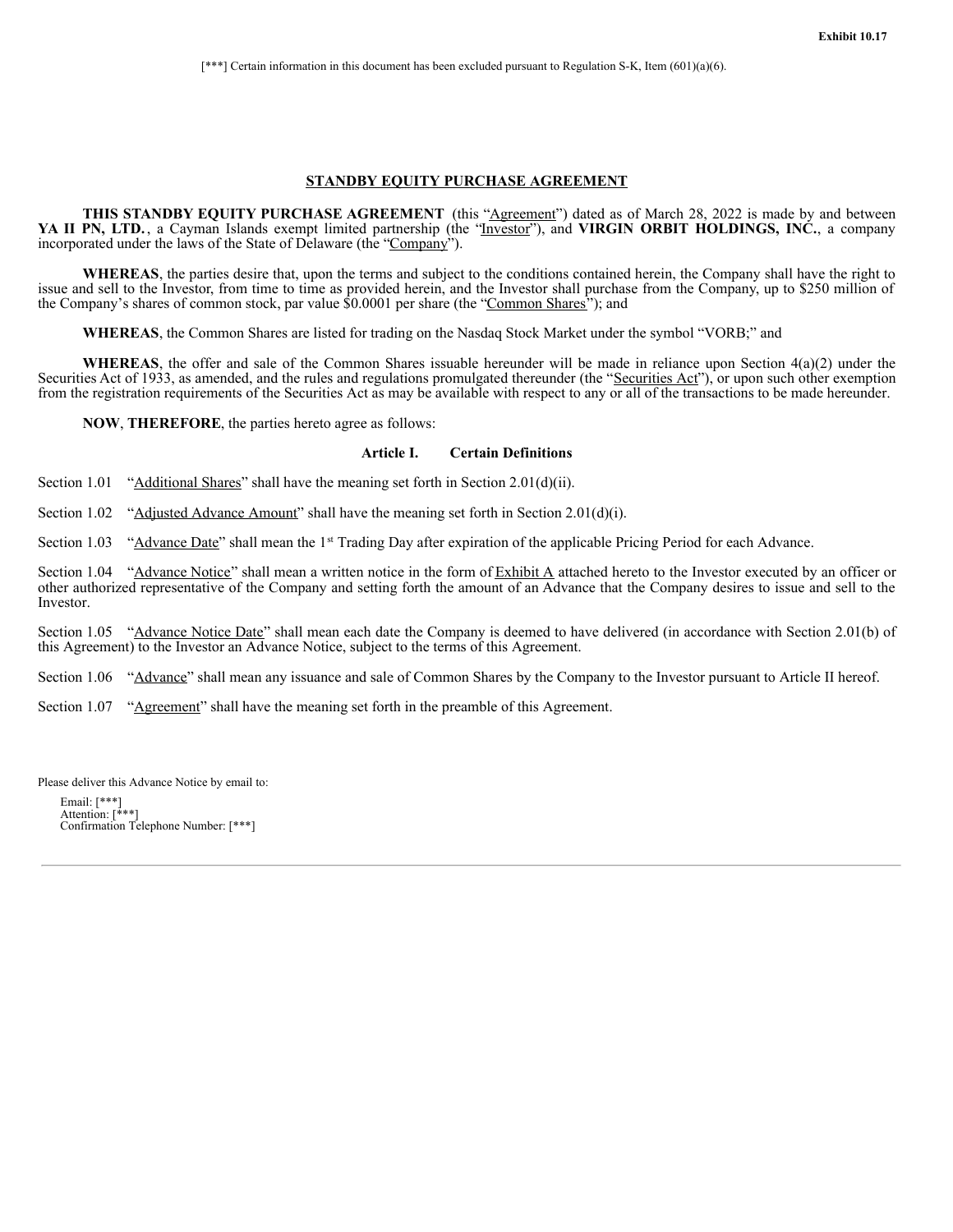Section 1.08 "Applicable Laws" shall mean all applicable laws, statutes, rules, regulations, orders, executive orders, directives, policies, guidelines and codes having the force of law, whether local, national, or international, as amended from time to time, including without limitation (i) all applicable laws that relate to money laundering, terrorist financing, financial record keeping and reporting, (ii) all applicable laws that relate to anti-bribery, anti-corruption, books and records and internal controls, including the United States Foreign Corrupt Practices Act of 1977, and (iii) any Sanctions laws.

- Section 1.09 "Basket" shall have the meaning set forth in Section 5.04.
- Section 1.10 "Black Out Period" shall have the meaning set forth in Section 6.02
- Section 1.11 "Closing" shall have the meaning set forth in Section 2.02.

Section 1.12 "Commitment Amount" shall mean \$250,000,000 of Common Shares, *provided that*, the Company shall not affect any sales under this Agreement and the Investor shall not have the obligation to purchase Common Shares under this Agreement to the extent (but only to the extent) that after giving effect to such purchase and sale the aggregate number of Common Shares issued under this Agreement would exceed 19.99% of the outstanding Common Shares as of the date of this Agreement (the "Exchange Cap"); *provided further that,* the Exchange Cap will not apply (a) if the Company's stockholders have approved issuances in excess of the Exchange Cap in accordance with the rules of the Principal Market or (b) as to any Advance, if the Purchase Price of Shares in respect of such Advance equals or exceeds \$6.88 per share (which represents the lower of (i) the Nasdaq Official Closing Price on the Trading Day immediately preceding the date of this Agreement; or (ii) the average Nasdaq Official Closing Price for the five Trading Days immediately preceding the date of this Agreement).

Section 1.13 "Commitment Period" shall mean the period commencing on the date hereof and expiring upon the date of termination of this Agreement in accordance with Section 10.01.

- Section 1.14 "Common Shares" shall have the meaning set forth in the recitals of this Agreement.
- Section 1.15 "Company" shall have the meaning set forth in the preamble of this Agreement.
- Section 1.16 "Company Indemnitees" shall have the meaning set forth in Section 5.02.
- Section 1.17 "Condition Satisfaction Date" shall have the meaning set forth in Section 7.01.
- Section 1.18 "Environmental Laws" shall have the meaning set forth in Section 4.08.
- Section 1.19 "Exchange Act" shall mean the Securities Exchange Act of 1934, as amended, and the rules and regulations promulgated thereunder.
- Section 1.20 "Excluded Day" shall have the meaning set forth in Section 2.01(d)(i).
- Section 1.21 "Hazardous Materials" shall have the meaning set forth in Section 4.08.
- Section 1.22 "Indemnified Liabilities" shall have the meaning set forth in Section 5.01.
- Section 1.23 "Investor" shall have the meaning set forth in the preamble of this Agreement.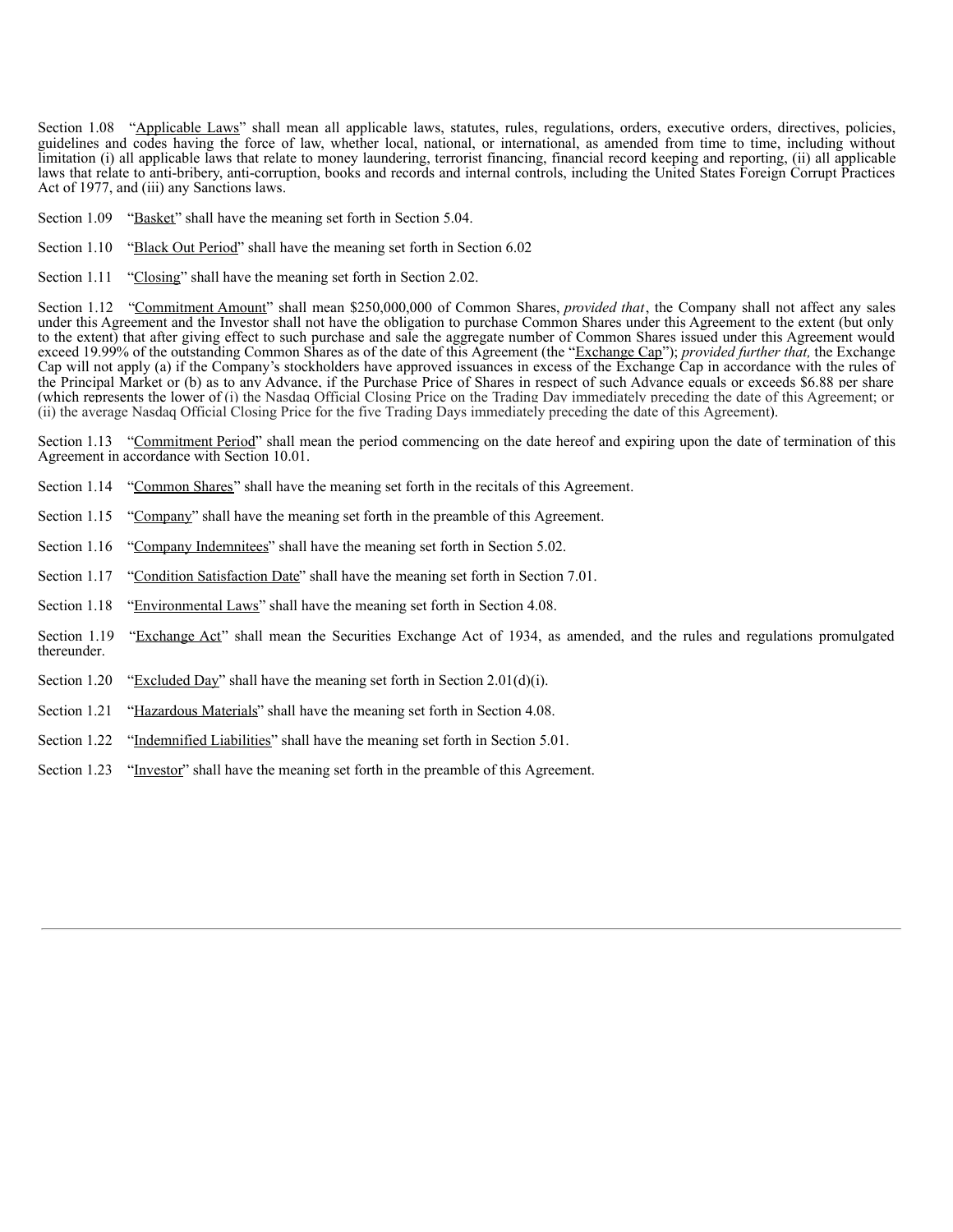Section 1.24 "Investor Indemnitees" shall have the meaning set forth in Section 5.01.

Section 1.25 "Market Price" shall mean the average of the VWAP of the Common Shares during each Trading Day of the relevant Pricing Period, other than the VWAP on any Excluded Days.

Section 1.26 "Material Adverse Effect" shall mean any event, occurrence or condition that has had or would reasonably be expected to have (i) a material adverse effect on the legality, validity or enforceability of this Agreement or the transactions contemplated herein, (ii) a material adverse effect on the results of operations, assets, business or condition (financial or otherwise) of the Company and its Subsidiaries, taken as a whole, or (iii) a material adverse effect on the Company's ability to perform in any material respect on a timely basis its obligations under this Agreement.

Section 1.27 "Material Outside Event" shall have the meaning set forth in Section 6.08.

Section 1.28 "Maximum Advance Amount" in respect of each Advance means \$50,000,000.

Section 1.29 "Minimum Acceptable Price" or "MAP" shall mean the minimum price notified by the Company to the Investor in each Advance Notice, if applicable.

Section 1.30 "Nasdaq Official Closing Price" means the closing price of a Common Share as reported on the "Historical NOCP" section of the web site Nasdaq.com for the ticker symbol "VORB."

Section 1.31 "OFAC" shall have the meaning set forth in Section 4.28.

Section 1.32 "Ownership Limitation" shall have the meaning set forth in Section 2.01(c)(i).

Section 1.33 "Person" shall mean an individual, a corporation, a partnership, a limited liability company, a trust or other entity or organization, including a government or political subdivision or an agency or instrumentality thereof.

Section 1.34 "Plan of Distribution" shall mean the section of a Registration Statement disclosing the plan of distribution of the Shares.

Section 1.35 "Pricing Period" shall mean the three (3) consecutive Trading Days commencing on the Advance Notice Date.

Section 1.36 "Principal Market" shall mean the Nasdaq Stock Market LLC; provided however, that in the event the Company's Common Shares are ever listed or traded on the New York Stock Exchange or the NYSE American, then the "Principal Market" shall mean such other market or exchange on which the Company's Common Shares are then listed or traded.

Section 1.37 "Prospectus" means any prospectus (including, without limitation, all amendments and supplements thereto) used in connection with a Registration Statement.

Section 1.38 "Prospectus Supplement" shall mean any prospectus supplement to a Prospectus filed with the SEC pursuant to Rule 424(b) under the Securities Act, including, without limitation, any Prospectus Supplement to be filed in accordance with Section 6.01 hereof.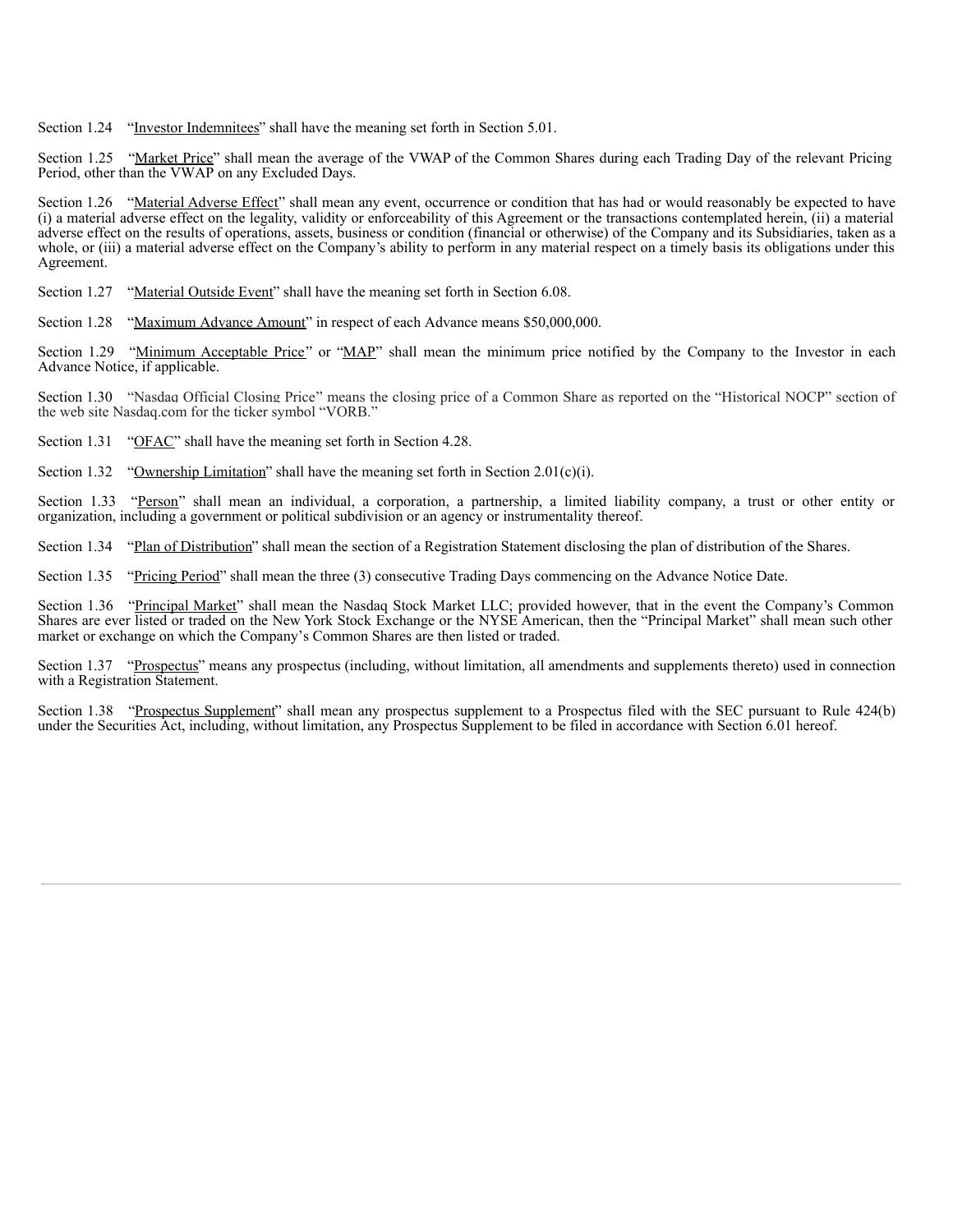Section 1.39 "Purchase Price" shall mean the price per Share obtained by multiplying the Market Price by 97.5% in respect of any Shares purchased hereunder.

Section 1.40 "Registrable Securities" shall mean (i) the Shares and (ii) any securities issued or issuable with respect to any of the foregoing by way of exchange, stock dividend or stock split or in connection with a combination of shares, recapitalization, merger, consolidation or other reorganization or otherwise.

Section 1.41 "Registration Limitation" shall have the meaning set forth in Section 2.01(c)(ii).

Section 1.42 "Registration Statement" shall mean a registration statement on Form S-1 or Form S-3 or on such other form promulgated by the SEC for which the Company then qualifies and which counsel for the Company shall deem appropriate, and which form shall be available for the registration of the resale by the Investor of the Registrable Securities under the Securities Act.

Section 1.43 "Regulation D" shall mean the provisions of Regulation D promulgated under the Securities Act.

Section 1.44 "Request" shall have the meaning set forth in Section 2.05(a).

- Section 1.45 "Sanctions" shall have the meaning set forth in Section 4.28.
- Section 1.46 "Sanctioned Countries" shall have the meaning set forth in Section 4.28.
- Section 1.47 "SEC" shall mean the U.S. Securities and Exchange Commission.
- Section 1.48 "SEC Documents" shall have the meaning set forth in Section 4.05.
- Section 1.49 "Securities Act" shall have the meaning set forth in the recitals of this Agreement.
- Section 1.50 "Settlement Document" shall have the meaning set forth in Section 2.02(a).
- Section 1.51 "Shares" shall mean the Common Shares to be issued from time to time hereunder pursuant to an Advance.
- Section 1.52 "Subsidiaries" shall have the meaning set forth in Section 4.01.
- Section 1.53 "Trading Day" shall mean any day during which the Principal Market shall be open for business.

Section 1.54 "VWAP" means, for any Trading Day, the daily volume weighted average price of the Common Shares for such Trading Day on the Principal Market during regular trading hours as reported by Bloomberg L.P.

#### **Article II. Advances**

Section 1.01 Advances; Mechanics. Upon the terms and subject to the conditions of this Agreement, during the Commitment Period, the Company, at its sole discretion, shall have the right, but not the obligation, to issue and sell to the Investor, and the Investor shall purchase from the Company, Common Shares.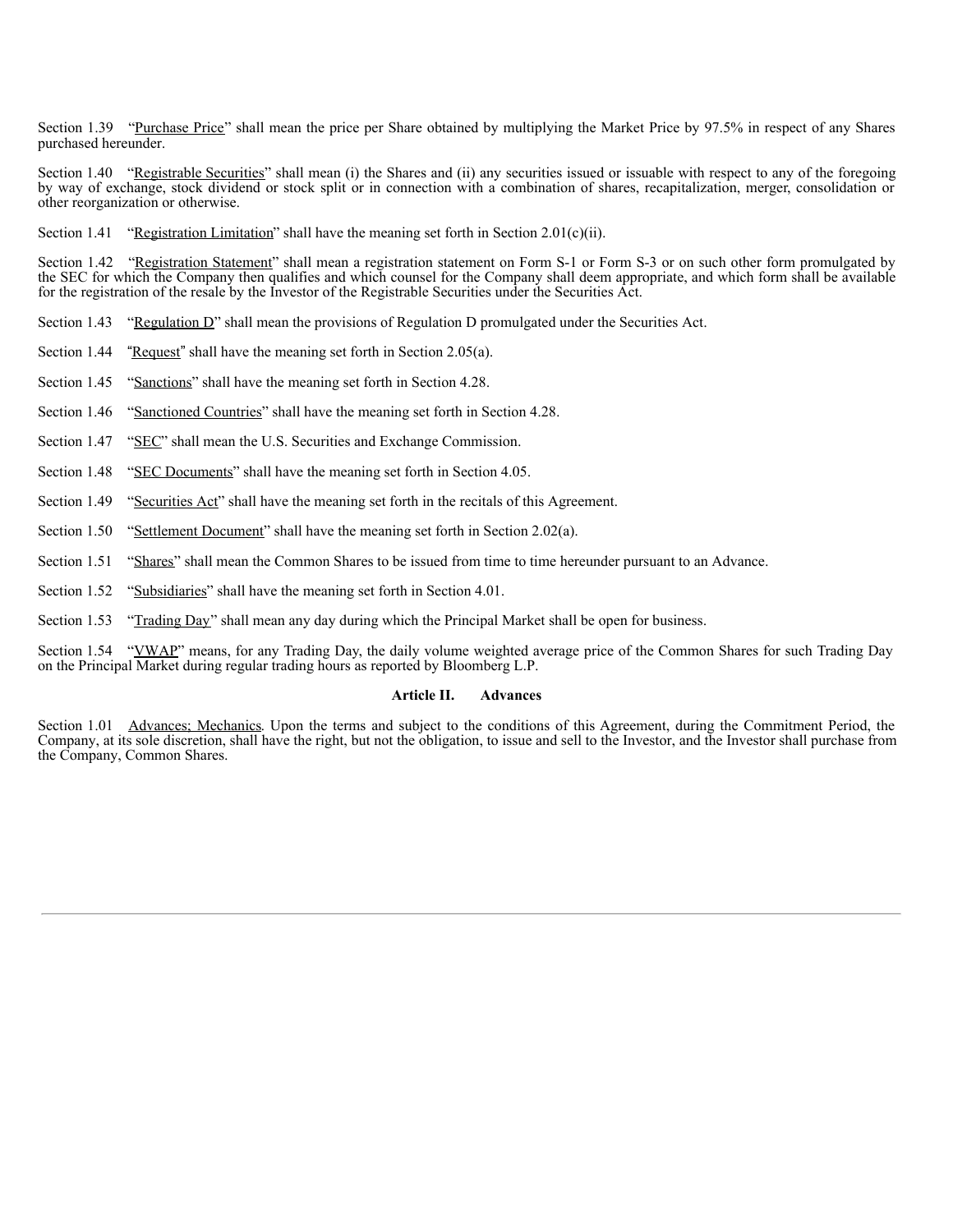- (a) Advance Notice. At any time during the Commitment Period, the Company may require the Investor to purchase Shares by delivering an Advance Notice to the Investor, subject to the satisfaction of all the conditions set forth in Section 7.01, and in accordance with the following provisions:
	- (i) The Company shall, in its sole discretion, select the amount of the Advance, not to exceed the Maximum Advance Amount, it desires to issue and sell to the Investor in each Advance Notice and the time it desires to deliver each Advance Notice.
	- (ii) There shall be no mandatory minimum Advances and no non-usages fee for not utilizing the Commitment Amount or any part thereof.
- (b) Date of Delivery of Advance Notice. Advance Notices shall be delivered in accordance with the instructions set forth on the bottom of Exhibit A. An Advance Notice shall be deemed delivered on (i) the day it is received by the Investor if such notice is received by email on or before 8:30 a.m. Eastern Time, or (ii) the immediately succeeding day if it is received by email after 8:30 a.m. Eastern Time, in each case in accordance with the instructions set forth on the bottom of Exhibit A.
- (c) Advance Limitations. Regardless of the amount of an Advance requested by the Company in the Advance Notice, the final number of Shares to be issued and sold pursuant to an Advance Notice shall be reduced (if at all) in accordance with each of the following limitations:
	- (i) Ownership Limitation; Commitment Amount. Notwithstanding anything to the contrary contained in this Agreement, the Investor shall not be obligated to purchase or acquire, and shall not purchase or acquire, any Common Shares under this Agreement which, when aggregated with all other Common Shares beneficially owned by the Investor and its affiliates (as calculated pursuant to Section 13(d) of the Exchange Act and Rule 13d-3 promulgated thereunder), would result in the beneficial ownership by the Investor and its affiliates (on an aggregated basis) to exceed 9.99% of the outstanding voting power or number of Common Shares then outstanding (the "Ownership Limitation"). Upon the written request of the Investor, the Company shall promptly (but no later than the next business day on which the transfer agent for the Common Shares is open for business) confirm orally or in writing to the Investor the number of Common Shares then outstanding. In connection with each Advance Notice delivered by the Company, any portion of the Advance that would (i) cause the Investor to exceed the Ownership Limitation or (ii) cause the aggregate number of Shares issued and sold to the Investor hereunder to exceed the Commitment Amount shall automatically be withdrawn with no further action required by the Company, and such Advance Notice shall be deemed automatically modified to reduce the amount of the Advance requested by an amount equal to such withdrawn portion; provided that in the event of any such automatic withdrawal and automatic modification, the Investor will promptly notify the Company of such event.
	- (ii) Registration and Exchange Cap Limitation. In no event shall an Advance exceed the amount registered under the Registration Statement then in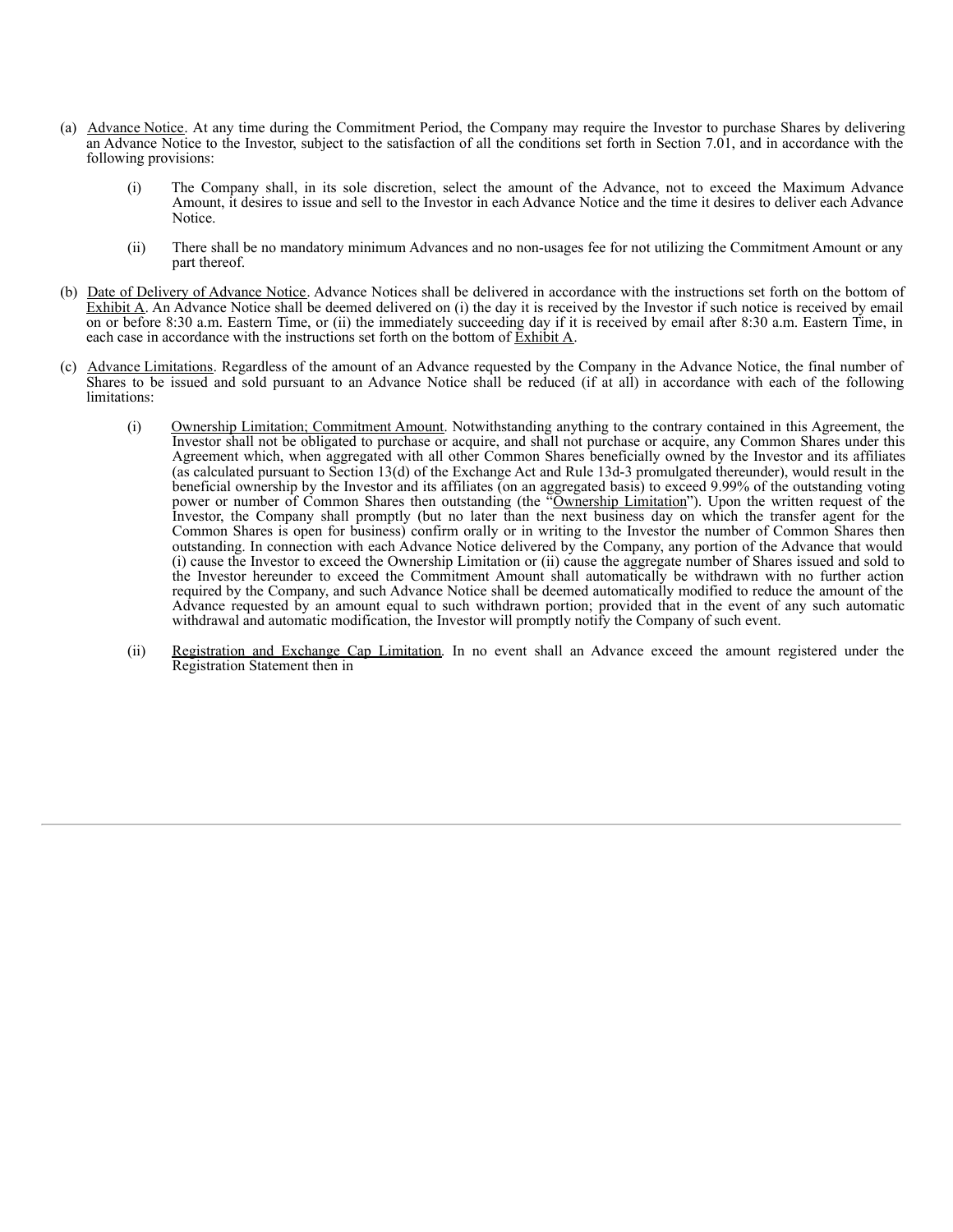effect (the "Registration Limitation") or the Exchange Cap, to the extent applicable. In connection with each Advance Notice, any portion of an Advance that would exceed the Registration Limitation or the Exchange Cap shall automatically be withdrawn with no further action required by the Company and such Advance Notice shall be deemed automatically modified to reduce the aggregate amount of the requested Advance by an amount equal to such withdrawn portion in respect of each Advance Notice; provided that in the event of any such automatic withdrawal and automatic modification, Investor will promptly notify the Company of such event.

- (d) Minimum Acceptable Price.
	- (i) With respect to each Advance Notice, the Company may notify the Investor of the MAP with respect to such Advance by indicating a MAP on such Advance Notice. If no MAP is specified in an Advance Notice, then no MAP shall be in effect in connection with such Advance. Each Trading Day during a Pricing Period for which (A) with respect to each Advance Notice with a MAP, the VWAP of the Common Shares is below the MAP in effect with respect to such Advance Notice, or (B) there is no VWAP (each such day, an "Excluded Day"), shall result in an automatic reduction to the amount of the Advance set forth in such Advance Notice by one-third (the resulting amount of each Advance being the "Adjusted Advance Amount"), and each Excluded Day shall be excluded from the Pricing Period for purposes of determining the Market Price.
	- (ii) The total Shares in respect of each Advance (after reductions have been made to arrive at the Adjusted Advance Amount, if any) shall be automatically increased by such number of Common Shares (the "Additional Shares") equal to the number of Common Shares sold by the Investor on such Excluded Day, if any, and the price paid per share for each Additional Share shall be equal to the MAP in effect with respect to such Advance Notice (without any further discount), provided that this increase shall not cause the total Advance to exceed the amount set forth in the original Advance Notice or any limitations set forth in Section 2.01.
- (e) Notwithstanding any other provision in this Agreement, the Company and the Investor acknowledge and agree that upon the Investor's receipt of a valid Advance Notice the parties shall be deemed to have entered into an unconditional contract binding on both parties for the purchase and sale of Shares pursuant to such Advance Notice in accordance with the terms of this Agreement and (i) subject to Applicable Laws and (ii) subject to Section 3.09, the Investor may sell Common Shares during the Pricing Period.

Section 1.02 Closings. The closing of each Advance and each sale and purchase of Shares (each, a "Closing") shall take place as soon as practicable on or after each Advance Date in accordance with the procedures set forth below. The parties acknowledge that the Purchase Price is not known at the time the Advance Notice is delivered (at which time the Investor is irrevocably bound) but shall be determined on each Closing based on the daily prices of the Common Shares that are the inputs to the determination of the Purchase Price as set forth further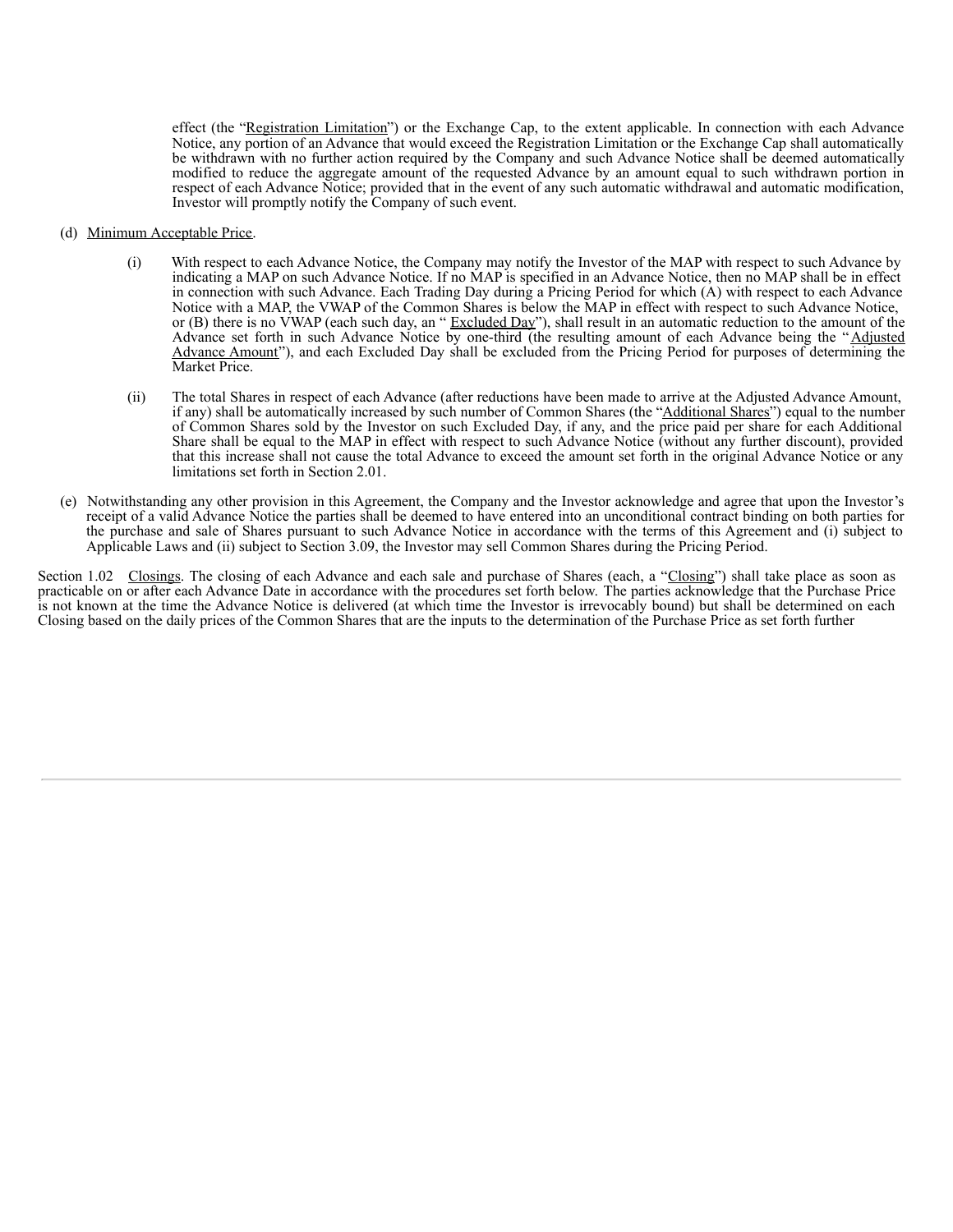below. In connection with each Closing, the Company and the Investor shall fulfill each of its obligations as set forth below:

- (a) On each Advance Date, the Investor shall deliver to the Company a written document, in the form attached hereto as  $\overline{\text{Exhibit B}}$  (each a "Settlement Document"), setting forth the final number of Shares to be purchased by the Investor (taking into account any adjustments pursuant to Section 2.01), the Market Price, the Purchase Price, the aggregate proceeds to be paid by the Investor to the Company, and a report by Bloomberg, L.P. indicating the VWAP for each of the Trading Days during the Pricing Period (or, if not reported on Bloomberg, L.P., another reporting service reasonably agreed to by the parties), in each case in accordance with the terms and conditions of this Agreement.
- (b) Promptly after receipt of the Settlement Document with respect to each Advance (and, in any event, not later than one Trading Day after such receipt), the Company will, or will cause its transfer agent to, electronically transfer such number of Shares to be purchased by the Investor (as set forth in the Settlement Document) by crediting the Investor's account or its designee's account at the Depository Trust Company through its Deposit Withdrawal at Custodian System or by such other means of delivery as may be mutually agreed upon by the parties hereto, and transmit notification to the Investor that such share transfer has been requested. Promptly upon receipt of such notification, the Investor shall pay to the Company the aggregate purchase price of the Shares (as set forth in the Settlement Document) in cash in immediately available funds to an account designated by the Company in writing and transmit notification to the Company that such funds transfer has been requested. No fractional shares shall be issued, and any fractional amounts shall be rounded to the next higher whole number of shares.
- (c) On or prior to the Advance Date, each of the Company and the Investor shall deliver to the other all documents, instruments and writings expressly required to be delivered by either of them pursuant to this Agreement in order to implement and effect the transactions contemplated herein.
- (d) Notwithstanding anything to the contrary in this Agreement, if on any day during the Pricing Period (i) the Company notifies Investor that a Material Outside Event has occurred, or (ii) the Company notifies the Investor of a Black Out Period, the parties agree that the pending Advance shall end and the final number of Shares to be purchased by the Investor at the Closing for such Advance shall be equal to the number of Common Shares sold by the Investor during the applicable Pricing Period prior to the notification from the Company of a Material Outside Event or Black Out Period.

#### Section 1.03 Hardship.

(a) In the event the Investor sells Common Shares after receipt of an Advance Notice and the Company fails to perform its obligations as mandated in Section 2.02, the Company agrees that in addition to and in no way limiting the rights and obligations set forth in Article V hereto and in addition to any other remedy to which the Investor is entitled at law or in equity, including, without limitation, specific performance, it will hold the Investor harmless against any loss, claim, damage, or expense (including reasonable legal fees and expenses), as incurred, arising out of or in connection with such default by the Company and acknowledges that irreparable damage may occur in the event of any such default. It is accordingly agreed that the Investor shall be entitled to an injunction or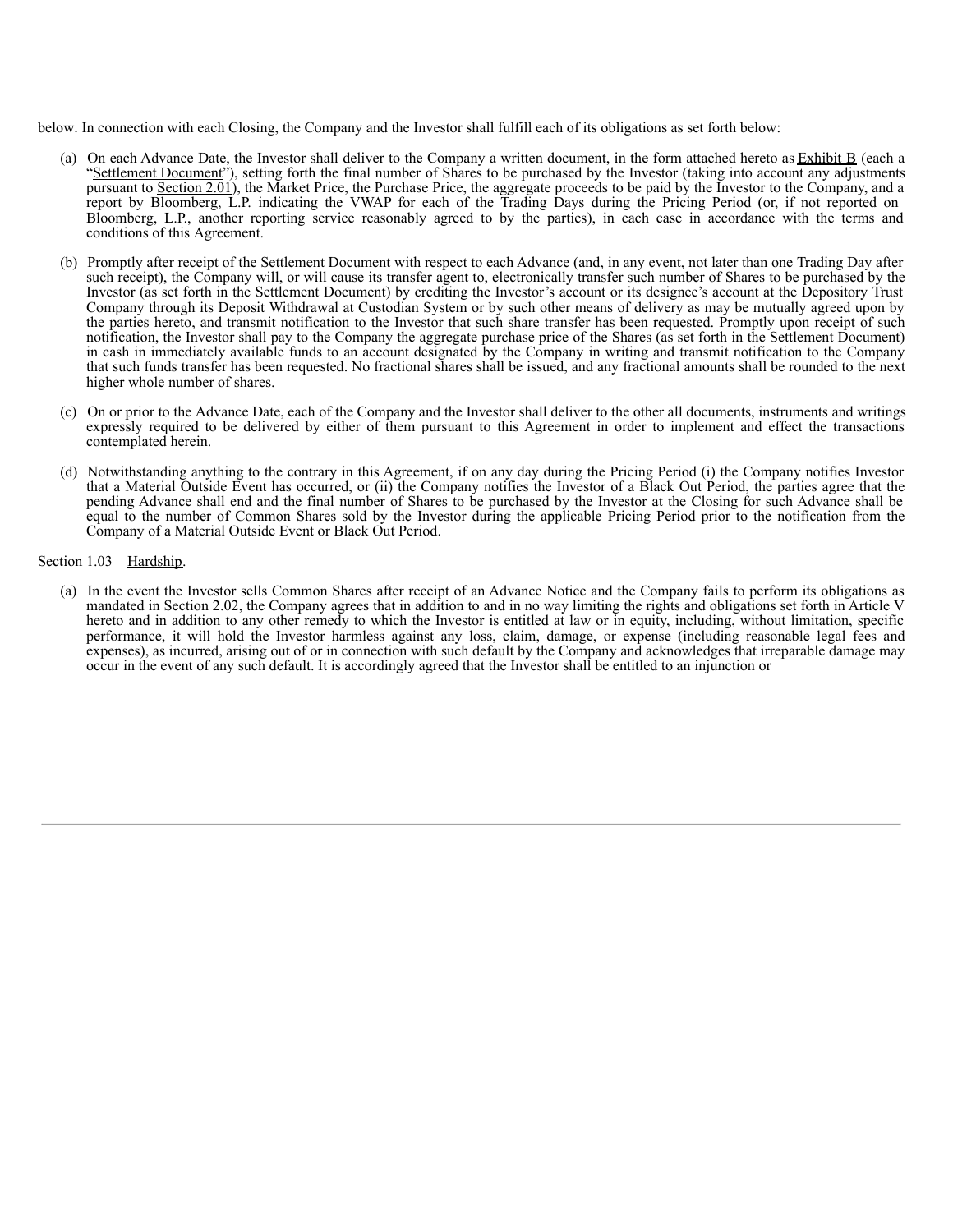injunctions to prevent such breaches of this Agreement and to specifically enforce (subject to Applicable Laws and other rules of the Principal Market), without the posting of a bond or other security, the terms and provisions of this Agreement.

(b) In the event the Company provides an Advance Notice and the Investor fails to perform its obligations as mandated in Section 2.02, the Investor agrees that in addition to and in no way limiting the rights and obligations set forth in Article V hereto and in addition to any other remedy to which the Company is entitled at law or in equity, including, without limitation, specific performance, it will hold the Company harmless against any loss, claim, damage, or expense (including reasonable legal fees and expenses), as incurred, arising out of or in connection with such default by the Investor and acknowledges that irreparable damage may occur in the event of any such default. It is accordingly agreed that the Company shall be entitled to an injunction or injunctions to prevent such breaches of this Agreement and to specifically enforce (subject to Applicable Laws and other rules of the Principal Market), without the posting of a bond or other security, the terms and provisions of this Agreement.

Section 1.04 Completion of Resale Pursuant to the Registration Statement. After the Investor has purchased the full Commitment Amount and has completed the subsequent resale of the full Commitment Amount pursuant to the Registration Statement, Investor will notify the Company that all subsequent resales are completed, and the Company will be under no further obligation to maintain the effectiveness of the Registration Statement. The Company also shall have no further obligation to maintain the effectiveness of the Registration Statement after the  $180<sup>th</sup>$  day following the earlier to occur of the latest Closing that has occurred or the termination of this Agreement in accordance with its terms.

Section 1.05 Pre-Advance Loans. Subject to the mutual consent of the parties, from time to time, the Company may request, and the Investor shall provide, a pre-advance loan from the Investor in the principal amount not to exceed \$50,000,000, pursuant to a promissory note in the form attached hereto as Exhibit C, on terms and conditions to be agreed by the parties.

#### **Article III. Representations and Warranties of Investor**

Investor hereby represents and warrants to, and agrees with, the Company that the following are true and correct as of the date hereof and as of each Advance Notice Date and each Advance Date:

Section 1.01 Organization and Authorization. The Investor is duly organized, validly existing and in good standing under the laws of the Cayman Islands and has the requisite corporate power and authority to enter into and perform its obligations under this Agreement, including all transactions contemplated hereby, and to purchase or acquire Shares in accordance with the terms hereof. The decision to invest and the execution and delivery of this Agreement by the Investor, the performance by the Investor of its obligations hereunder and the consummation by the Investor of the transactions contemplated hereby have been duly authorized and require no other proceedings on the part of the Investor. The undersigned has the right, power and authority to execute and deliver this Agreement and all other instruments on behalf of the Investor or its shareholders. This Agreement has been duly executed and delivered by the Investor and, assuming the execution and delivery hereof and acceptance thereof by the Company, will constitute the legal, valid and binding obligations of the Investor, enforceable against the Investor in accordance with its terms.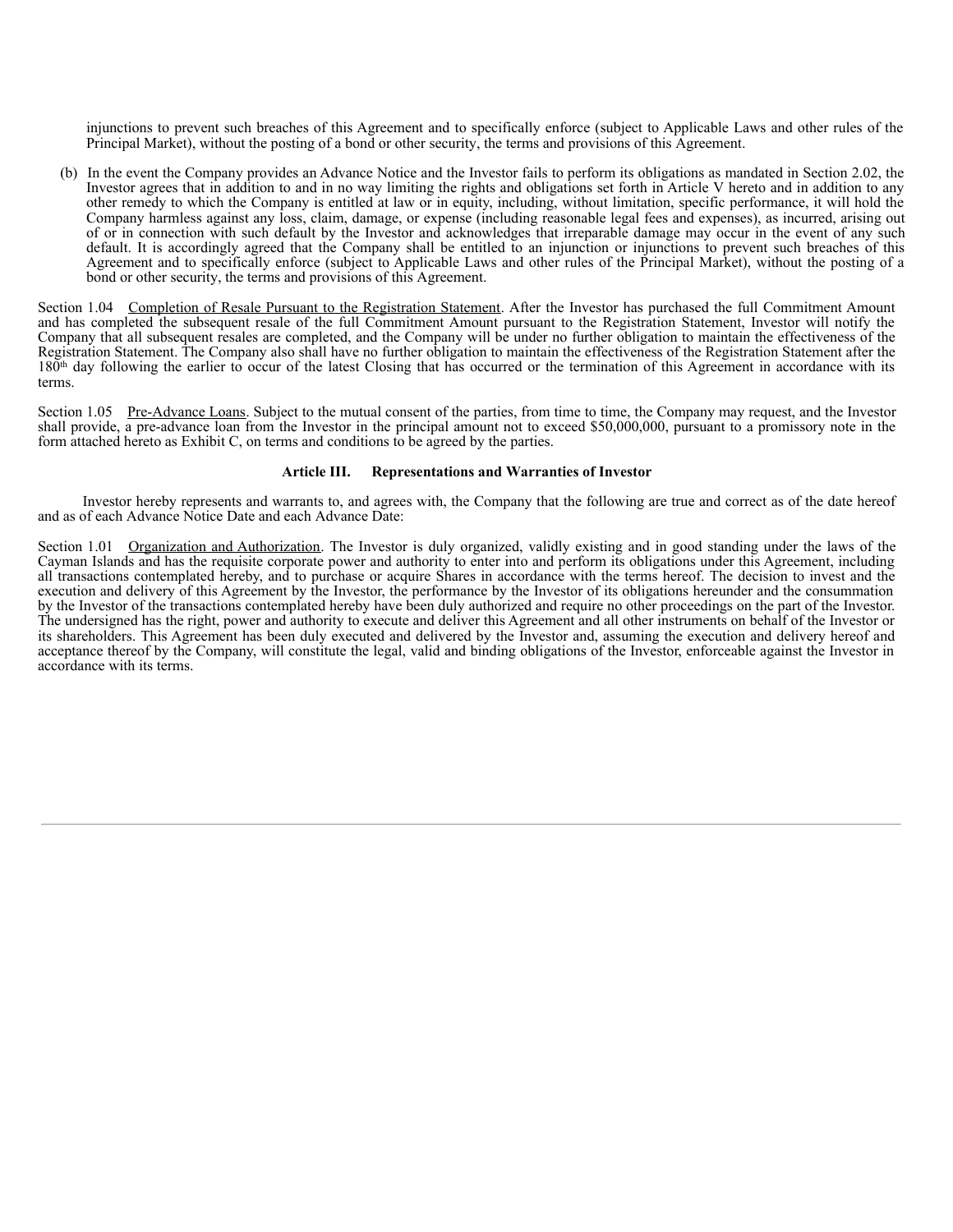Section 1.02 Evaluation of Risks. The Investor has such knowledge and experience in financial, tax and business matters as to be capable of evaluating the merits and risks of, and bearing the economic risks entailed by, an investment in the Common Shares of the Company and of protecting its interests in connection with the transactions contemplated hereby. The Investor acknowledges and agrees that its investment in the Company involves a high degree of risk, and that the Investor may lose all or a part of its investment.

Section 1.03 No Legal, Investment or Tax Advice from the Company. The Investor acknowledges that it had the opportunity to review this Agreement and the transactions contemplated by this Agreement with its own legal counsel and investment and tax advisors. The Investor is relying solely on such counsel and advisors and not on any statements or representations of the Company or any of the Company's representatives or agents for legal, tax, investment or other advice with respect to the Investor's acquisition of Common Shares hereunder, the transactions contemplated by this Agreement or the laws of any jurisdiction, and the Investor acknowledges that the Investor may lose all or a part of its investment.

Section 1.04 Investment Purpose. The Investor is acquiring the Common Shares for its own account, for investment purposes and not with a view towards, or for resale in connection with, the public sale or distribution thereof, in violation of the Securities Act or any applicable state securities laws; provided, however, that by making the representations herein, the Investor does not agree, or make any representation or warranty, to hold any of the Shares for any minimum or other specific term and reserves the right to dispose of the Shares at any time in accordance with, or pursuant to, a registration statement filed pursuant to this Agreement or an applicable exemption under the Securities Act. The Investor does not presently have any agreement or understanding, directly or indirectly, with any Person to sell or distribute any of the Shares. The Investor is acquiring the Shares hereunder in the ordinary course of its business. The Investor acknowledges that it will be disclosed as an "underwriter" and a "selling stockholder" in each Registration Statement and in any prospectus contained therein to the extent required by applicable law and to the extent the prospectus is related to the resale of Registrable Securities.

Section 1.05 Accredited Investor. The Investor is an "accredited investor" as that term is defined in Rule  $501(a)(3)$  of Regulation D.

Section 1.06 Information. The Investor and its advisors (and its counsel), if any, have been furnished with all materials relating to the business, finances and operations of the Company and information the Investor deemed material to making an informed investment decision. The Investor and its advisors (and its counsel), if any, have been afforded the opportunity to ask questions of the Company and its management and have received answers to such questions. Neither such inquiries nor any other due diligence investigations conducted by such Investor or its advisors (and its counsel), if any, or its representatives shall modify, amend or affect the Investor's right to rely on the Company's representations and warranties contained in this Agreement. The Investor acknowledges and agrees that the Company has not made to the Investor, and the Investor acknowledges and agrees it has not relied upon, any representations and warranties of the Company, its employees or any third party other than the representations and warranties of the Company contained in this Agreement. The Investor understands that its investment involves a high degree of risk. The Investor has sought such accounting, legal and tax advice, as it has considered necessary to make an informed investment decision with respect to the transactions contemplated hereby.

Section 1.07 Not an Affiliate. The Investor is not an officer, director or a person that directly, or indirectly through one or more intermediaries, controls or is controlled by, or is under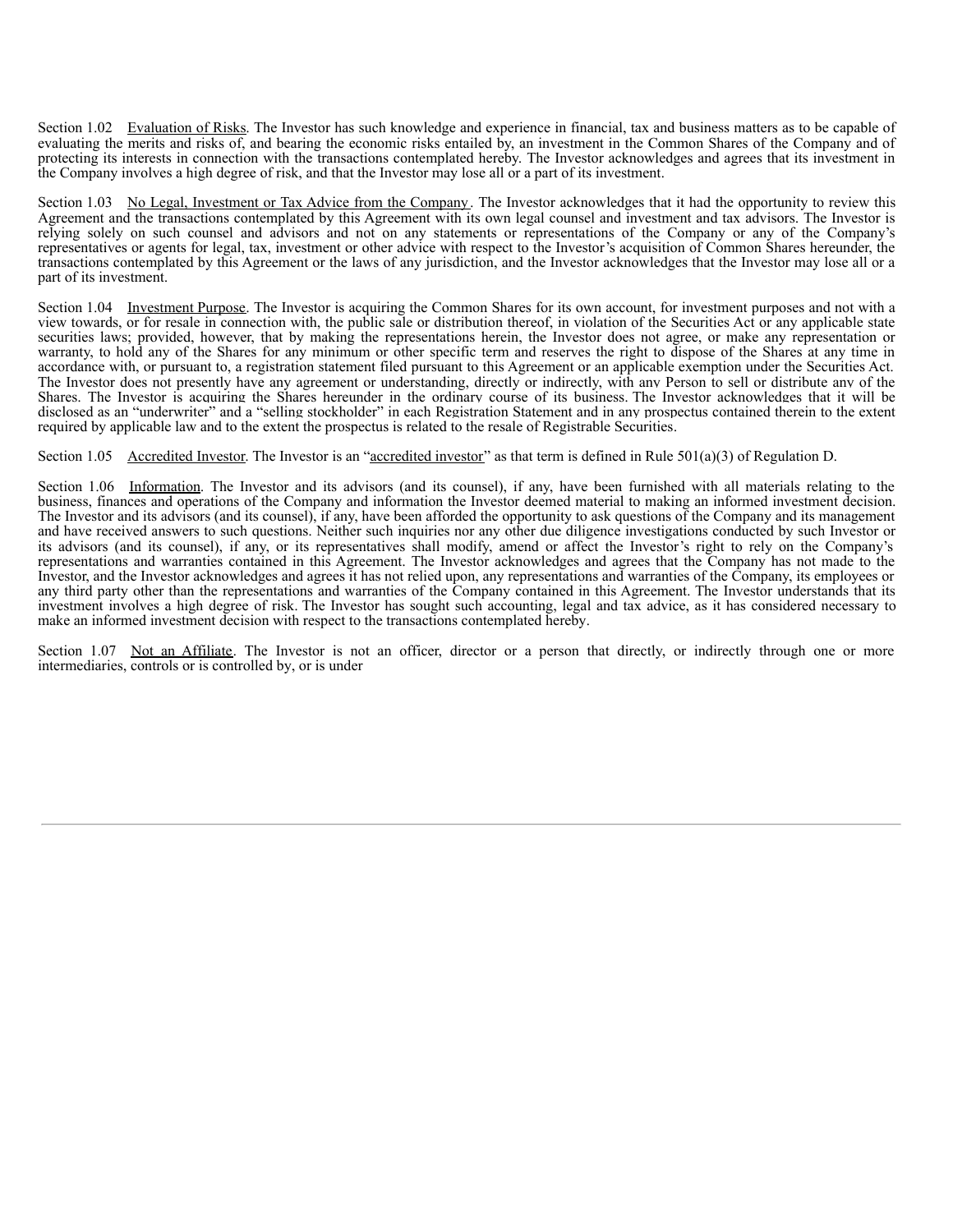common control with the Company or any "affiliate" of the Company (as that term is defined in Rule 405 promulgated under the Securities Act).

Section 1.08 No Prior Short Sales. At no time prior to the date of this Agreement has the Investor, its sole member, any of their respective officers, or any entity managed or controlled by the Investor or its sole member, engaged in or effected, in any manner whatsoever, directly or indirectly, for its own principal account, any (i) "short sale" (as such term is defined in Rule 200 of Regulation SHO of the Exchange Act) of the Common Shares or (ii) hedging transaction, which establishes a net short position with respect to the Common Shares that remains in effect as of the date of this Agreement.

Section 1.09 Resale of Shares. The Investor represents, warrants and covenants that it will resell the Shares only pursuant to the Registration Statement in which the resale of such Shares is registered under the Securities Act, in a manner described under the caption "Plan of Distribution" in such Registration Statement, and in a manner in compliance with all applicable federal and state securities laws, rules and regulations, or pursuant to an exception for the registration provisions of the Securities Act, if applicable.

Section 1.10 General Solicitation. The Investor is not purchasing or acquiring the Shares as a result of any form of general solicitation or general advertising (within the meaning of Regulation D) in connection with the offer or sale of the Shares.

Section 1.11 Broker/Dealer Relationships. The Investor shall, from time to time, provide the Company and the Company's transfer agent with all information regarding any broker-dealer used to effectuate sales of Common Shares that it may purchase pursuant to this Agreement (each, a "Broker-Dealer") as reasonably requested by the Company and for which such information is required in order for the Company to carry out its obligations under this Agreement or comply with any Applicable Laws. The Investor shall be solely responsible for all fees and commissions of the Broker-Dealer (if any), which shall not exceed customary brokerage fees and commissions and shall be responsible for designating only a DTC participant eligible to receive DWAC Shares.

## **Article IV. Representations and Warranties of the Company**

Except as set forth in the SEC Documents, the Company represents and warrants to the Investor that, as of the date hereof, each Advance Notice Date and each Advance Date (other than representations and warranties which address matters only as of a certain date, which shall be true and correct as written as of such certain date), that:

Section 1.01 Organization and Qualification. Each of the Company and its Subsidiaries (as defined below) is an entity duly organized and validly existing under the laws of their respective jurisdiction of organization or incorporation, and has the requisite power and authority to own its properties and to carry on its business as now being conducted. Each of the Company and its Subsidiaries is duly qualified to do business and is in good standing (to the extent applicable) in every jurisdiction in which the nature of the business conducted by it makes such qualification necessary, except to the extent that the failure to be so qualified or be in good standing would not have a Material Adverse Effect. "Subsidiaries" means any Person (as defined below) in which the Company, directly or indirectly, (x) owns a majority of the outstanding capital stock or holds a majority equity or similar interest of such Person or (y) controls or operates all or substantially all of the business, operations or administration of such Person, and each of the foregoing, is individually referred to herein as a "Subsidiary."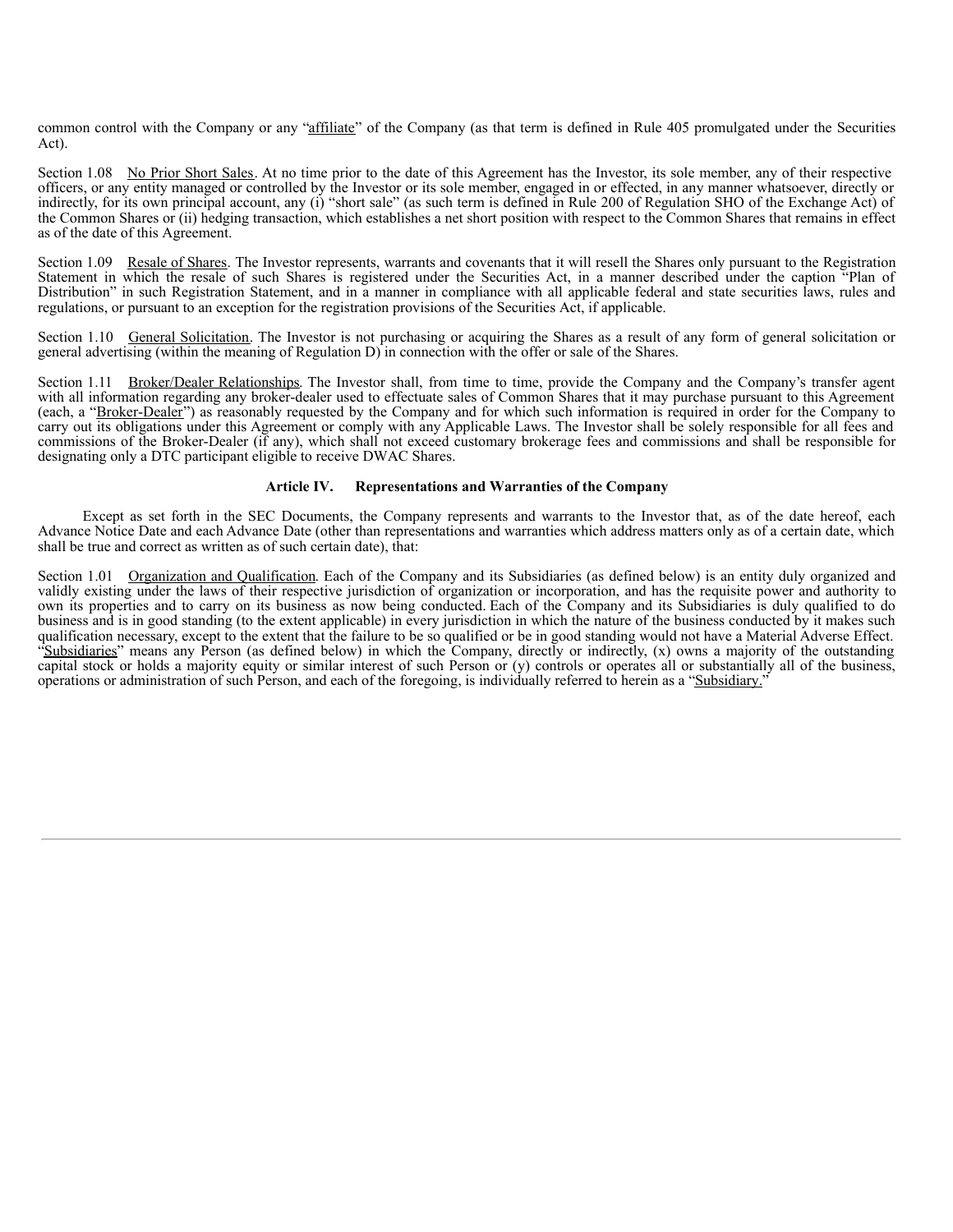Section 1.02 Authorization, Enforcement, Compliance with Other Instruments. The Company has the requisite corporate power and authority to enter into and perform its obligations under this Agreement and to issue the Shares in accordance with the terms hereof. The execution and delivery by the Company of this Agreement, and the consummation by the Company of the transactions contemplated hereby (including, without limitation, the issuance of the Common Shares) have been or (with respect to consummation) will be duly authorized by the Company's board of directors and no further consent or authorization will be required by the Company, its board of directors or its stockholders. This Agreement has been duly executed and delivered by the Company and, assuming the execution and delivery thereof and acceptance by the Investor, constitutes the legal, valid and binding obligation of the Company, enforceable against the Company in accordance with its terms, except as such enforceability may be limited by general principles of equity or applicable bankruptcy, insolvency, reorganization, moratorium, liquidation or other laws relating to, or affecting generally, the enforcement of applicable creditors' rights and remedies and except as rights to indemnification and to contribution may be limited by federal or state securities law.

Section 1.03 Authorization of the Shares. The Shares to be issued under this Agreement will be, when issued and delivered pursuant to the terms approved by the board of directors of the Company or a duly authorized committee thereof, or a duly authorized executive committee, against payment therefor as provided herein, duly and validly authorized and issued and fully paid and nonassessable, free and clear of any pledge, lien, encumbrance, security interest or other claim, including any statutory or contractual preemptive rights, resale rights, rights of first refusal or other similar rights, and will be registered pursuant to Section 12 of the Exchange Act. The Shares, when issued, will conform to the description thereof set forth in or incorporated into the Prospectus.

Section 1.04 No Conflict. The execution, delivery and performance of this Agreement by the Company and the consummation by the Company of the transactions contemplated hereby (including, without limitation, the issuance of the Shares) will not (i) result in a violation of the articles of incorporation or other organizational documents of the Company or its Subsidiaries (with respect to consummation, as the same may be amended prior to the date on which any of the transactions contemplated hereby are consummated), (ii) conflict with, or constitute a default (or an event which with notice or lapse of time or both would become a default) under, or give to others any rights of termination, amendment, acceleration or cancellation of, any agreement, indenture or instrument to which the Company or its Subsidiaries is a party, or (iii) result in a violation of any law, rule, regulation, order, judgment or decree (including federal and state securities laws and regulations) applicable to the Company or its Subsidiaries or by which any property or asset of the Company or its Subsidiaries is bound or affected except, in the case of clause (ii) or (iii) above, to the extent such violations that would not reasonably be expected to have a Material Adverse Effect.

Section 1.05 SEC Documents. The Company has filed all reports, schedules, forms, statements and other documents required to be filed by it with the SEC pursuant to the Exchange Act since December 29, 2021 (such filings, any amendments of such filings after the date hereof, or filings made after the date hereof, and all exhibits included therein and financial statements and schedules thereto and documents incorporated by reference therein, and each Registration Statement filed after the date hereof by the Company under the Securities Act, being hereinafter referred to as the "SEC Documents"). The Company has made available to the Investor through the SEC's website at http://www.sec.gov, true and complete copies of the SEC Documents.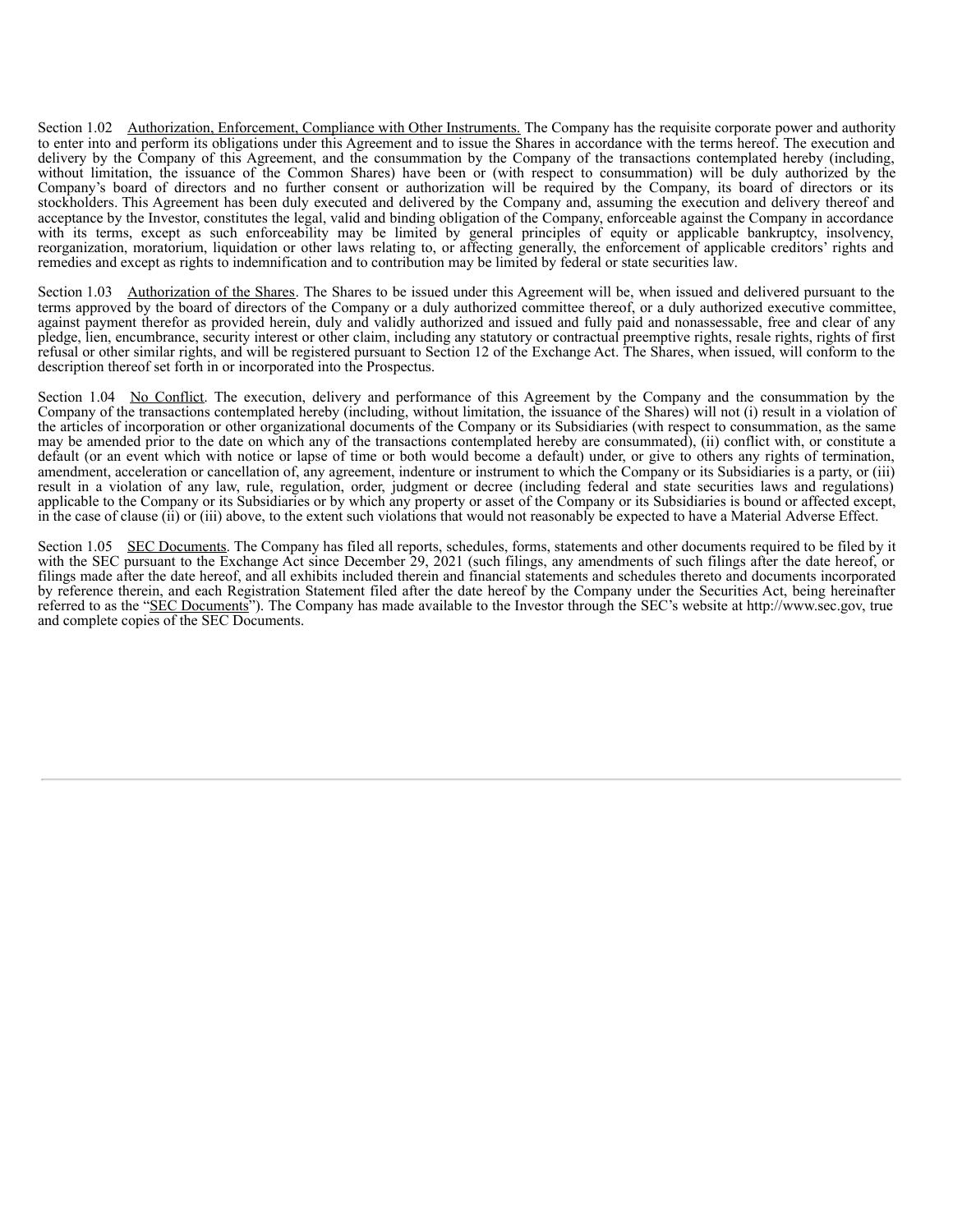Section 1.06 Financial Statements. The consolidated financial statements of the Company included or incorporated by reference in SEC Documents, together with the related notes and schedules, present fairly, in all material respects, the consolidated financial position of the Company and the Subsidiaries as of the dates indicated and the consolidated results of operations, cash flows and changes in stockholders' equity of the Company for the periods specified and have been prepared in compliance with the requirements of the Securities Act and equity of the Company for the periods specified and have been prepared in compliance with the explanation of the Company control and Exchange Act and in conformity with generally accepted accounting principles in the Unite (except for (i) such adjustments to accounting standards and practices as are noted therein, (ii) in the case of unaudited interim financial statements, to the extent such financial statements may not include footnotes required by GAAP or may be condensed or summary statements and (iii) such adjustments which are not material, either individually or in the aggregate) during the periods involved; the other financial and statistical data with respect to the Company and the Subsidiaries (as defined below) contained or incorporated by reference in the SEC Documents are accurately and fairly presented and prepared on a basis consistent with the financial statements and books and records of the Company; there are no financial statements (historical or pro forma) that are required to be included or incorporated by reference in the SEC Documents that are not included or incorporated by reference as required; the Company and the Subsidiaries (as defined below) do not have any material liabilities or obligations, direct or contingent (including any off-balance sheet obligations), not described in the SEC Documents (excluding the exhibits thereto); and all disclosures contained or incorporated by reference in the SEC Documents regarding "non-GAAP financial measures" (as such term is defined by the rules and regulations of the Commission) comply in all material respects with Regulation G of the Exchange Act and Item 10 of Regulation S-K under the Securities Act, to the extent applicable. The interactive data in eXtensible Business Reporting Language included or incorporated by reference in the SEC Documents fairly presents the information called for in all material respects and has been prepared in accordance with the SEC's rules and guidelines applicable thereto.

Section 1.07 Registration Statement and Prospectus. The Company and the transactions contemplated by this Agreement meet the requirements for and comply with the conditions for the use of Form S-1 under the Securities Act. Each Registration Statement and the offer and sale of Shares as contemplated hereby will meet the requirements of Rule 415 under the Securities Act and comply in all material respects with said Rule. Any statutes, regulations, contracts or other documents that are required to be described in a Registration Statement or a Prospectus, or to be filed as exhibits to a Registration Statement, have been so described or filed. Copies of each Registration Statement, any Prospectus, and any such amendments or supplements thereto and all documents incorporated by reference therein that were filed with the Commission on or prior to the date of this Agreement have been delivered, or are available through EDGAR, to the Investor and its counsel. The Company has not distributed and, prior to the later to occur of each Settlement Date and completion of the distribution of the Shares, will not distribute any offering material in connection with the offering or sale of the Shares other than a Registration Statement and the Prospectus and any Issuer Free Writing Prospectus (as defined below) to which the Investor has consented, other than as required by Applicable Laws.

Section 1.08 No Misstatement or Omission. Each Registration Statement, when it became or becomes effective, and any Prospectus, on the date of such Prospectus or amendment or supplement, conformed and will conform in all material respects with the requirements of the Securities Act. At each Advance Date, the Registration Statement and the Prospectus, as of such date, will conform in all material respects with the requirements of the Securities Act. Each Registration Statement, when it became or becomes effective, did not, and will not, contain an untrue statement of a material fact or omit to state a material fact required to be stated therein or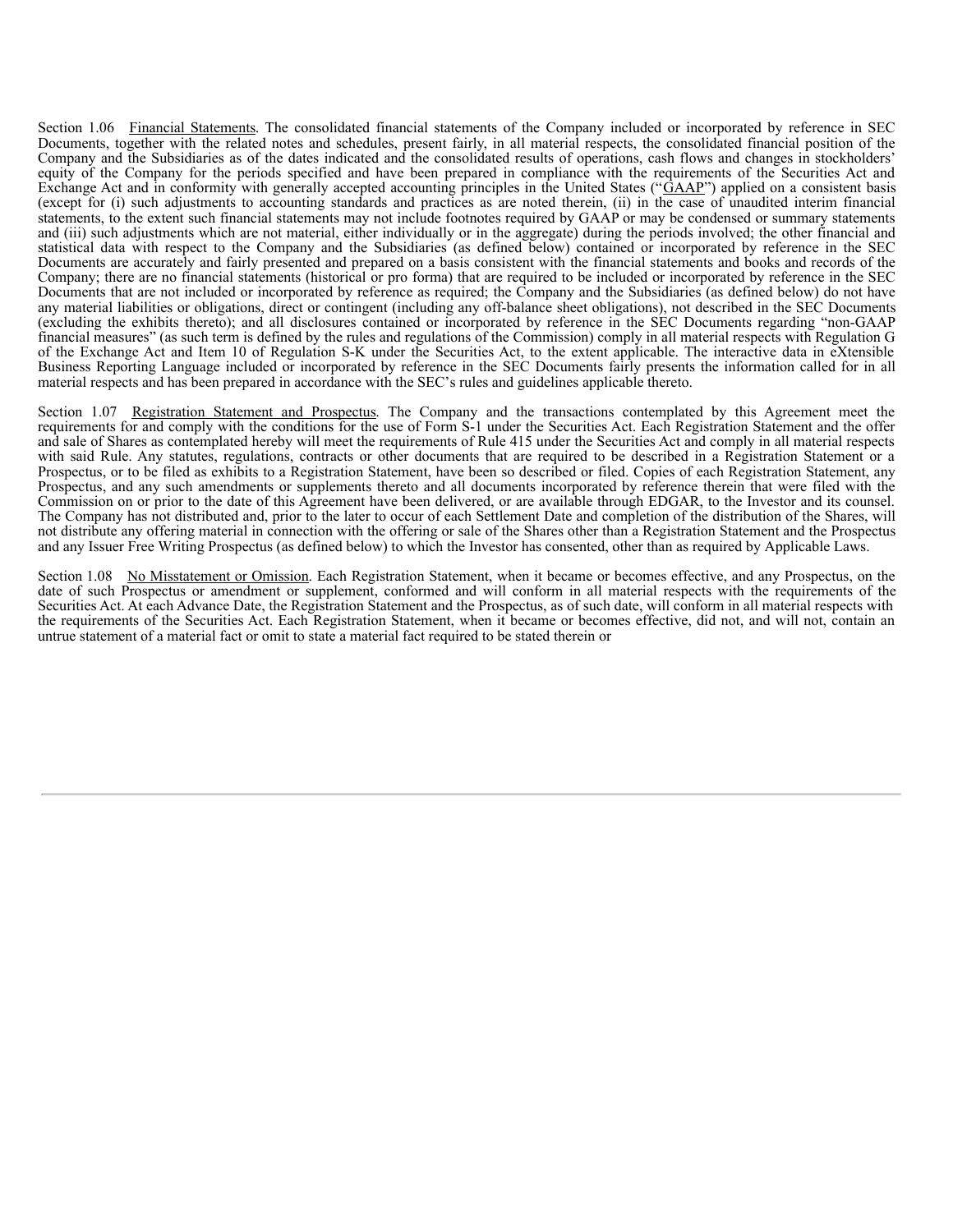necessary to make the statements therein not misleading. Each Prospectus did not, or will not, include an untrue statement of a material fact or omit to state a material fact necessary to make the statements therein, in light of the circumstances under which they were made, not misleading. The documents incorporated by reference in a Prospectus or any Prospectus Supplement did not, and any further documents filed and incorporated by reference therein will not, when filed with the Commission, contain an untrue statement of a material fact or omit to state a material fact required to be stated in such document or necessary to make the statements in such document, in light of the circumstances under which they were made, not misleading. The foregoing shall not apply to statements in, or omissions from, any such document made in reliance upon, and in conformity with, information furnished to the Company by the Investor specifically for use in the preparation thereof.

Section 1.09 Conformity with Securities Act and Exchange Act. Each Registration Statement, each Prospectus, or any amendment or supplement thereto, and the documents incorporated by reference in each Registration Statement, Prospectus or any amendment or supplement thereto, when such documents were or are filed with the SEC under the Securities Act or the Exchange Act or became or become effective under the Securities Act, as the case may be, conformed or will conform in all material respects with the requirements of the Securities Act and the Exchange Act, as applicable.

Section 1.10 Equity Capitalization. As of the date hereof, the authorized capital of the Company consists of 2,000,000,000 Common Shares and 25,000,000 shares of preferred stock, par value \$0.0001 per share. As of the date hereof, the Company had 334,919,914 Common Shares outstanding and no shares of preferred stock outstanding. The Common Shares are registered pursuant to Section 12(b) of the Exchange Act and are currently listed on the Principal Market under the trading symbol "VORB." The Company has taken no action designed to, or likely to have the effect of, terminating the registration of the Common Shares under the Exchange Act or delisting the Common Shares from the Principal Market, nor has the Company received any notification that the Commission or the Principal Market is contemplating terminating such registration or listing. To the Company's knowledge, it is in compliance with all applicable listing requirements of the Principal Market.

Section 1.11 Intellectual Property Rights. The Company and its Subsidiaries own or possess adequate rights or licenses to use all material trademarks, trade names, service marks, service mark registrations, service names, patents, patent rights, copyrights, inventions, licenses, approvals, governmental authorizations, trade secrets and rights, if any, necessary to conduct their respective businesses as now conducted, except as would not cause a Material Adverse Effect. The Company and its Subsidiaries have not received written notice of any infringement by the Company or its Subsidiaries of trademark, trade name rights, patents, patent rights, copyrights, inventions, licenses, service names, service marks, service mark registrations, or trade secrets, except as would not cause a Material Adverse Effect. To the knowledge of the Company, there is no claim, action or proceeding being made or brought against, or to the Company's knowledge, being threatened against the Company or its Subsidiaries regarding trademark, trade name, patents, patent rights, invention, copyright, license, service names, service marks, service mark registrations, trade secret or other infringement, except as would not cause a Material Adverse Effect.

Section 1.12 Employee Relations. Neither the Company nor any of its Subsidiaries is involved in any labor dispute nor, to the knowledge of the Company or any of its Subsidiaries, is any such dispute threatened, in each case which is reasonably likely to cause a Material Adverse Effect.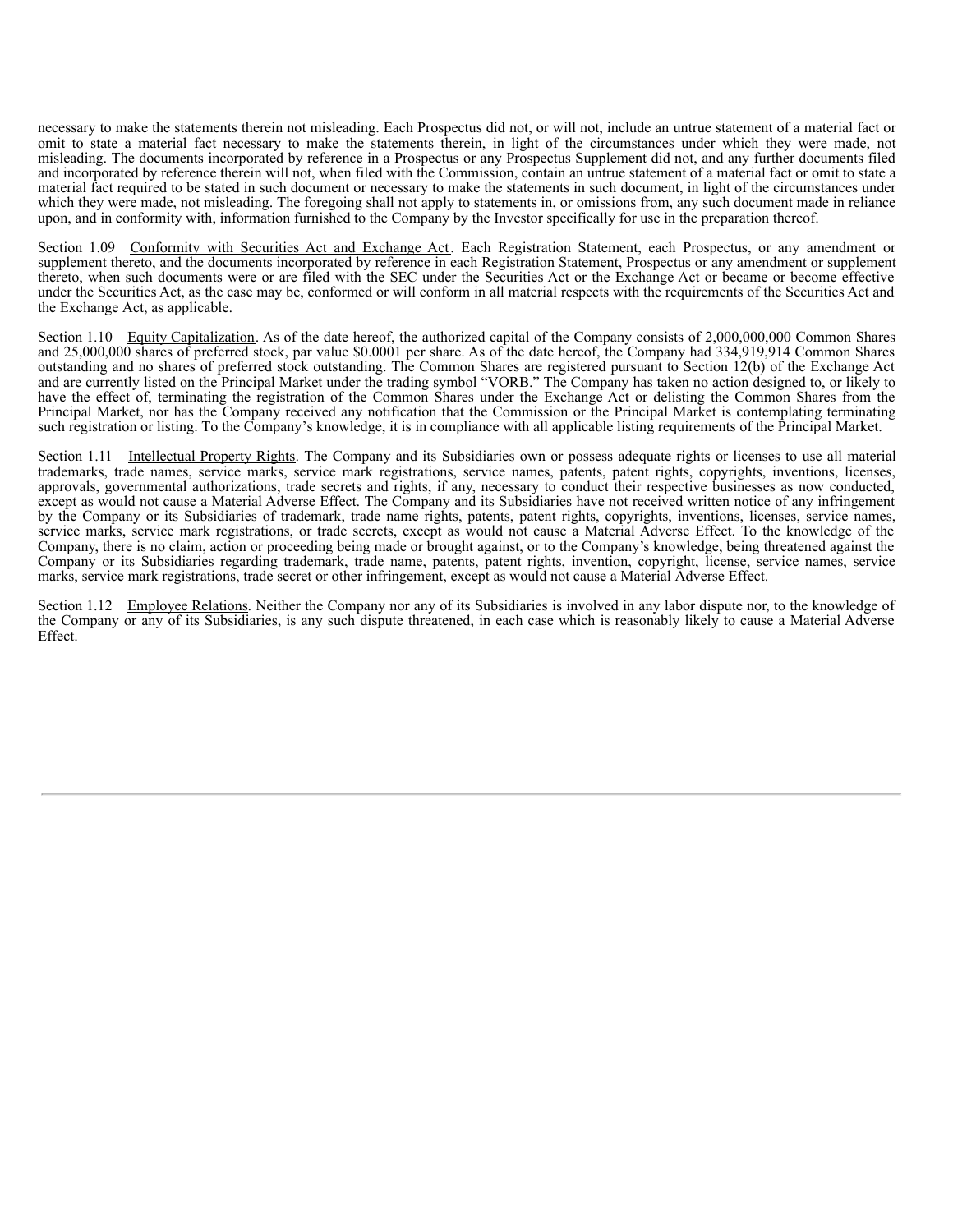Section 1.13 Environmental Laws. The Company and its Subsidiaries (i) have not received written notice alleging any failure to comply in all material respects with all Environmental Laws (as defined below), (ii) have received all permits, licenses or other approvals required of them under applicable Environmental Laws to conduct their respective businesses and (iii) have not received written notice alleging any failure to comply with all terms and conditions of any such permit, license or approval where, in each of the foregoing clauses (i), (ii) and (iii), the failure to so comply would be reasonably expected to have, individually or in the aggregate, a Material Adverse Effect. The term "Environmental" Laws" means all applicable federal, state and local laws relating to pollution or protection of human health or the environment (including, without limitation, ambient air, surface water, groundwater, land surface or subsurface strata), including, without limitation, laws relating to emissions, discharges, releases or threatened releases of chemicals, pollutants, contaminants, or toxic or hazardous substances or wastes (collectively, "Hazardous Materials") into the environment, or otherwise relating to the manufacture, processing, distribution, use, treatment, storage, disposal, transport or handling of Hazardous Materials, as well as all authorizations, codes, decrees, demands or demand letters, injunctions, judgments, licenses, notices or notice letters, orders, permits, plans or regulations issued, entered, promulgated or approved thereunder.

Section 1.14 Title. Except as would not cause a Material Adverse Effect, the Company (or its Subsidiaries) has indefeasible fee simple or leasehold title to its properties and material assets owned by it, free and clear of any pledge, lien, security interest, encumbrance, claim or equitable interest other than such as are not material to the business of the Company. Any real property and facilities held under lease by the Company and its Subsidiaries are held by them under valid, subsisting and enforceable leases with such exceptions as are not material and do not interfere with the use made and proposed to be made of such property and buildings by the Company and its Subsidiaries.

Section 1.15 Insurance. The Company and each of its Subsidiaries are insured by insurers of recognized financial responsibility against such losses and risks and in such amounts as management of the Company believes to be prudent and customary in the businesses in which the Company and its Subsidiaries are engaged. The Company has no reason to believe that it will not be able to renew its existing insurance coverage as and when such coverage expires or to obtain similar coverage from similar insurers as may be necessary to continue its business at a cost that would not have a Material Adverse Effect.

Section 1.16 Regulatory Permits. Except as would not cause a Material Adverse Effect, the Company and its Subsidiaries possess all material certificates, authorizations and permits issued by the appropriate federal, state or foreign regulatory authorities necessary to own their respective businesses, and neither the Company nor any such Subsidiary has received any written notice of proceedings relating to the revocation or modification of any such certificate, authorization or permits.

Section 1.17 Internal Accounting Controls. The Company maintains a system of internal accounting controls sufficient to provide reasonable assurance that (i) transactions are executed in accordance with management's general or specific authorizations, (ii) transactions are recorded as necessary to permit preparation of financial statements in conformity with generally accepted accounting principles and to maintain asset accountability, (iii) access to assets is permitted only in accordance with management's general or specific authorization and (iv) the recorded accountability for assets is compared with the existing assets at reasonable intervals and appropriate action is taken with respect to any differences.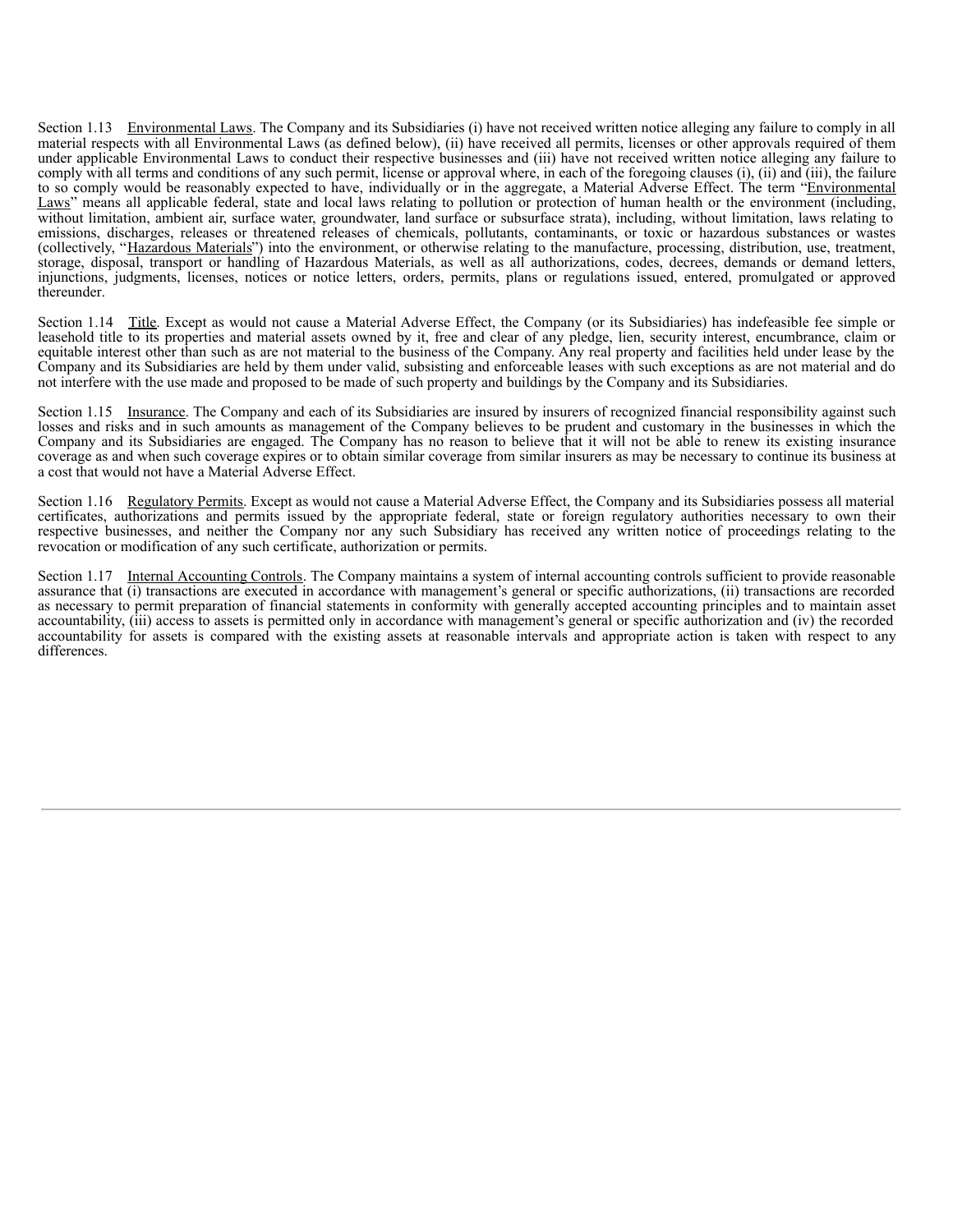<span id="page-21-0"></span>Section 1.18 Absence of Litigation. There is no action, suit, proceeding, inquiry or investigation before or by any court, public board, government agency, self-regulatory organization or body pending against or affecting the Company, the Common Shares or any of the Company's Subsidiaries, wherein an unfavorable decision, ruling or finding would have a Material Adverse Effect.

Section 1.19 Subsidiaries. Except as disclosed in the SEC Documents, the Company does not as of the date of this Agreement have any Subsidiaries.

Section 1.20 Tax Status. Except as would not have a Material Adverse Effect, each of the Company and its Subsidiaries (i) has timely made or filed all foreign, federal and state income and all other tax returns, reports and declarations required by any jurisdiction to which it is subject, (ii) has timely paid all taxes and other governmental assessments and charges that are material in amount, shown or determined to be due on such returns, reports and declarations, except those being contested in good faith and (iii) has set aside on its books provision reasonably adequate for the payment of all taxes for periods subsequent to the periods to which such returns, reports or declarations apply. The Company has not received written notification of any unpaid taxes in any material amount claimed to be due by the taxing authority of any jurisdiction, and the officers of the Company and its Subsidiaries know of no basis for any such claim where failure to pay would cause a Material Adverse Effect.

Section 1.21 Certain Transactions. Except as not required to be disclosed pursuant to Applicable Laws, none of the officers or directors of the Company is presently a party to any transaction with the Company (other than for services as employees, officers and directors), including any contract, agreement or other arrangement providing for the furnishing of services to or by, providing for rental of real or personal property to or from, or otherwise requiring payments to or from any officer or director, or to the knowledge of the Company, any corporation, partnership, trust or other entity in which any officer or director has a substantial interest or is an officer, director, trustee or partner.

Section 1.22 Rights of First Refusal. The Company is not obligated to offer the Common Shares offered hereunder on a right of first refusal basis to any third parties including, but not limited to, current or former stockholders of the Company, underwriters, brokers, agents or other third parties.

Section 1.23 Dilution. The Company is aware and acknowledges that issuance of Common Shares hereunder could cause dilution to existing stockholders and could significantly increase the outstanding number of Common Shares.

Section 1.24 Acknowledgment Regarding Investor's Purchase of Shares. The Company acknowledges and agrees that the Investor is acting solely in the capacity of an arm's length investor with respect to this Agreement and the transactions contemplated hereunder. The Company further acknowledges that the Investor is not acting as a financial advisor or fiduciary of the Company (or in any similar capacity) with respect to this Agreement and the transactions contemplated hereunder and any advice given by the Investor or any of its representatives or agents in connection with this Agreement and the transactions contemplated hereunder is merely incidental to the Investor's purchase of the Shares hereunder. The Company is aware and acknowledges that it shall not be able to request Advances under this Agreement if a Registration Statement is not effective or if any issuances of Common Shares pursuant to any Advances would violate any rules of the Principal Market.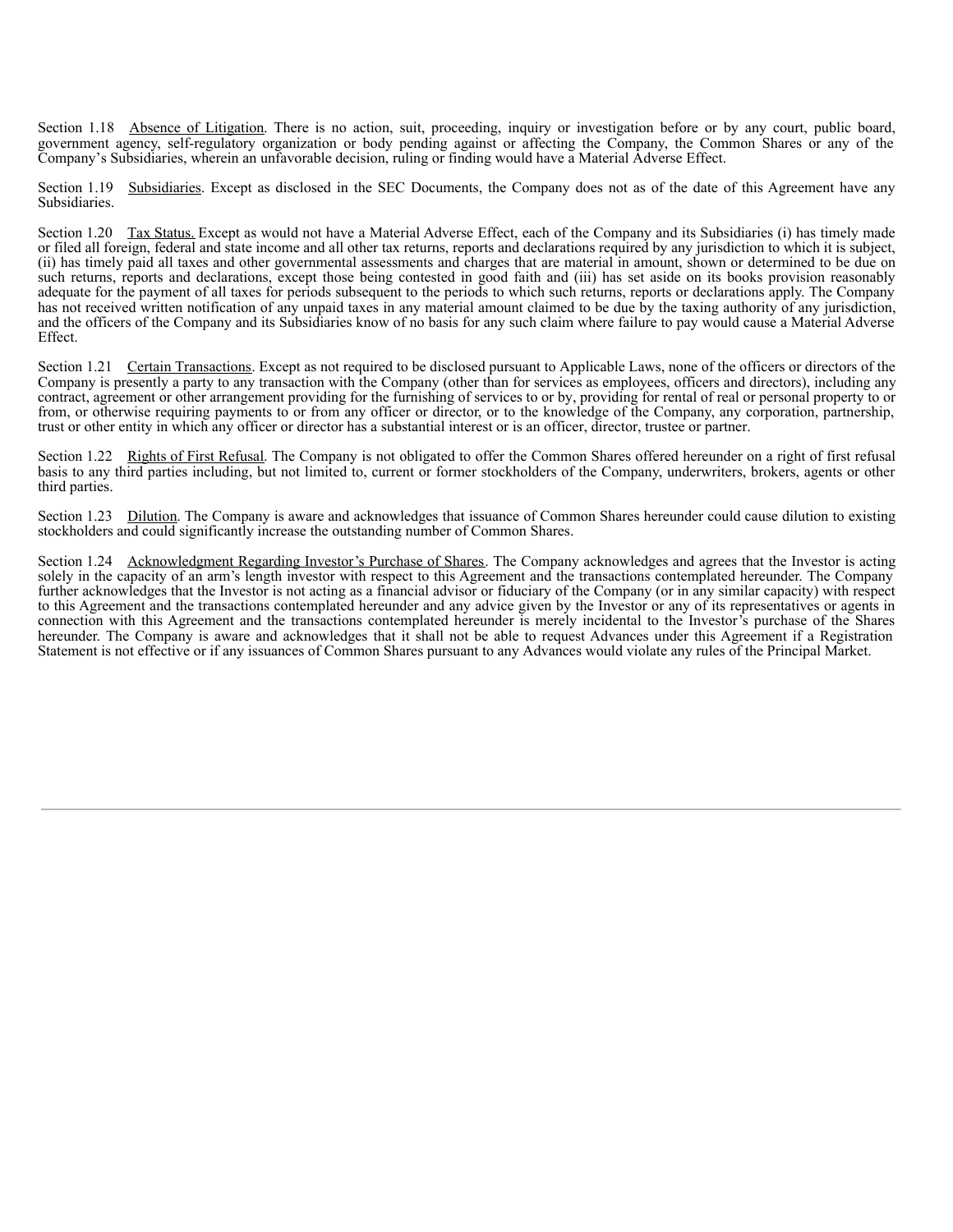Section 1.25 Relationship of the Parties. Neither the Company, nor any of its subsidiaries, affiliates, nor any person acting on its or their behalf is a client or customer of the Investor or any of its affiliates and neither the Investor nor any of its affiliates has provided, or will provide, any services to the Company or any of its affiliates, its subsidiaries, or any person acting on its or their behalf. The Investor's relationship to Company is solely as investor as provided for in this Agreement.

Section 1.26 Forward-Looking Statements. No forward-looking statement (within the meaning of Section 27A of the Securities Act and Section 21E of the Exchange Act) contained in the Registration Statement or a Prospectus has been made or reaffirmed without a reasonable basis or has been disclosed other than in good faith.

Section 1.27 Compliance with Laws. The Company and each of its Subsidiaries are in compliance with Applicable Laws; the Company has not received a notice of non-compliance by any director, officer or employee of the Company or any Subsidiary, or any agent, affiliate or other person acting on behalf of the Company or any Subsidiary has not complied with Applicable Laws, and is not aware of any pending change or contemplated change to any applicable law or regulation or governmental position; in each case that would have a Material Adverse Effect.

Section 1.28 Sanctions Matters. Neither the Company nor any of its Subsidiaries (collectively, the "Entity"), nor any director, officer of the Company nor, to the knowledge of the Company, any employee, agent, affiliate or representative of the Company or any director or officer of any Subsidiary, is a Person that is, or is owned or controlled by a Person that is (i) the subject of any sanctions administered or enforced by the U.S. Department of Treasury's Office of Foreign Asset Control ("OFAC"), the United Nations Security Council, the European Union, Her Majesty's Treasury, or other relevant sanctions authorities, including, without limitation, designation on OFAC's Specially Designated Nationals and Blocked Persons List or OFAC's Foreign Sanctions Evaders List or other relevant sanctions authority (collectively, "Sanctions"), nor (ii) located, organized or resident in a country or territory that is the subject of Sanctions that broadly prohibit dealings with that country or territory (including, without limitation, the Crimea region of the Ukraine, Cuba, Iran, North Korea, Sudan and Syria (the "Sanctioned Countries")). The Entity will not, directly or indirectly, use the proceeds from the sale of Shares, or lend, contribute or otherwise make available such proceeds to any subsidiary, joint venture partner or other Person (a) to fund or facilitate any activities or business of or with any Person or in any country or territory that, at the time of such funding or facilitation, is the subject of Sanctions or is a Sanctioned Country, or (b) in any other manner that will result in a violation of Sanctions or Applicable Laws by any Person (including any Person participating in the transactions contemplated by this agreement, whether as underwriter, advisor, investor or otherwise). For the past five years, the Entity has not engaged in, and is now not engaged in, any dealings or transactions with any Person, or in any country or territory, that at the time of the dealing or transaction is or was the subject of Sanctions or was a Sanctioned Country.

#### **Article V. Indemnification**

The Investor and the Company represent to the other the following with respect to itself:

Section 1.01 Indemnification by the Company. In consideration of the Investor's execution and delivery of this Agreement and acquiring the Shares hereunder, and in addition to all of the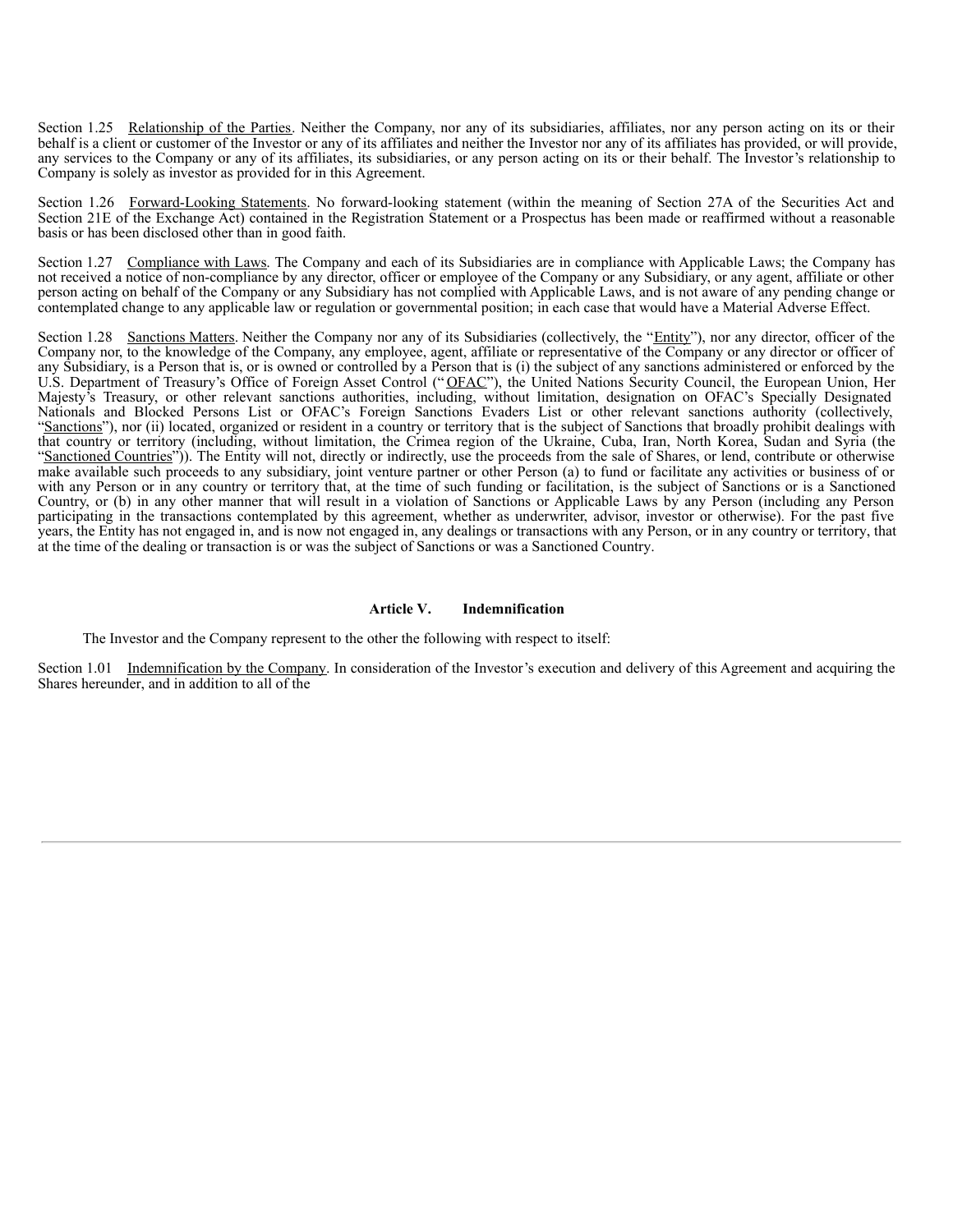Company's other obligations under this Agreement, the Company shall defend, protect, indemnify and hold harmless the Investor and its investment manager, Yorkville Advisors Global, LP, and each of their respective officers, directors, partners, employees and agents (including, without limitation, those retained in connection with the transactions contemplated by this Agreement) and each person who controls the Investor within the meaning of Section 15 of the Securities Act or Section 20 of the Exchange Act (collectively, the "Investor Indemnitees") from and against any and all actions, causes of action, suits, claims, losses, costs, penalties, fees, liabilities and damages, and reasonable and documented expenses in connection therewith (irrespective of whether any such Investor Indemnitee is a party to the action for which indemnification hereunder is sought), and including reasonable attorneys' fees and disbursements (the "Indemnified Liabilities"), incurred by the Investor Indemnitees or any of them as a result of, or arising out of, or relating to (a) any untrue statement or alleged untrue statement of a material fact contained in the Registration Statement for the registration of the Shares as originally filed or in any amendment thereof, or in any related prospectus, or in any amendment thereof or supplement thereto, or arise out of or are based upon the omission or alleged omission to state therein a material fact required to be stated therein or necessary to make the statements therein not misleading; provided, however, that the Company will not be liable in any such case to the extent that any such loss, claim, damage or liability arises out of or is based upon any such untrue statement or alleged untrue statement or omission or alleged omission made therein in reliance upon and in conformity with written information furnished to the Company by or on behalf of the Investor specifically for inclusion therein; (b) any material misrepresentation or breach of any material representation or material warranty made by the Company in this Agreement or any other certificate, instrument or document contemplated hereby or thereby; or (c) any material breach of any material covenant, material agreement or material obligation of the Company contained in this Agreement or any other certificate, instrument or document contemplated hereby or thereby. To the extent that the foregoing undertaking by the Company may be unenforceable under Applicable Laws, the Company shall make the maximum contribution to the payment and satisfaction of each of the Indemnified Liabilities, which is permissible under Applicable Laws.

Section 1.02 Indemnification by the Investor. In consideration of the Company's execution and delivery of this Agreement, and in addition to all of the Investor's other obligations under this Agreement, the Investor shall defend, protect, indemnify and hold harmless the Company and all of its officers, directors, stockholders, employees and agents (including, without limitation, those retained in connection with the transactions contemplated by this Agreement) and each person who controls the Investor within the meaning of Section 15 of the Securities Act or Section 20 of the Exchange Act (collectively, the "Company Indemnitees") from and against any and all Indemnified Liabilities incurred by the Company Indemnitees or any of them as a result of, or arising out of, or relating to (a) any untrue statement or alleged untrue statement of a material fact contained in the Registration Statement for the registration of the Shares as originally filed or in any amendment thereof, or in any related prospectus, or in any amendment thereof or supplement thereto, or arise out of or are based upon the omission or alleged omission to state therein a material fact required to be stated therein or necessary to make the statements therein not misleading; provided, however, that the Investor will only be liable for written information relating to the Investor furnished to the Company by or on behalf of the Investor specifically for inclusion in the documents referred to in the foregoing indemnity, and will not be liable in any such case to the extent that any such loss, claim, damage or liability arises out of or is based upon any such untrue statement or alleged untrue statement or omission or alleged omission made therein in reliance upon and in conformity with written information furnished to the Investor by or on behalf of the Company specifically for inclusion therein; (b) any misrepresentation or breach of any representation or warranty made by the Investor in this Agreement or any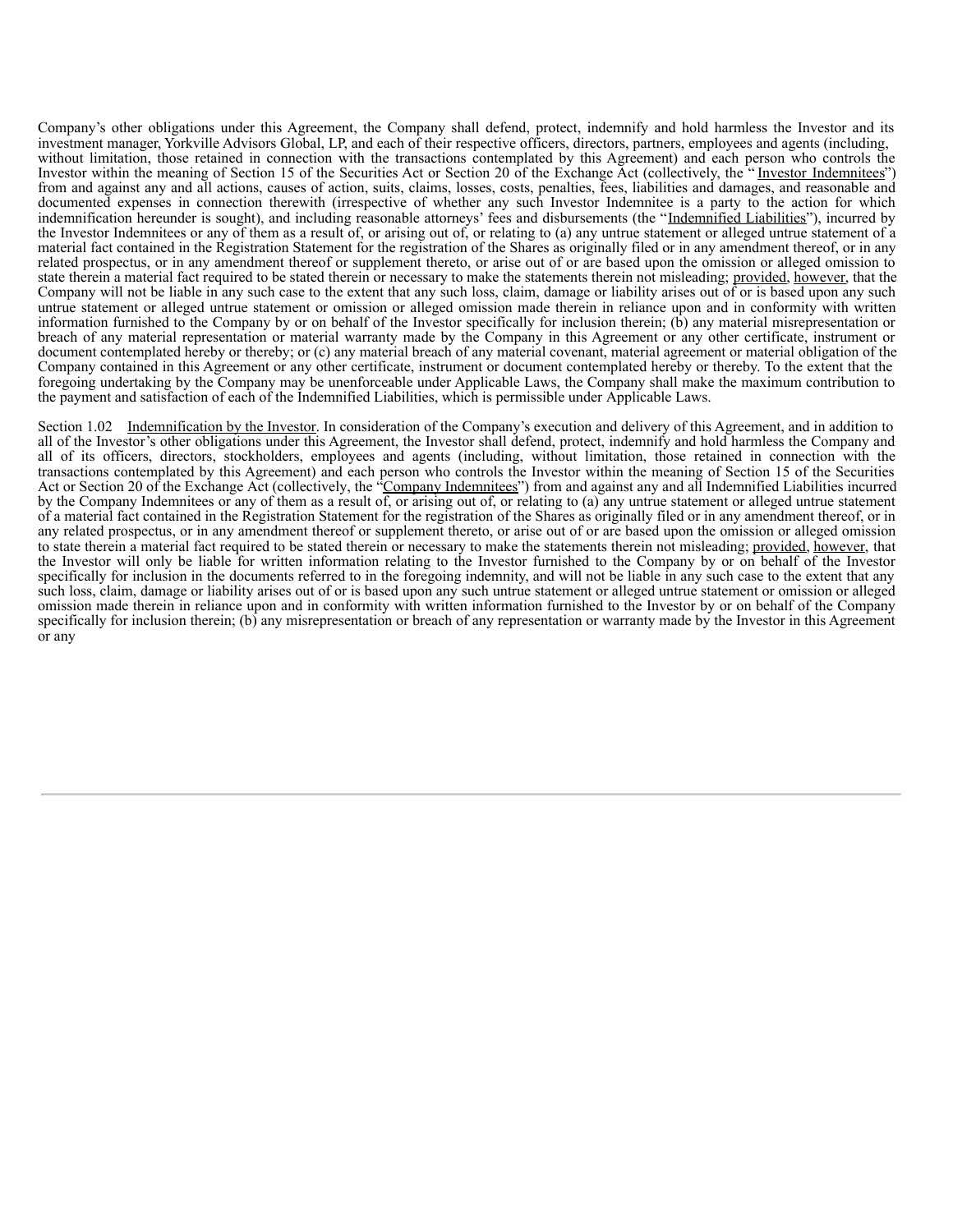instrument or document contemplated hereby or thereby executed by the Investor; or (c) any breach of any covenant, agreement or obligation of the Investor contained in this Agreement or any other certificate, instrument or document contemplated hereby or thereby executed by the Investor. To the extent that the foregoing undertaking by the Investor may be unenforceable under Applicable Laws, the Investor shall make the maximum contribution to the payment and satisfaction of each of the Indemnified Liabilities, which is permissible under Applicable Laws.

Section 1.03 Notice of Claim. Promptly after receipt by an Investor Indemnitee or Company Indemnitee of notice of the commencement of any action or proceeding (including any governmental action or proceeding) involving an Indemnified Liability, such Investor Indemnitee or Company Indemnitee, as applicable, shall, if a claim for an Indemnified Liability in respect thereof is to be made against any indemnifying party under this Article V, deliver to the indemnifying party a written notice of the commencement thereof; but the failure to so notify the indemnifying party will not relieve it of liability under this Article V except to the extent the indemnifying party is prejudiced by such failure. The indemnifying party shall have the right to participate in, and, to the extent the indemnifying party so desires, jointly with any other indemnifying party similarly noticed, to assume control of the defense thereof with counsel mutually reasonably satisfactory to the indemnifying party and the Investor Indemnitee or Company Indemnitee, as the case may be; provided, however, that an Investor Indemnitee or Company Indemnitee shall have the right to retain its own counsel with the actual and reasonable third party fees and expenses of not more than one counsel for such Investor Indemnitee or Company Indemnitee to be paid by the indemnifying party, if, in the reasonable opinion of counsel retained by the indemnifying party, the representation by such counsel of the Investor Indemnitee or Company Indemnitee and the indemnifying party would be inappropriate due to actual or potential differing interests between such Investor Indemnitee or Company Indemnitee and any other party represented by such counsel in such proceeding. The Investor Indemnitee or Company Indemnitee shall cooperate fully with the indemnifying party in connection with any negotiation or defense of any such action or claim by the indemnifying party and shall furnish to the indemnifying party all information reasonably available to the Investor Indemnitee or Company Indemnitee which relates to such action or claim. The indemnifying party shall keep the Investor Indemnitee or Company Indemnitee reasonably apprised as to the status of the defense or any settlement negotiations with respect thereto. No indemnifying party shall be liable for any settlement of any action, claim or proceeding effected without its prior written consent, provided, however, that the indemnifying party shall not unreasonably withhold, delay or condition its consent. No indemnifying party shall, without the prior written consent of the Investor Indemnitee or Company Indemnitee, as applicable, consent to entry of any judgment or enter into any settlement or other compromise which does not include as an unconditional term thereof the giving by the claimant or plaintiff to such Investor Indemnitee or Company Indemnitee of a release from all liability in respect to such claim or litigation. Following indemnification as provided for hereunder, the indemnifying party shall be subrogated to all rights of the Investor Indemnitee or Company Indemnitee with respect to all third parties, firms or corporations relating to the matter for which indemnification has been made. The indemnification required by this Article  $\overline{V}$  shall be made by periodic payments of the amount thereof during the course of the investigation or defense, as and when bills are received and payment therefor is due.

Section 1.04 Remedies. The remedies provided for in this Article V are not exclusive and shall not limit any right or remedy which may be available to any indemnified person at law or equity. The obligations of the parties to indemnify or make contribution under this Article V shall survive expiration or termination of this Agreement. Notwithstanding anything to the contrary under this Agreement or Applicable Laws, no party shall be entitled to any indemnification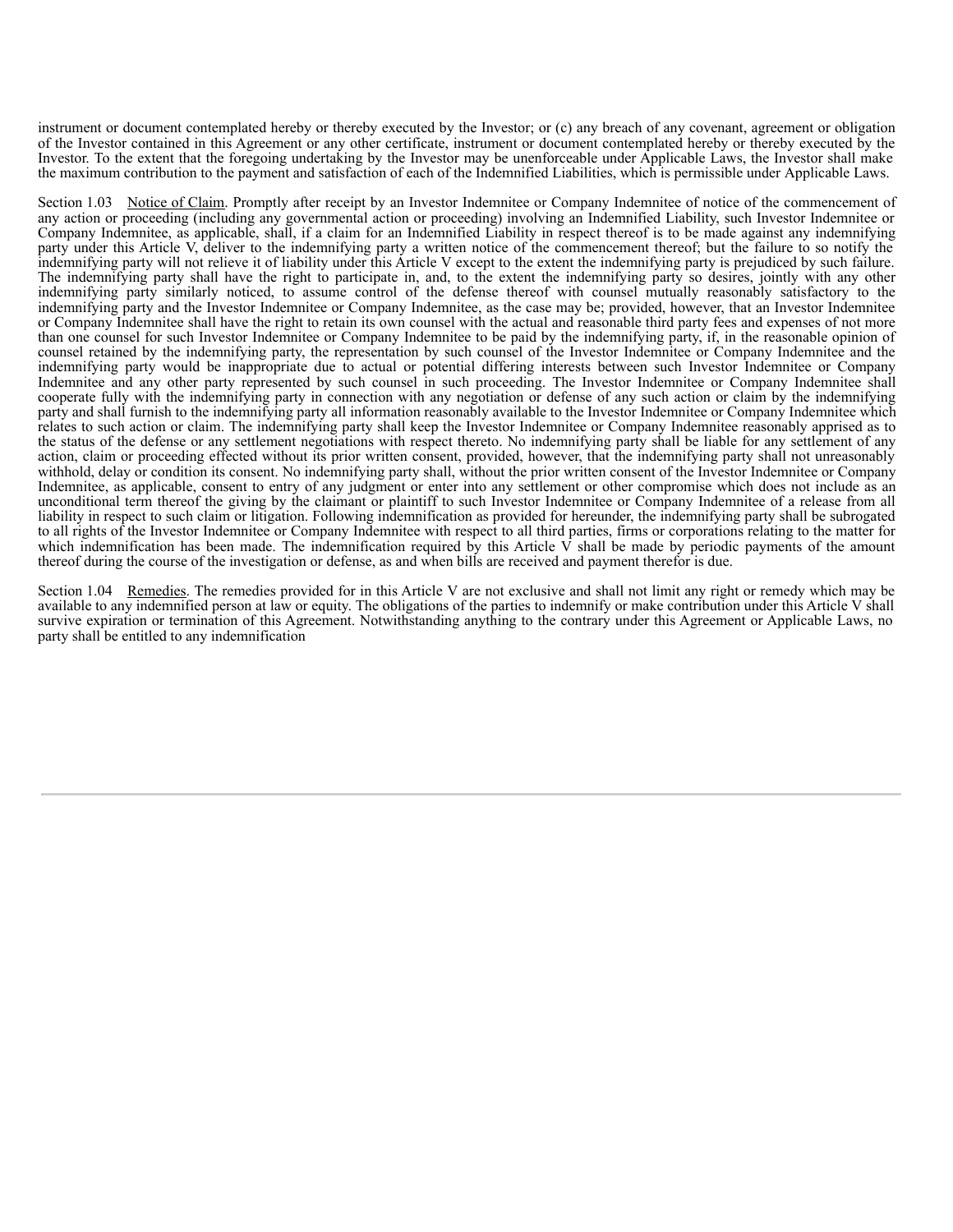pursuant to this Article V (other than claims for any damages resulting from fraud) until the aggregate amount of all such damages that would otherwise be indemnifiable to such party equals or exceeds  $$25,000$  (the "Basket"), at which time such party shall be entitled to indemnification for the full amount of all damages (including all damages incurred prior to exceeding the Basket).

Section 1.05 Limitation of liability. Notwithstanding the foregoing, no party shall be entitled to recover from the other party for punitive, indirect, incidental or consequential damages.

#### **Article VI. Additional Covenants**

The Company covenants with the Investor, and the Investor covenants with the Company, as follows, which covenants of one party are for the benefit of the other party, during the Commitment Period (and with respect to the Company, for the period following the termination of this Agreement specified in Article VI pursuant to and in accordance with Article VI:

Section 1.01 Registration Statement.

- (a) Filing of a Registration Statement. The Company shall prepare and file with the SEC a Registration Statement, or multiple Registration Statements for the resale by the Investor of the Registrable Securities. The Company in its sole discretion may choose when to file such Registration Statements; *provided, however*, that the Company shall not have the ability to request any Advances until the effectiveness of a Registration Statement.
- (b) Maintaining a Registration Statement. The Company shall use commercially reasonable efforts to maintain the effectiveness of any Registration Statement with respect to the Shares at all times during the Commitment Period, provided, however, that the Company shall be under no further obligation to maintain the effectiveness of the Registration Statement to the extent permitted pursuant to Section 2.04. Notwithstanding anything to the contrary contained in this Agreement, the Company shall ensure that, when filed, each Registration Statement (including, without limitation, all amendments and supplements thereto) and the prospectus (including, without limitation, all amendments and supplements thereto) used in connection with such Registration Statement shall not contain any untrue statement of a material fact or omit to state a material fact required to be stated therein, or necessary to make the statements therein (in the case of prospectuses, in the light of the circumstances in which they were made) not misleading.
- (c) Filing Procedures. The Company shall (A) permit counsel to the Investor an opportunity to review and comment upon (i) each Registration Statement at least three (3) Trading Days prior to its filing with the SEC and (ii) all amendments and supplements to each Registration Statement (including, without limitation, the Prospectus contained therein) (except for Annual Reports on Form 10- K, Quarterly Reports on Form 10-Q, Current Reports on Form 8-K, and any similar or successor reports or Prospectus Supplements the contents of which is limited to that set forth in such reports) within a reasonable number of days prior to their filing with the SEC, and (B) shall reasonably consider any comments of the Investor and its counsel on any such Registration Statement or amendment or supplement thereto or to any Prospectus contained therein. The Company shall promptly furnish to the Investor, without charge, (i) electronic copies of any correspondence from the SEC or the Staff to the Company or its representatives relating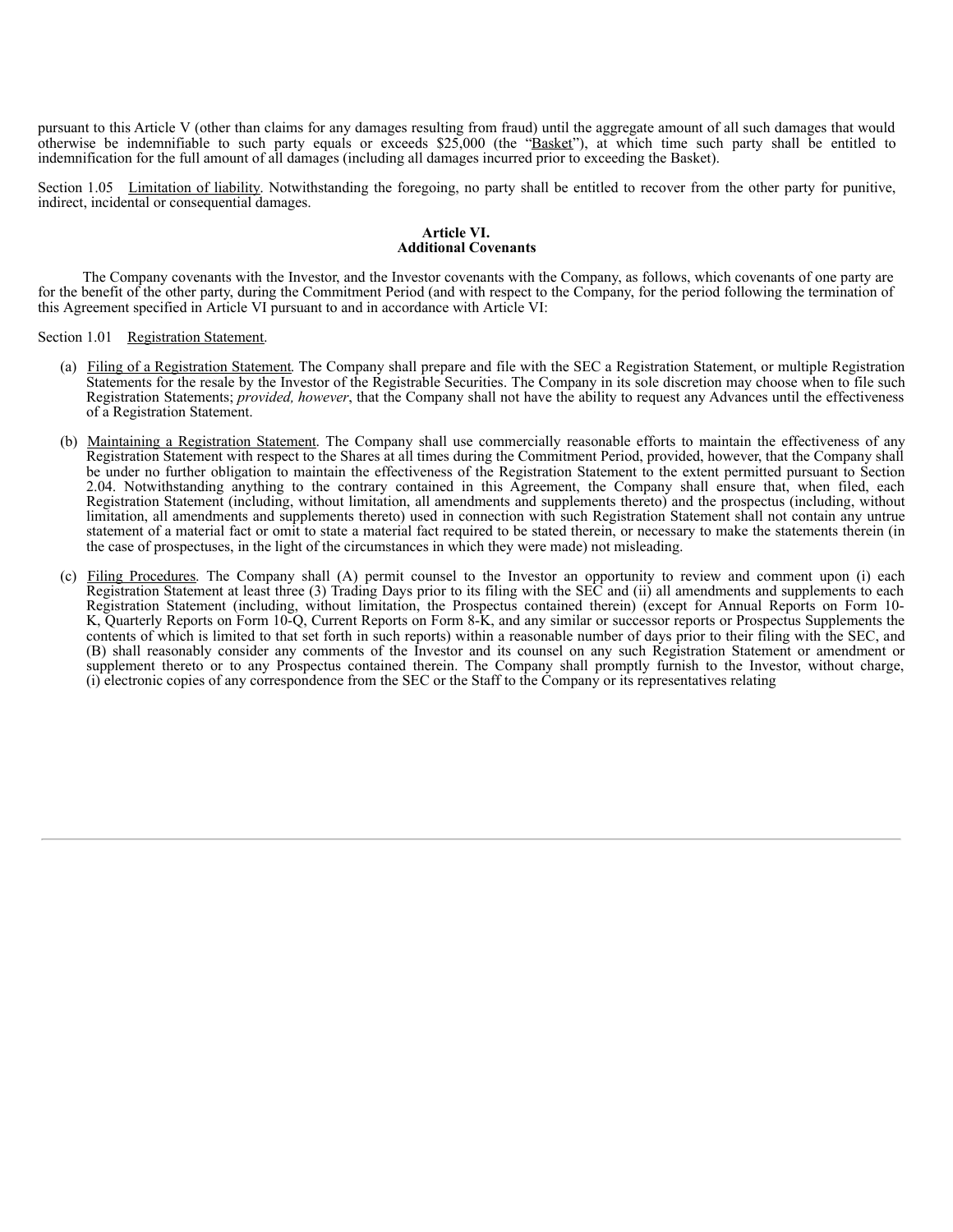to each Registration Statement (which correspondence shall be redacted to exclude any material, non-public information regarding the Company or any of its Subsidiaries), (ii) after the same is prepared and filed with the SEC, one (1) electronic copy of each Registration Statement and any amendment(s) and supplement(s) thereto, including, without limitation, financial statements and schedules, all documents incorporated therein by reference, if requested by the Investor, and all exhibits and (iii) upon the effectiveness of each Registration Statement, one (1) electronic copy of the Prospectus included in such Registration Statement and all amendments and supplements thereto; provided, however, the Company shall not be required to furnish any document to the extent such document is available on EDGAR).

- (d) Amendments and Other Filings. The Company shall (i) prepare and file with the SEC such amendments (including post-effective amendments) and supplements to a Registration Statement and the related prospectus used in connection with such Registration Statement, which prospectus is to be filed pursuant to Rule 424 promulgated under the Securities Act, as may be necessary to keep such Registration Statement effective at all times during the Commitment Period and prepare and file with the SEC such additional Registration Statements in order to register for resale under the Securities Act all of the Registrable Securities; (ii) during the Commitment Period, cause the related prospectus to be amended or supplemented by any required prospectus supplement (subject to the terms of this Agreement), and as so supplemented or amended to be filed pursuant to Rule 424 promulgated under the Securities Act; (iii) during the Commitment Period, provide the Investor copies of all written correspondence from and to the SEC relating to a Registration Statement (provided that the Company may excise any information contained therein which would constitute material nonpublic information), and (iv) during the Commitment Period, comply with the provisions of the Securities Act with respect to the Registration Statement. In the case of amendments and supplements to a Registration Statement which are required to be filed pursuant to this Agreement (including pursuant to this Section 6.01(d)Section 6.01(e)) by reason of the Company's filing a report on Form 10-K, Form 10-Q, or Form 8-K or any analogous report under the Exchange Act, the Company shall file such report in a prospectus supplement filed pursuant to Rule 424 promulgated under the Securities Act to incorporate such filing into the Registration Statement, if applicable, or shall file such amendments or supplements with the SEC either on the day on which the Exchange Act report is filed which created the requirement for the Company to amend or supplement the Registration Statement, if feasible, or shall otherwise use its commercially reasonable efforts to file it promptly thereafter.
- (e) Blue-Sky. The Company shall use its commercially reasonable efforts to, if required by Applicable Laws, (i) register and qualify the Common Shares covered by a Registration Statement under such other securities or "blue sky" laws of such jurisdictions in the United States as the Investor reasonably requests, (ii) prepare and file in those jurisdictions such amendments (including post-effective amendments) and supplements to such registrations and qualifications as may be necessary to maintain the effectiveness thereof during the Commitment Period, (iii) take such other actions as may be necessary to maintain such registrations and qualifications in effect at all times during the Commitment Period, and (iv) take all other actions reasonably necessary or advisable to qualify the Common Shares for sale in such jurisdictions; provided, however, that the Company shall not be required in connection therewith or as a condition thereto to (w) make any change to its Certificate of Incorporation, Bylaws or any other organizational documents of the Company or any of its Subsidiaries, (x) qualify to do business in any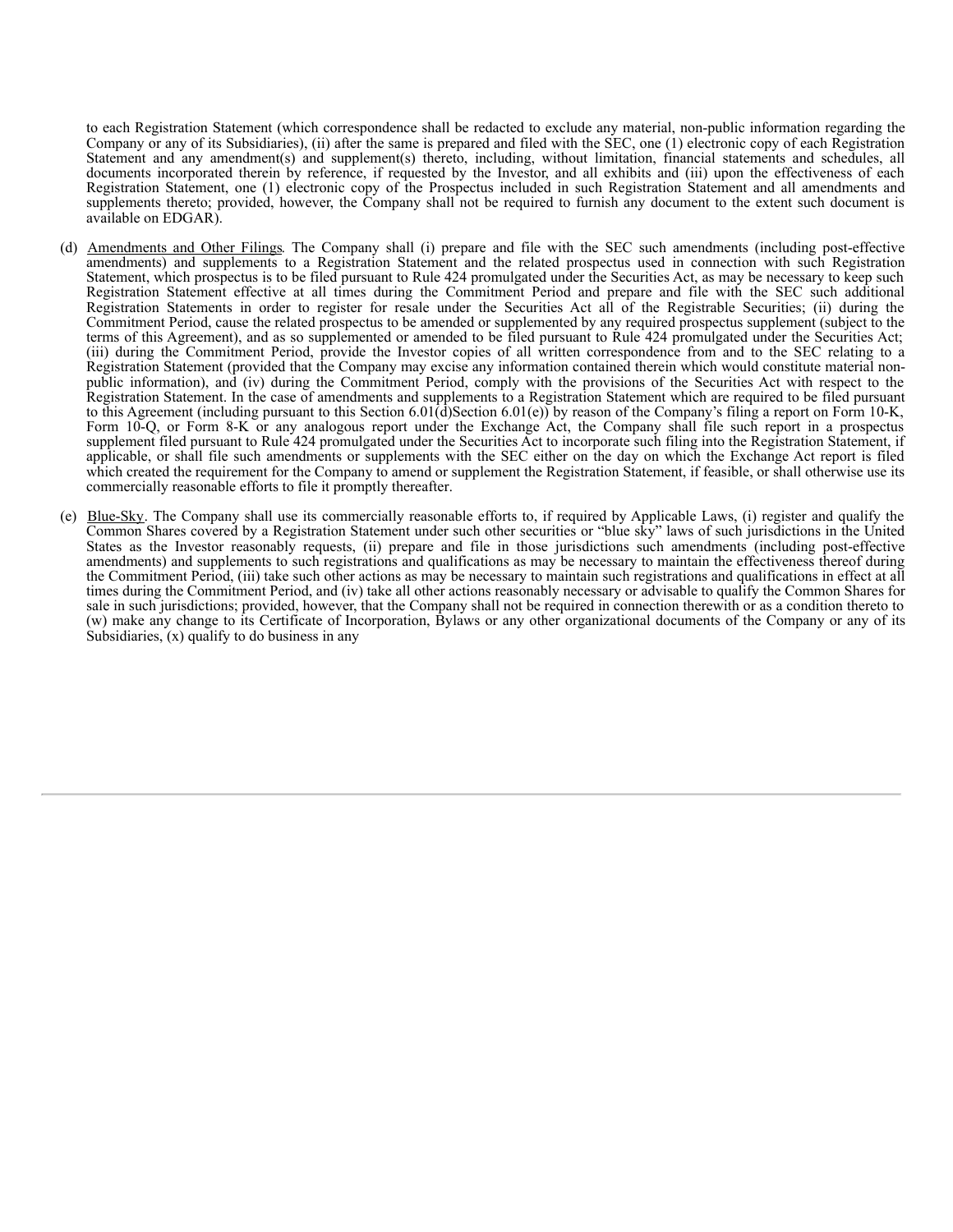jurisdiction where it would not otherwise be required to qualify but for this Section 6.01, (y) subject itself to taxation in any such jurisdiction, or (z) file a consent to service of process in any such jurisdiction. The Company shall promptly notify the Investor of the receipt by the Company of any notification with respect to the suspension of the registration or qualification of any of the Common Shares for sale under the securities or "blue sky" laws of any jurisdiction in the United States or its receipt of actual notice of the initiation or threat of any proceeding for such purpose.

Section 1.02 Suspension of Registration Statement.

- (a) Establishment of a Black Out Period. During the Commitment Period, the Company from time to time may suspend the use of the Registration Statement by written notice to the Investor in the event that the Company determines in its sole discretion in good faith that such suspension is necessary to (A) delay the disclosure of material nonpublic information concerning the Company, the disclosure of which at the time is not, in the good faith opinion of the Company, in the best interests of the Company or (B) amend or supplement the Registration Statement or Prospectus so that such Registration Statement or Prospectus shall not include an untrue statement of a material fact or omit to state a material fact required to be stated therein or necessary to make the statements therein, in light of the circumstances under which they were made, not misleading (a "Black Out Period").
- (b) No Sales by Investor During the Black Out Period. During such Black Out Period, the Investor agrees not to sell any Common Shares of the Company.
- (c) Limitations on the Black Out Period. The Company shall not impose any Black Out Period that is longer than 45 days or in a manner that is more restrictive (including, without limitation, as to duration) than the comparable restrictions that the Company may impose on transfers of the Company's equity securities by its directors and senior executive officers. In addition, the Company shall not deliver any Advance Notice during any Black Out Period. If the public announcement of such material, nonpublic information is made during a Black Out Period, the Black Out Period shall terminate immediately after such announcement, and the Company shall immediately notify the Investor of the termination of the Black Out Period.

Section 1.03 Listing of Common Shares. As of each Advance Date, the Shares to be sold by the Company from time to time hereunder will have been approved for listing on the Principal Market, subject to official notice of issuance.

Section 1.04 Opinion of Counsel. Prior to the date of the delivery by the Company of the first Advance Notice, the Investor shall have received an opinion letter from counsel to the Company in form and substance reasonably satisfactory to the Investor.

Section 1.05 Exchange Act Registration. The Company will file in a timely manner all reports and other documents required of it as a reporting company under the Exchange Act and will not take any action or file any document (whether or not permitted by Exchange Act or the rules thereunder) to terminate or suspend its reporting and filing obligations under the Exchange Act.

Section 1.06 Transfer Agent Instructions. During the Commitment Period (or such shorter time as permitted by Section 2.04 of this Agreement) and subject to Applicable Laws, the Company shall cause (including, if necessary, by causing legal counsel for the Company to deliver an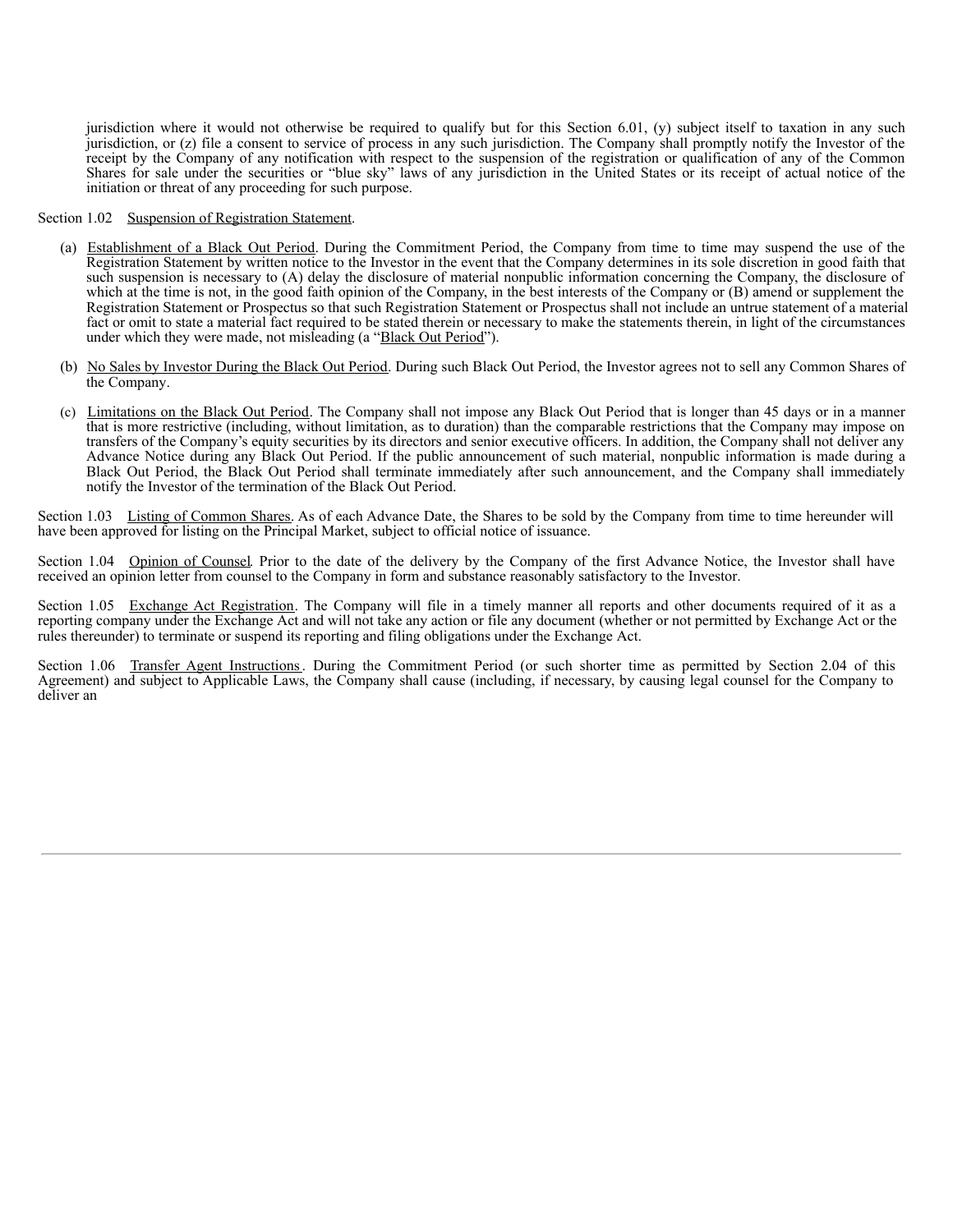opinion) the transfer agent for the Common Shares to remove restrictive legends from Common Shares purchased by the Investor pursuant to this Agreement, provided that counsel for the Company shall have been furnished with such documents as they may require for the purpose of enabling them to render the opinions or make the statements requested by the transfer agent, or in order to evidence the accuracy of any of the representations or warranties, or the fulfillment of any of the covenants, obligations or conditions, contained herein.

Section 1.07 Corporate Existence. The Company will use commercially reasonable efforts to preserve and continue the corporate existence of the Company during the Commitment Period.

Section 1.08 Notice of Certain Events Affecting Registration; Suspension of Right to Make an Advance. During the Commitment Period, the Company will promptly notify the Investor, and confirm in writing, upon its becoming aware of the occurrence of any of the following events in respect of a Registration Statement or related Prospectus (in each of which cases the Investor agrees to keep the information strictly confidential): (i) except for requests made in connection with SEC investigations disclosed in SEC Documents, receipt of any request for additional information by the SEC or any other Federal or state governmental authority during the period of effectiveness of the Registration Statement or any request for amendments or supplements to the Registration Statement or related Prospectus; (ii) the issuance by the SEC or any other Federal governmental authority of any stop order suspending the effectiveness of the Registration Statement or the initiation of any proceedings for that purpose; (iii) receipt of any notification with respect to the suspension of the qualification or exemption from qualification of any of the Common Shares for sale in any jurisdiction or the initiation or written threat of any proceeding for such purpose; (iv) the happening of any event that makes any statement made in the Registration Statement or related Prospectus or any document incorporated or deemed to be incorporated therein by reference untrue in any material respect or that requires the making of any changes in the Registration Statement, related Prospectus or documents so that, in the case of the Registration Statement, it will not contain any untrue statement of a material fact or omit to state any material fact required to be stated therein or necessary to make the statements therein not misleading, and that in the case of the related Prospectus, it will not contain any untrue statement of a material fact or omit to state any material fact required to be stated therein or necessary to make the statements therein, in the light of the circumstances under which they were made, not misleading, or of the necessity to amend the Registration Statement or supplement a related Prospectus to comply with the Securities Act or any other law (and the Company will promptly make available to the Investor any such supplement or amendment to the related Prospectus); (v) the Company's reasonable determination that a post-effective amendment to the Registration Statement would be required under Applicable Laws; (vi) the Common Shares shall cease to be authorized for listing on the Principal Market; or (vii) the Company fails to file in a timely manner all reports and other documents required of it as a reporting company under the Exchange Act. The Company shall not deliver to the Investor any Advance Notice, and the Company shall not sell any Shares pursuant to any pending Advance Notice (other than as required pursuant to Section 2.02(d)), during the continuation of any of the foregoing events (each of the events described in the immediately preceding clauses (i) through (vii), inclusive, a "Material Outside Event").

Section 1.09 Expenses. The Company, whether or not the transactions contemplated hereunder are consummated or this Agreement is terminated, will pay all expenses incident to the performance of its obligations hereunder, including but not limited to (i) the preparation, printing and filing of the Registration Statement and each amendment and supplement thereto, of each prospectus and of each amendment and supplement thereto; (ii) the preparation, issuance and delivery of any Shares issued pursuant to this Agreement, (iii) all fees and disbursements of the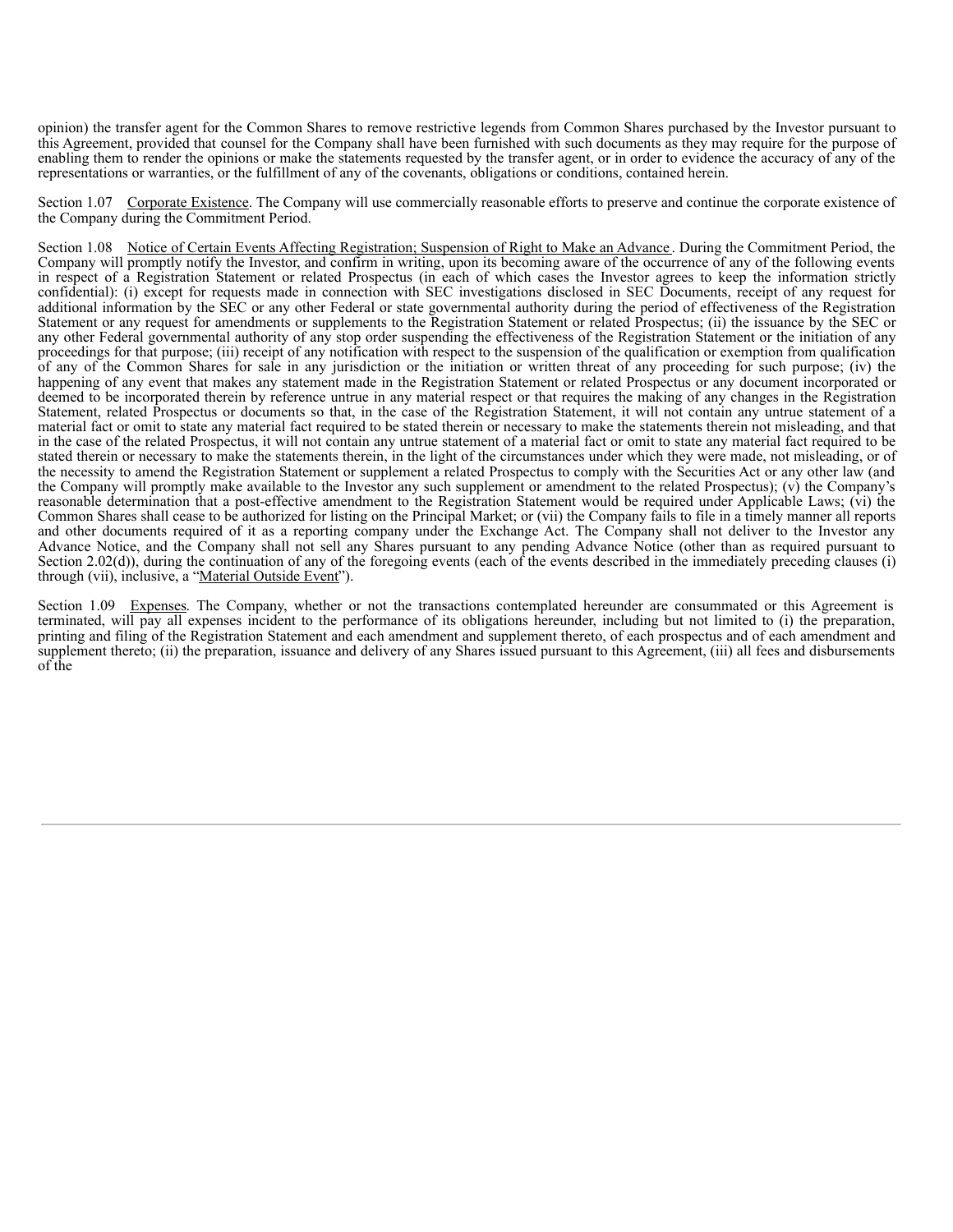Company's counsel, accountants and other advisors (but not, for the avoidance doubt, the fees and disbursements of Investor's counsel, accountants and other advisors), (iv) the qualification of the Shares under securities laws in accordance with the provisions of this Agreement, including filing fees in connection therewith, (v) the printing and delivery of copies of any prospectus and any amendments or supplements thereto requested by Investor, (vi) the fees and expenses incurred in connection with the listing or qualification of the Shares for trading on the Principal Market, or (vii) filing fees of the SEC and the Principal Market.

Section 1.10 Current Report. The Company shall, not later than 5:30 p.m., New York City time, on the fourth business day after the date of this Agreement, (i) file with the SEC a Current Report on Form 8-K disclosing the execution of this Agreement by the Company and the Investor or (ii) include the disclosure regarding the execution of this Agreement and the transactions contemplated hereby, to the extent permitted by the rules and regulations of the Exchange Act, in such other filing with the SEC as is available to the Company (either such disclosure, the "SEC Announcement"). The Company shall provide the Investor and its legal counsel a reasonable opportunity to comment on a draft of the SEC Announcement prior to filing thereof with the SEC and shall give due consideration to all such comments. From and after the filing of the SEC Announcement with the SEC, the Company shall have publicly disclosed all material, nonpublic information delivered prior to the date of this Agreement to the Investor (or to the Investor's representatives or agents) by the Company or any of its Subsidiaries, or any of their respective officers, directors, employees, agents or representatives (if any) in connection with the transactions contemplated by this Agreement. Other than to the extent contemplated by this Agreement, the Company shall not, and the Company shall cause each of its Subsidiaries and each of its and their respective officers, directors, employees and agents not to, provide the Investor with any material, nonpublic information regarding the Company or any of its Subsidiaries without the express prior written consent of the Investor (which may be granted or withheld in the Investor's sole discretion); it being understood that the mere notification of Investor required pursuant to Section 6.08(iv) hereof shall not in and of itself be deemed to be material non-public information. Notwithstanding anything contained in this Agreement to the contrary, the Company expressly agrees that it shall publicly disclose in the SEC Announcement any information communicated to the Investor by or, to the knowledge of the Company, on behalf of the Company in connection with the transactions contemplated herein, which, following the date hereof would, if not so disclosed, constitute material, non-public information regarding the Company or its Subsidiaries. The Company understands and confirms that the Investor will reply on the foregoing representations in effecting resales of Shares under the Registration Statement.

Section 1.11 Advance Notice Limitation. The Company shall not deliver an Advance Notice if a stockholder meeting or corporate action date, or the record date for any stockholder meeting or any corporate action, would fall during the period beginning two Trading Days prior to the date of delivery of such Advance Notice and ending two Trading Days following the Closing of such Advance.

Section 1.12 Use of Proceeds. The proceeds from the sale of the Shares by the Company to Investor shall be used by the Company in the manner as will be set forth in the Prospectus included in any Registration Statement (and any post-effective amendment thereto) and any Prospectus Supplement thereto filed pursuant to this Agreement.

Section 1.13 Compliance with Laws. The Company shall comply in all material respects with all Applicable Laws.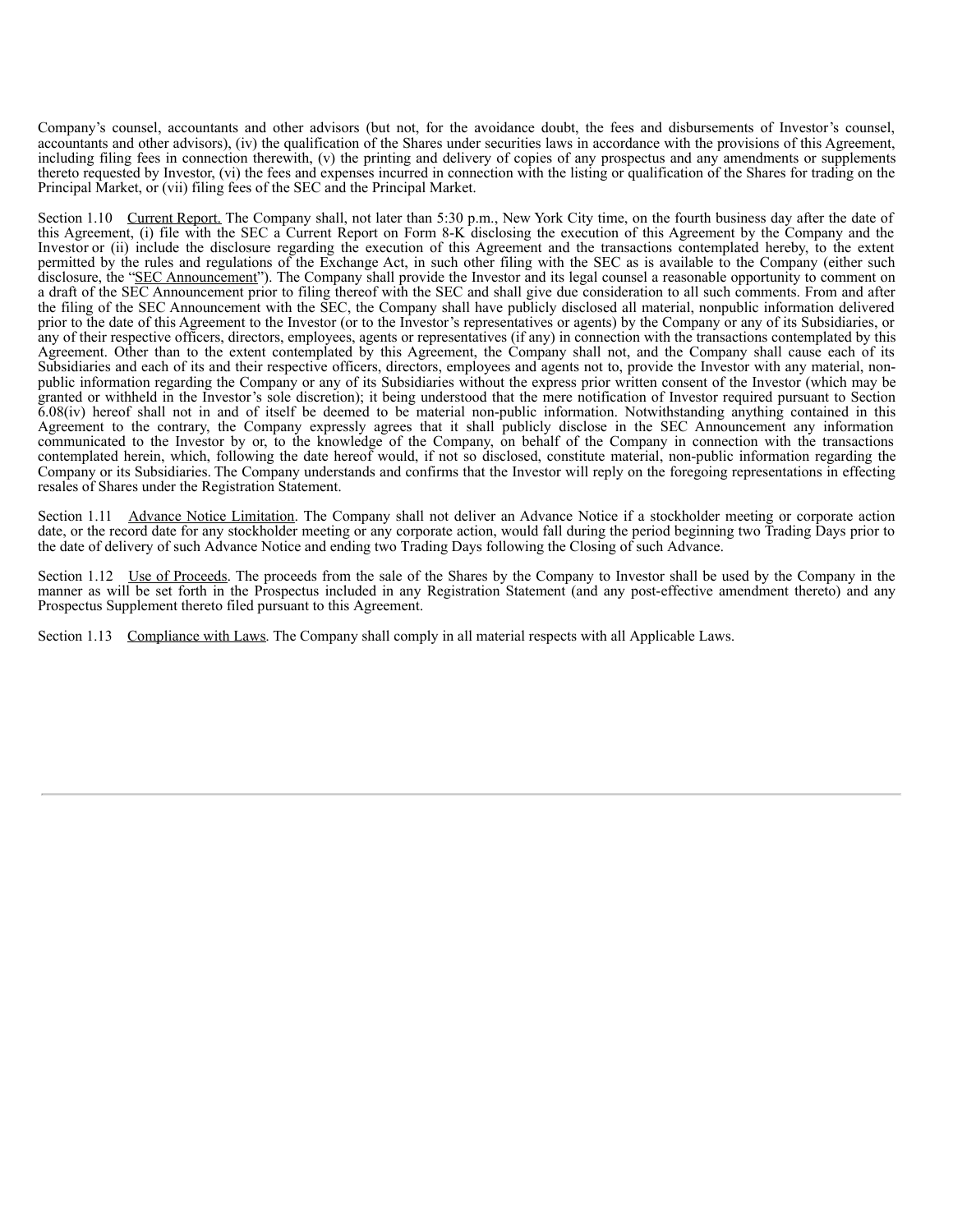Section 1.14 Market Activities. Neither the Company, nor any Subsidiary, nor any of their respective officers, directors or controlling persons will, directly or indirectly, (i) take any action designed to cause or result in, or that constitutes or might reasonably be expected to constitute or result in, the stabilization or manipulation of the price of any security of the Company to facilitate the sale or resale of Common Shares or (ii) sell, bid for, or purchase Common Shares in violation of Regulation M, or pay anyone any compensation for soliciting purchases of the Shares.

Section 1.15 Selling Restrictions. (i) Except as expressly set forth below, the Investor covenants that from and after the date hereof through and including the first Trading Day following the expiration or termination of this Agreement as provided in Section 10.01 (the "Restricted Period"), none of the Investor, any of its officers, or any entity managed or controlled by the Investor (collectively, the "Restricted Persons" and each of the foregoing is referred to herein as a "Restricted Person") shall, directly or indirectly, (i) engage in any "short sale" (as such term is defined in Rule 200 of Regulation SHO of the Exchange Act) of the Common Shares or (ii) hedging transaction, which establishes a net short position with respect to any securities of the Company (including the Common Shares), with respect to each of clauses (i) and (ii) hereof, either for its own principal account or for the principal account of any other Restricted Person. Notwithstanding the foregoing, it is expressly understood and agreed that nothing contained herein shall (without implication that the contrary would otherwise be true) prohibit any Restricted Person during the Restricted Period from: (1) selling "long" (as defined under Rule 200 promulgated under Regulation SHO) the Shares; or (2) selling a number of Common Shares equal to the number of Shares that such Restricted Person is unconditionally obligated to purchase under a pending Advance Notice but has not yet received from the Company or the Transfer Agent pursuant to this Agreement.

Section 1.16 Assignment. Neither this Agreement nor any rights or obligations of the parties hereto may be assigned to any other Person.

## **Article VII.**

### **Conditions for Delivery of Advance Notice and Request**

Section 1.01 Conditions Precedent to the Right of the Company to Deliver an Advance Notice. The right of the Company to deliver an Advance Notice and the obligations of the Investor hereunder with respect to an Advance is subject to the satisfaction by the Company, on each Advance Notice Date (a "Condition Satisfaction Date"), of each of the following conditions:

- (a) Accuracy of the Company's Representations and Warranties. The representations and warranties of the Company in this Agreement shall be true and correct in all material respects.
- (b) Registration of the Common Shares with the SEC. There is an effective Registration Statement pursuant to which the Investor is permitted to utilize the Prospectus to resell all of the Common Shares issuable pursuant to such Advance Notice.
- (c) Authority. The Company shall have obtained all permits and qualifications required by any applicable state for the offer and sale of all the Common Shares issuable pursuant to such Advance Notice or shall have the availability of exemptions therefrom. The sale and issuance of such Common Shares shall be legally permitted by all laws and regulations to which the Company is subject.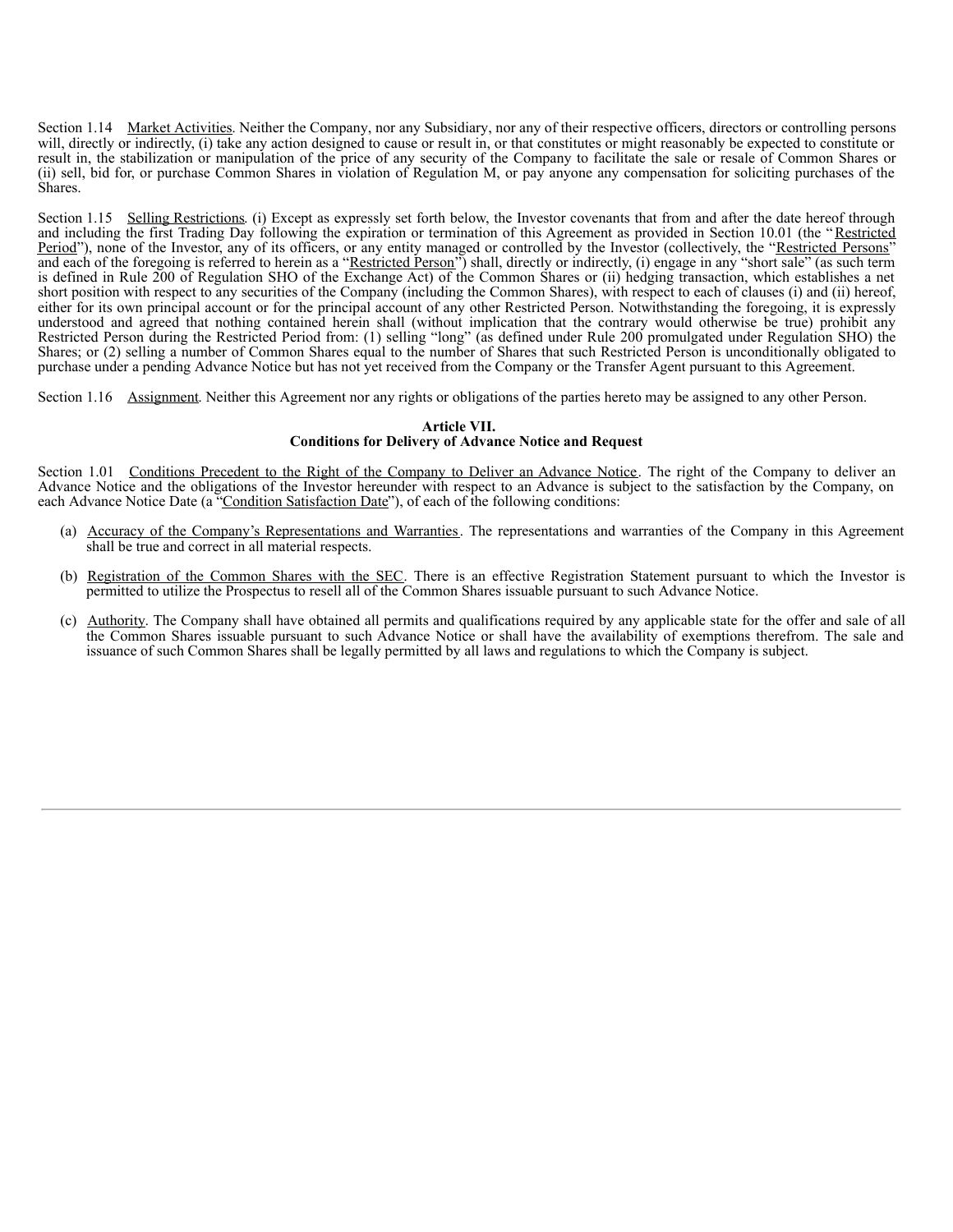- (d) No Material Outside Event. No Material Outside Event shall have occurred and be continuing.
- (e) Performance by the Company. The Company shall have performed, satisfied and complied in all material respects with all covenants, agreements and conditions required by this Agreement to be performed, satisfied or complied with by the Company at or prior the applicable Condition Satisfaction Date. For the avoidance of doubt, if the Company shall have performed, satisfied and complied in all material respects with all covenants, agreements and conditions required by this Agreement at the time of the applicable Condition Satisfaction Date, but did not comply with any timing requirement set forth herein, then this condition shall be deemed satisfied unless the Investor is materially prejudiced by the failure of the Company to comply with any such timing requirement.
- (f) No Injunction. No statute, rule, regulation, executive order, decree, ruling or injunction shall have been enacted, entered, promulgated or endorsed by any court or governmental authority of competent jurisdiction that prohibits or directly, materially and adversely affects any of the transactions contemplated by this Agreement.
- (g) No Suspension of Trading in or Delisting of Common Shares. The Common Shares are quoted for trading on the Principal Market and all Shares issuable pursuant to such Advance Notice will be approved for trading on the Principal Market. The issuance of Common Shares with respect to the applicable Advance Notice will not violate the stockholder approval requirements of the Principal Market. The Company shall not have received any written notice that is then still pending threatening the continued quotation of the Common Shares on the Principal Market.
- (h) Authorized. There shall be a sufficient number of authorized but unissued and otherwise unreserved Common Shares for the issuance of all of the Shares issuable pursuant to such Advance Notice.
- (i) Executed Advance Notice. The representations contained in the applicable Advance Notice shall be true and correct in all material respects as of the applicable Condition Satisfaction Date.
- (j) Consecutive Advance Notices. Except with respect to the first Advance Notice, the Company shall have delivered all Shares relating to all prior Advances, and, unless waived by the Investor, at least 5 Trading Days shall have elapsed from the immediately preceding Advance Date.

#### **Article VIII. Non-Exclusive Agreement**

Notwithstanding anything contained herein, this Agreement and the rights awarded to the Investor hereunder are non-exclusive, and the Company may, at any time throughout the term of this Agreement and thereafter, issue and allot, or undertake to issue and allot, any shares and/or securities and/or convertible notes, bonds, debentures, options to acquire shares or other securities and/or other facilities which may be converted into or replaced by Common Shares or other securities of the Company, and to extend, renew and/or recycle any bonds and/or debentures, and/or grant any rights with respect to its existing and/or future share capital.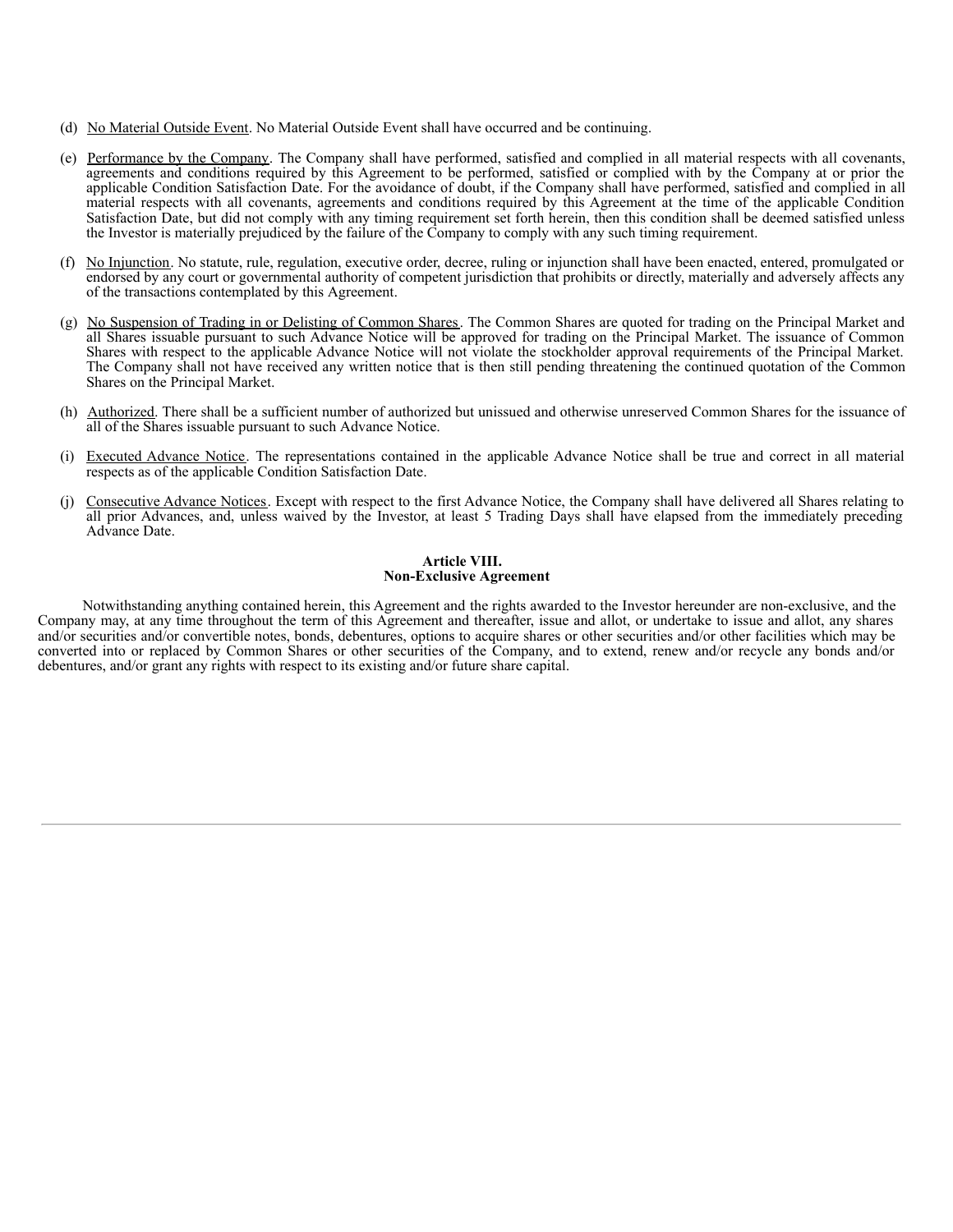#### **Article IX. Choice of Law/Jurisdiction**

This Agreement shall be governed by and interpreted in accordance with the laws of the State of New York without regard to the principles of conflict of laws. The parties further agree that any action between them shall be heard in New York County, New York, and expressly consent to the jurisdiction and venue of the Supreme Court of New York, sitting in New York County, New York and the United States District Court of the Southern District of New York, sitting in New York, New York, for the adjudication of any civil action asserted pursuant to this Agreement.

#### **Article X. Termination**

Section 1.01 Termination.

- (a) Unless earlier terminated as provided hereunder, this Agreement shall terminate automatically on the earliest of (i) the first day of the month next following the 36-month anniversary of the date hereof or (ii) the date on which the Investor shall have made payment of Advances pursuant to this Agreement for Common Shares equal to the Commitment Amount.
- (b) The Company may terminate this Agreement effective upon five Trading Days' prior written notice to the Investor; provided that (i) there are no outstanding Advance Notices, the Common Shares under which have yet to be issued, (ii) there are no outstanding preadvance loans which have not be fully repaid, and (iii) the Company has paid all amounts owed to the Investor pursuant to this Agreement. This Agreement may be terminated at any time by the mutual written consent of the parties, effective as of the date of such mutual written consent unless otherwise provided in such written consent.
- (c) Nothing in this Section 10.01 shall be deemed to release the Company or the Investor from any liability for any breach under this Agreement, or to impair the rights of the Company and the Investor to compel specific performance by the other party of its obligations under this Agreement. The indemnification provisions contained in Article  $\hat{V}$  shall survive termination hereunder.

#### **Article XI. Notices**

Other than with respect to Advance Notices, which must be in writing and will be deemed delivered on the day set forth in Section 2.01(b), any notices, consents, waivers, or other communications required or permitted to be given under the terms of this Agreement must be in writing and will be deemed to have been delivered (i) upon receipt, when delivered personally; (ii) upon receipt, when sent by facsimile or email if sent on a Trading Day, or, if not sent on a Trading Day, on the immediately following Trading Day; (iii)  $\hat{5}$  days after being sent by U.S. certified mail, return receipt requested, (iv) 1 day after deposit with a nationally recognized overnight delivery service, in each case properly addressed to the party to receive the same. The addresses and facsimile numbers for such communications (except for Advance Notices which shall be delivered in accordance with  $Exhibit A$  hereof) shall be:

If to the Company, to: Virgin Orbit Holdings, Inc. 4022 E. Conant Street Long Beach, CA 90808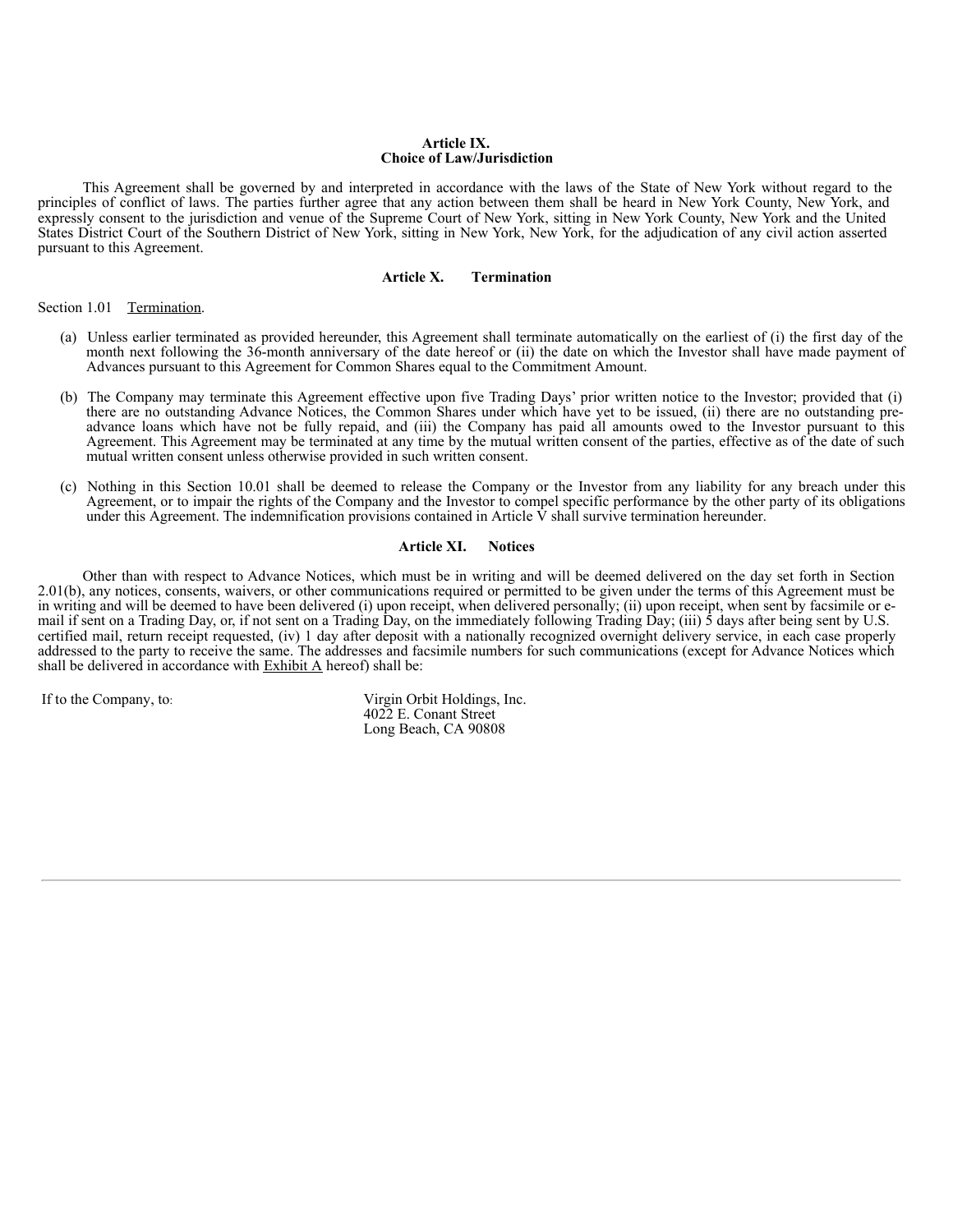Attention: Chief Financial Officer Telephone: [\*\*\*] Email:  $[***]$ 

With a copy to (which shall not constitute notice or delivery of process) to:

> Derrick Boston, Chief Legal Officer Virgin Orbit Holdings, Inc. 4022 E. Conant Street Long Beach, CA 90808 Telephone: [\*\*\*] Email: [\*\*\*]

and

Latham & Watkins LLP 650 Town Center Drive, 20th Floor Costa Mesa, CA 92626-1925 Telephone: [\*\*\*] Attention: [\*\*\*] Email: [\*\*\*]

If to the Investor(s): YA II PN, Ltd.

With a Copy (which shall not constitute notice or delivery of process) to: Telephone: [\*\*\*] Email: [\*\*\*] David Fine, Esq. 1012 Springfield Avenue Mountainside, NJ 07092

Telephone: [\*\*\*] Email:  $[$ \*\*\*]

1012 Springfield Avenue Mountainside, NJ 07092 Attention: [\*\*\*]

Either may change its information contained in this Article XII by delivering notice to the other party as set forth herein.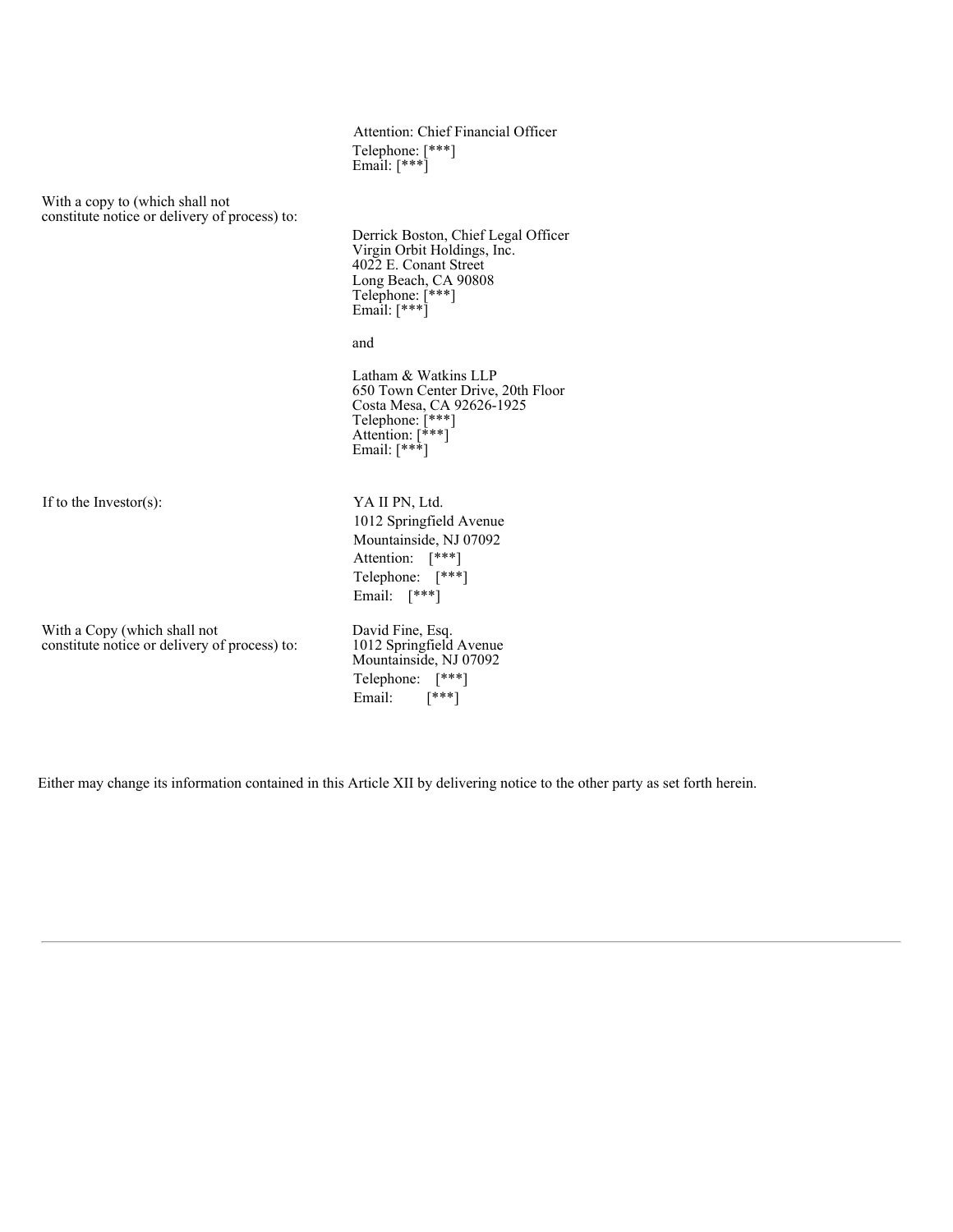#### **Article XII. Miscellaneous**

Section 1.01 Counterparts. This Agreement may be executed in identical counterparts, both which shall be considered one and the same agreement and shall become effective when counterparts have been signed by each party and delivered to the other party. Facsimile or other electronically scanned and delivered signatures (including any electronic signature covered by the U.S. federal ESIGN Act of 2000, Uniform Electronic Transactions Act, the Electronic Signatures and Records Act or other applicable law, e.g., www.docusign.com), including by e-mail attachment, shall be deemed to have been duly and validly delivered and be valid and effective for all purposes of this Agreement.

Section 1.02 Entire Agreement; Amendments. This Agreement supersedes all other prior oral or written agreements between the Investor, the Company, their respective affiliates and persons acting on their behalf with respect to the matters discussed herein, and this Agreement contains the entire understanding of the parties with respect to the matters covered herein and, except as specifically set forth herein, neither the Company nor the Investor makes any representation, warranty, covenant or undertaking with respect to such matters. No provision of this Agreement may be waived or amended other than by an instrument in writing signed by the parties to this Agreement.

Section 1.03 Reporting Entity for the Common Shares. The reporting entity relied upon for the determination of the trading price or trading volume of the Common Shares on any given Trading Day for the purposes of this Agreement shall be Bloomberg, L.P. or any successor thereto. The written mutual consent of the Investor and the Company shall be required to employ any other reporting entity.

Section 1.04 Structuring Fee. Each of the parties shall pay its own fees and expenses (including the fees of any attorneys, accountants, appraisers or others engaged by such party) in connection with this Agreement and the transactions contemplated hereby, except that the Company shall pay to YA Global II SPV, LLC, a subsidiary of the Investor, a structuring and due diligence fee in the amount of \$10,000, which the Investor acknowledges has been received prior to the date hereof.

Section 1.05 Brokerage. Each of the parties hereto represents that it has had no dealings in connection with this transaction with any finder or broker who will demand payment of any fee or commission from the other party. The Company on the one hand, and the Investor, on the other hand, agree to indemnify the other against and hold the other harmless from any and all liabilities to any person claiming brokerage commissions or finder's fees on account of services purported to have been rendered on behalf of the indemnifying party in connection with this Agreement or the transactions contemplated hereby.

#### **[REMAINDER OF PAGE INTENTIONALLY LEFT BLANK]**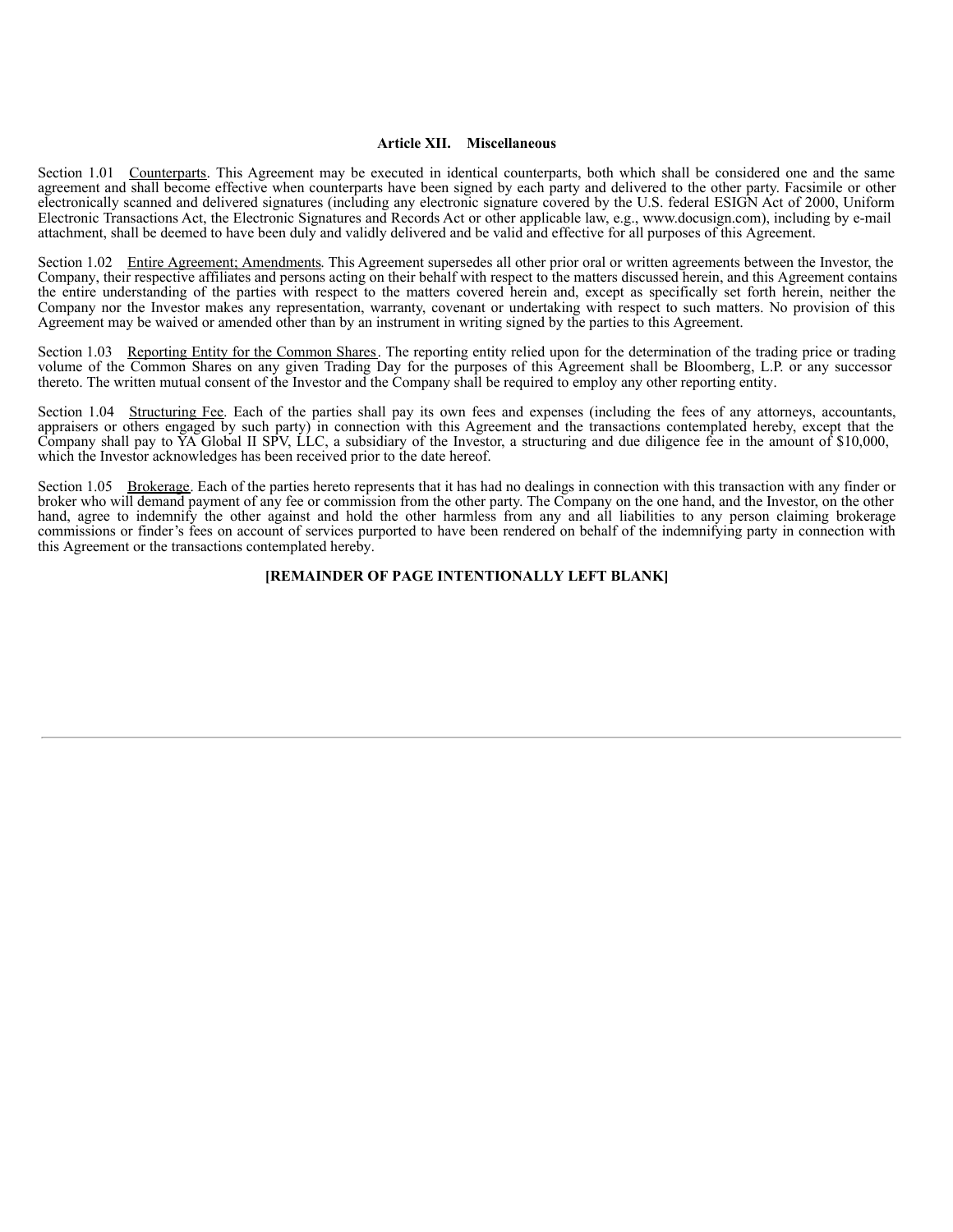**IN WITNESS WHEREOF**, the parties hereto have caused this Standby Equity Purchase Agreement to be executed by the undersigned, thereunto duly authorized, as of the date first set forth above.

## **COMPANY: Virgin Orbit Holdings, Inc.**

By: /s/ Dan Hart Name: Dan Hart Title: CEO

## **INVESTOR: YA II PN, Ltd.**

By: Yorkville Advisors Global, LP Its: Investment Manager

By: Yorkville Advisors Global II, LLC Its: General Partner By: /s/ Matt Beckman Name: Matt Beckman

Title: Member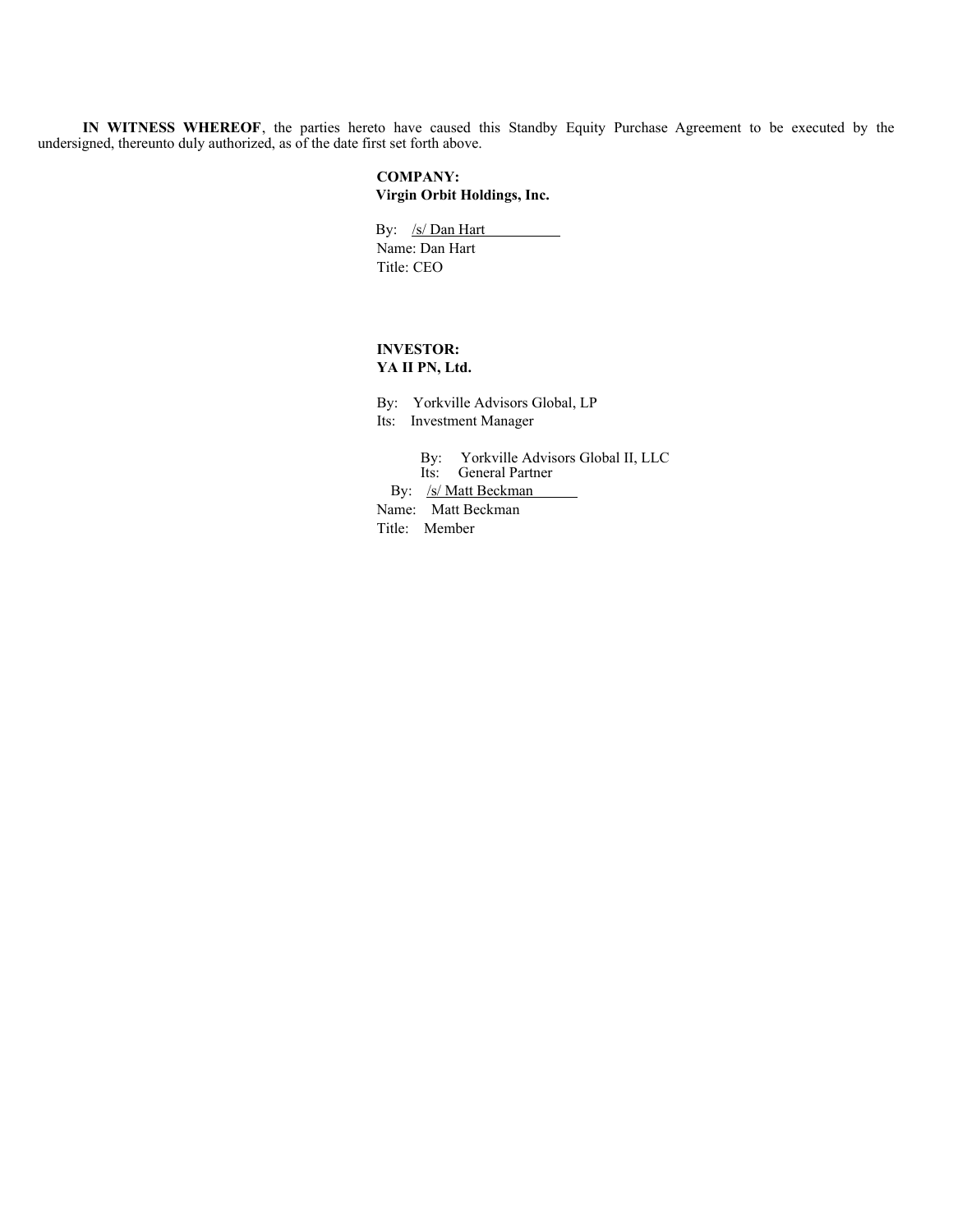## **CERTIFICATION OF PRINCIPAL EXECUTIVE OFFICER PURSUANT TO 18 U.S.C. SECTION 1350, AS ADOPTED PURSUANT TO SECTION 302 OF THE SARBANES-OXLEY ACT OF 2002**

<span id="page-36-0"></span>I, Daniel Hart, certify that:

1. I have reviewed this Amendment No. 1 to the Annual Report on Form 10-K of Virgin Orbit Holdings, Inc.; and

2. Based on my knowledge, this report does not contain any untrue statement of a material fact or omit to state a material fact necessary to make the statements made, in light of the circumstances under which such statements

were made, not misleading with respect to the period covered by this report.

April 4, 2022 /s/ Daniel Hart

Daniel Hart Chief Executive Officer (Principal Executive Officer)